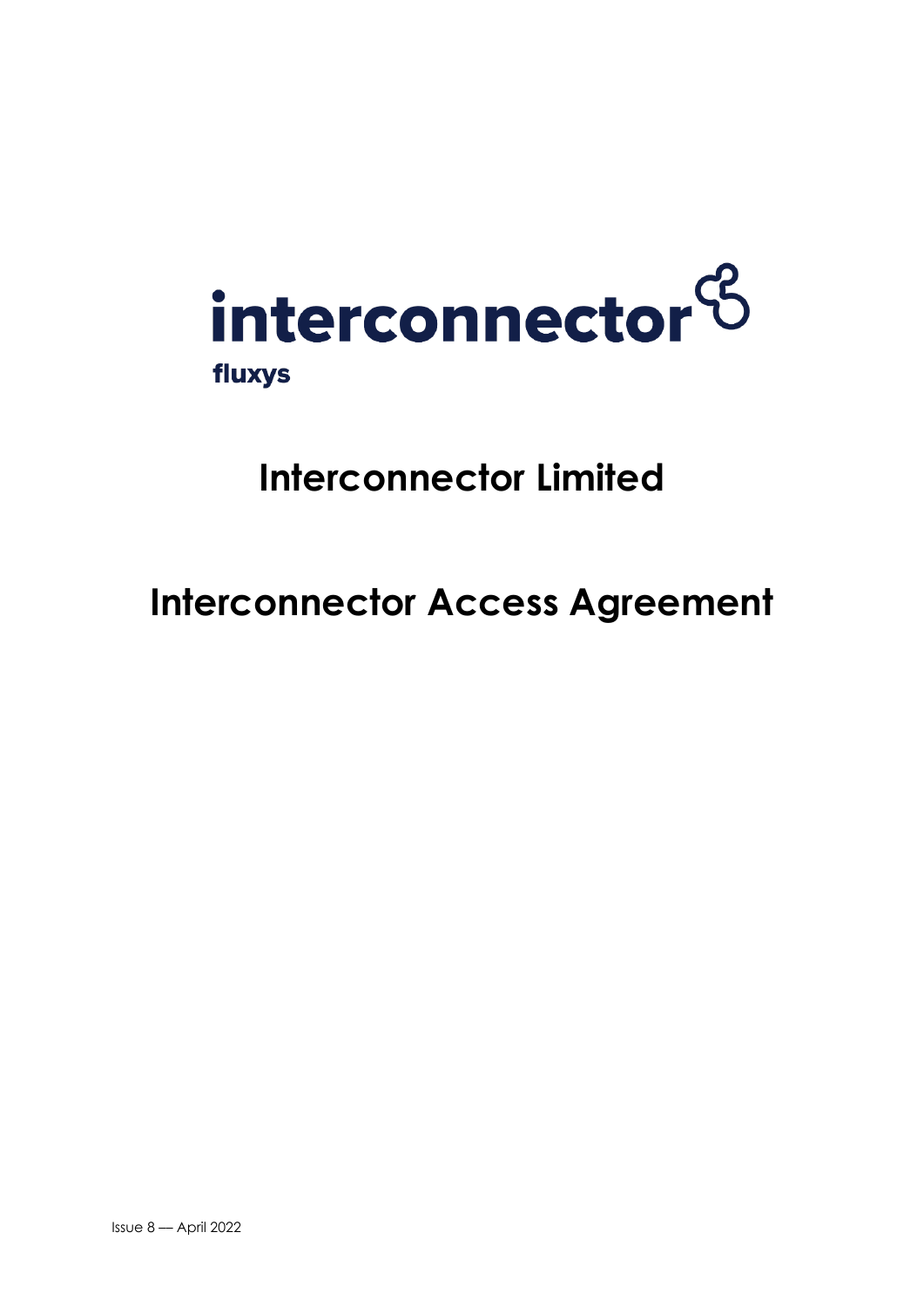**THIS INTERCONNECTOR ACCESS AGREEMENT** is made on the [……………] day of […………………………] 20[…..]

#### **BETWEEN:**

- (1) **INTERCONNECTOR LIMITED** a company registered in England (company registration no. 2989838) whose registered office is at 4th Floor, Burdett House, 15-16 Buckingham Street, London WC2N 6DU ("**Interconnector**"); and
- (2) **[……………]** a company registered in [*…………..*](company registration no. [..............]) whose [registered office][principal place of business] is at […………………………] operating with the Energy Identification Code ("**EIC**") of [……………] (the "**New Shipper**").
- (A) Interconnector operates a gas interconnector which primarily transports gas between Great Britain and Belgium.
- (B) The New Shipper wishes to have access to the Transportation Services.
- (C) The Parties intend that the New Shipper will be admitted as a Shipper subject to the terms and conditions set out below.

#### **1. Definitions and interpretation**

- $1.1$ Capitalised words and expressions used in this Agreement shall have the meanings set out in Appendix B (Definitions and Interpretation).
- $1.2$ The rules of interpretation set out in Appendix B (Definitions and Interpretation) shall apply to this Agreement.

#### **2. The Interconnector Access Agreement**

- Clauses 1 to 7 of this Interconnector Access Agreement govern the admission of the  $2.1$ New Shipper to this Interconnector Access Agreement and the Interconnector Access Code.
- $2.2$ Appendix A (General Terms and Conditions) to this Interconnector Access Agreement sets out general terms and conditions applicable to the provision of the Transportation Services by Interconnector to the Shipper.
- $2.3$ Appendix B (Definitions and Interpretation) to this Interconnector Access Agreement sets out the definitions and interpretation applicable to the Interconnector Access Agreement and the Interconnector Access Code.

#### **3. The Interconnector Access Code**

All Transportation Services provided to the Shipper are governed by the procedures,  $3.1$ rules and regulations contained in the Interconnector Access Code.

#### **4. Admission of the New Shipper**

 $4.1$ The New Shipper is admitted by Interconnector as a Shipper with effect from the Effective Date in consideration of: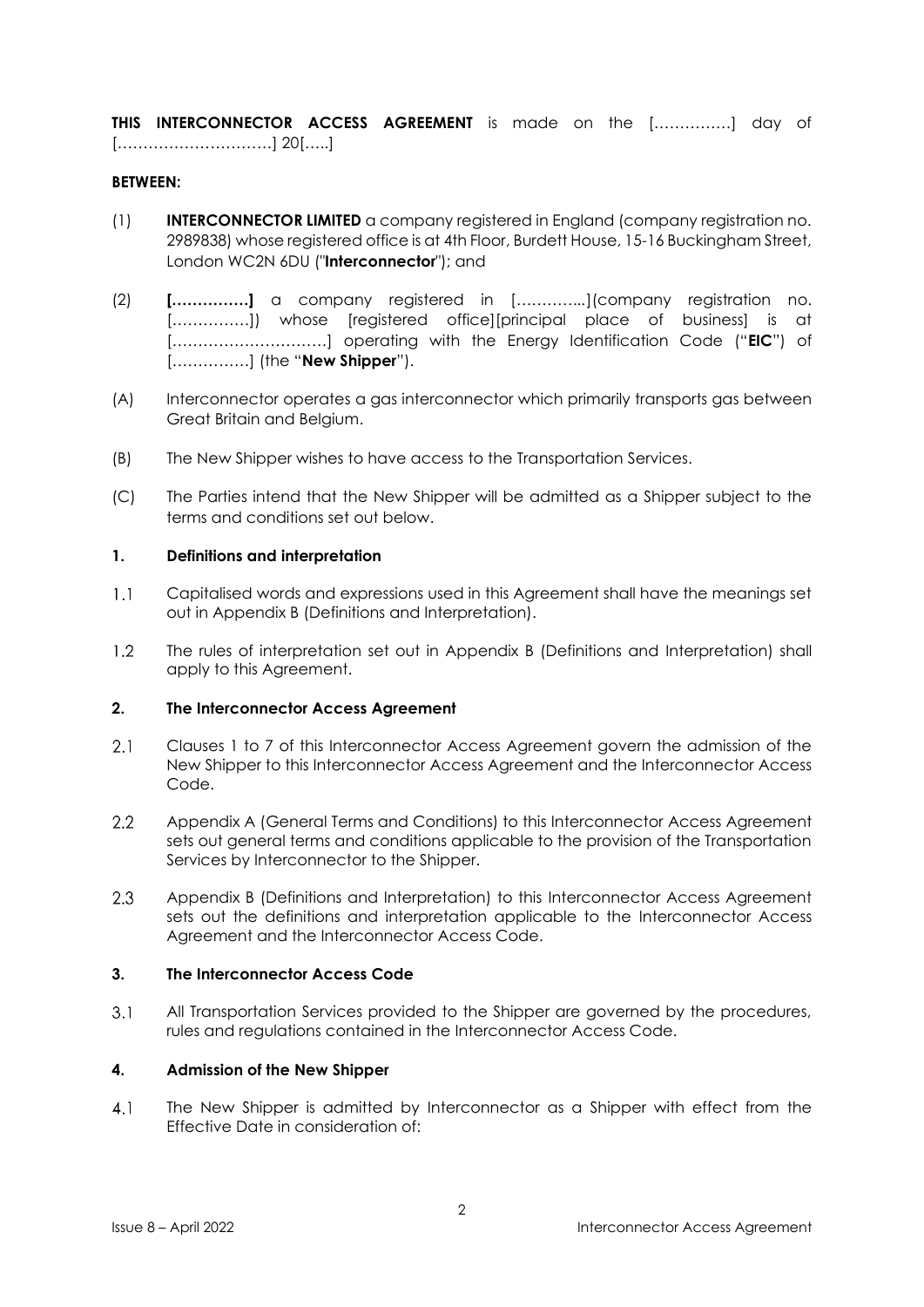- (a) the New Shipper having supplied all information required by Interconnector to complete Know Your Customer identification procedures; and
- (b) the New Shipper's undertaking in Clause 4.2(c) below.
- $4.2$ With effect from the Effective Date:
	- (a) the New Shipper accepts its admission as a Shipper under Clause 4.1;
	- (b) Appendix A (General Terms and Conditions) and Appendix B (Definitions and Interpretation) to this Interconnector Access Agreement and the Interconnector Access Code are given effect to and made binding between Interconnector and the New Shipper;
	- (c) the New Shipper undertakes to comply with and perform its obligations under: Appendix A (General Terms and Conditions) and Appendix B (Definitions and Interpretation) to this Interconnector Access Agreement; the Interconnector Access Code; and Capacity Transactions to which it is a party;
	- (d) all references to a Shipper in Appendix A (General Terms and Conditions) and Appendix B (Definitions and Interpretation) to this Interconnector Access Agreement and the Interconnector Access Code include the New Shipper.

#### **5. Commencement**

Subject to the terms of this Agreement, this Agreement shall commence on [*…………*] ("**Effective Date**") and shall continue in effect until it is terminated in accordance with Clause 7 of Appendix A (General Terms and Conditions) to the Interconnector Access Agreement.

#### **6. Single Agreement**

This Interconnector Access Agreement, the Interconnector Access Code and the Capacity Transactions of the Shipper (if any) together form a single agreement between Interconnector and the Shipper ("**Agreement**").

# **7. Notices**

For the purpose of Clause 10 of Appendix A (General Terms and Conditions) to the Interconnector Access Agreement, any notice to be given under this Agreement may be sent to the Parties as follows:

#### **Interconnector**

| Address: | 4th Floor, Burdett House, 15-16 Buckingham Street, London WC2N 6DU |  |
|----------|--------------------------------------------------------------------|--|
| Attn:    | <b>Commercial Manager</b>                                          |  |
| Email:   | operations@interconnector.com                                      |  |
| Shipper  |                                                                    |  |
| Address: | $\begin{bmatrix} \bullet & \end{bmatrix}$                          |  |
| Attn:    |                                                                    |  |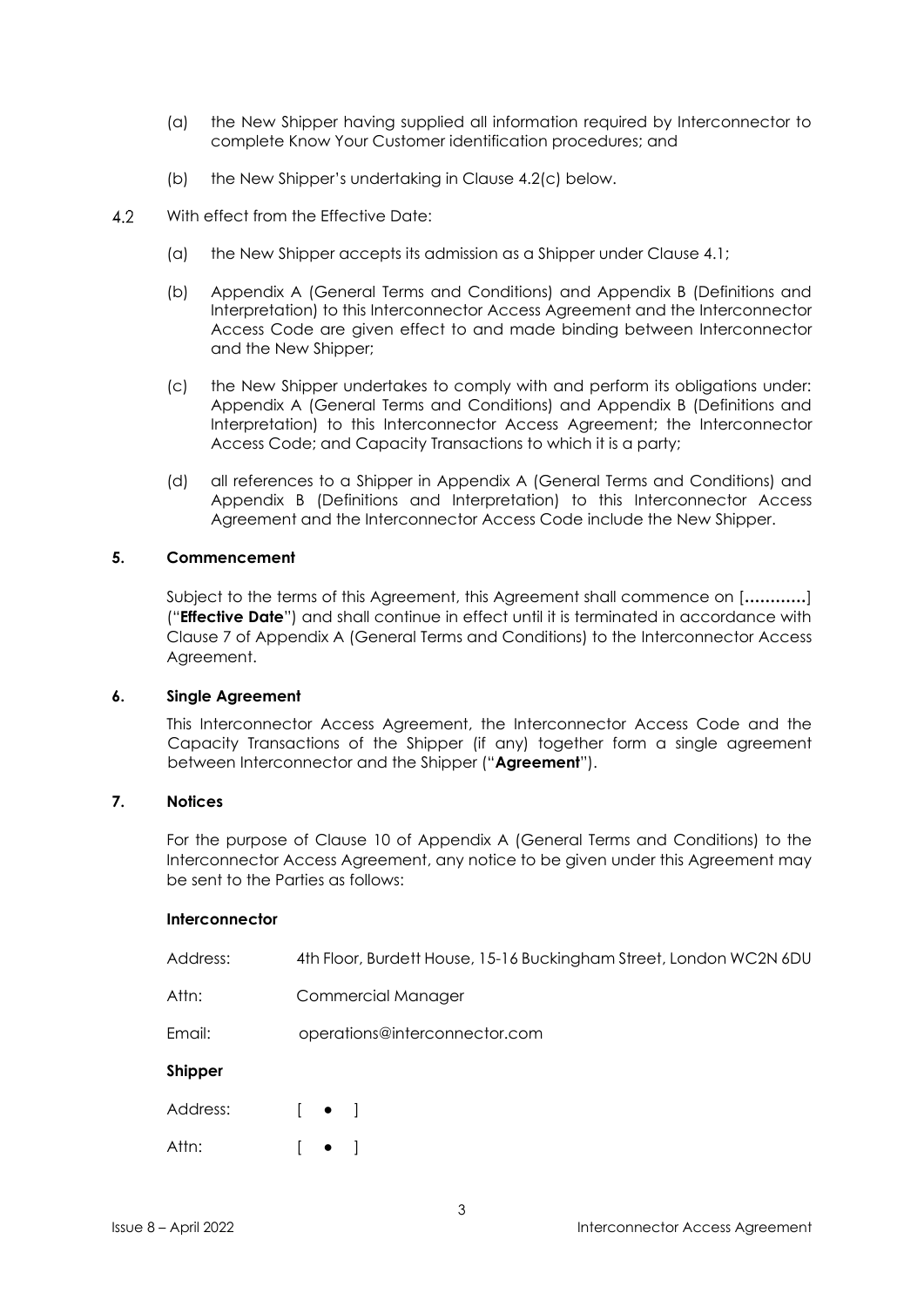Email: [ ● ]

**IN WITNESS WHEREOF** this Interconnector Access Agreement has been signed on behalf of each of the Parties by a duly authorised signatory.

| <b>SIGNED</b> for and on behalf of<br><b>INTERCONNECTOR LIMITED:</b> |  |  |  |  |
|----------------------------------------------------------------------|--|--|--|--|
| Signature                                                            |  |  |  |  |
| Print name                                                           |  |  |  |  |
| Title                                                                |  |  |  |  |
| <b>SIGNED</b> for and on behalf of<br>$[$ ]:                         |  |  |  |  |
| Signature                                                            |  |  |  |  |
| Print name                                                           |  |  |  |  |
| Title                                                                |  |  |  |  |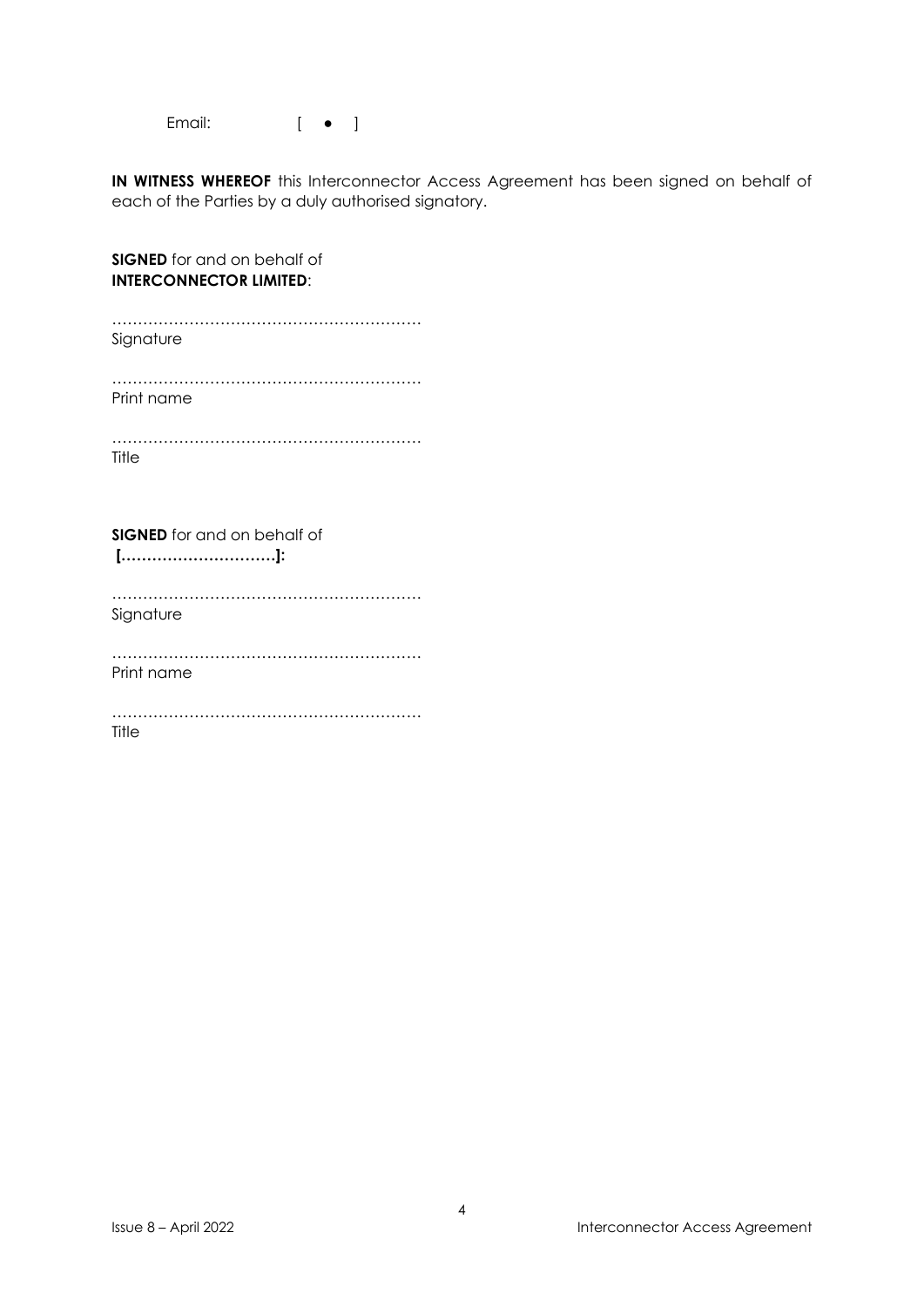# **Appendix A**

# **General Terms and Conditions**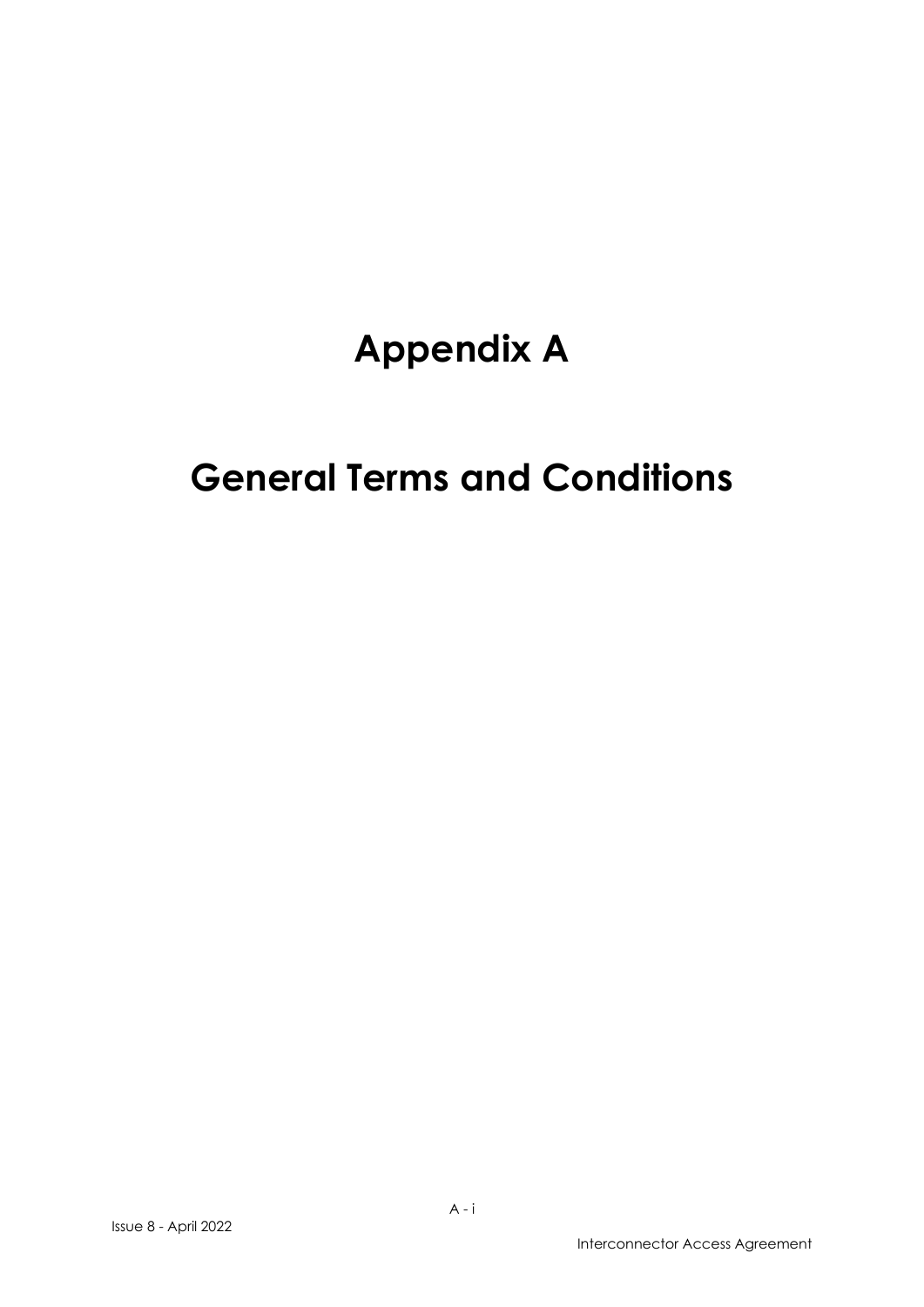# **Contents**

| No. | Heading                                           | Page |
|-----|---------------------------------------------------|------|
| 1.  | <b>Introduction and Interpretation</b>            | 1    |
| 2.  | <b>Invoicing and Payment</b>                      | 1    |
| 3.  | <b>Credit Terms</b>                               | 2    |
| 4.  | <b>Representations and Warranties</b>             | 5    |
| 5.  | <b>Force Majeure</b>                              | 6    |
| 6.  | <b>Suspension and Termination</b>                 | 8    |
| 7.  | Quality                                           | 11   |
| 8.  | <b>Liability and Risk</b>                         | 13   |
| 9.  | Confidentiality                                   | 15   |
| 10. | <b>Notices</b>                                    | 16   |
| 11. | <b>Communications and Exchange of Information</b> | 17   |
| 12. | Compliance                                        | 18   |
| 13. | General                                           | 19   |
| 14. | <b>Resolution of Claims and Disputes</b>          | 21   |
| 15. | <b>Arbitration</b>                                | 22   |
| 16. | <b>Applicable Law and Waiver of Immunity</b>      | 23   |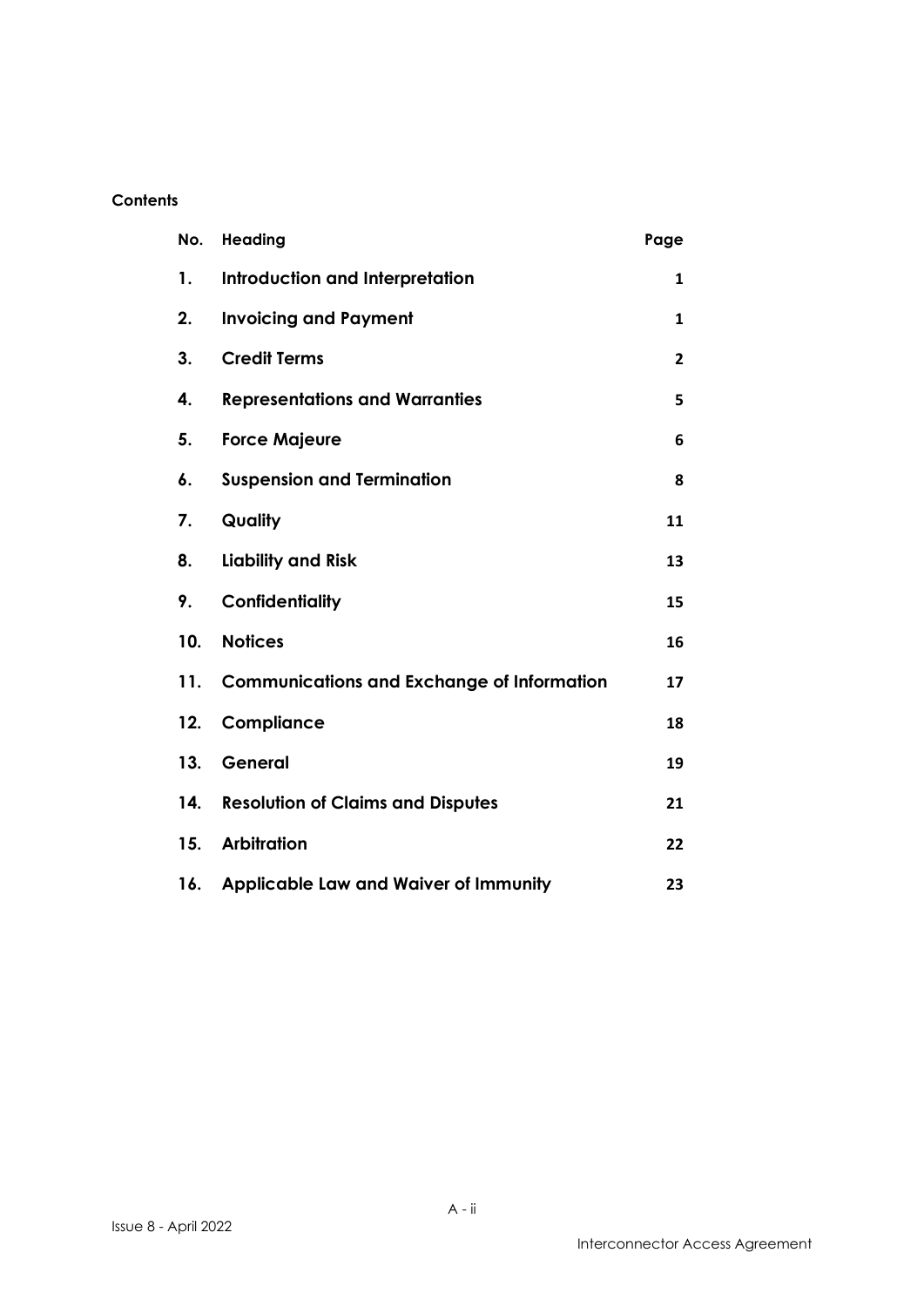### **1. Introduction and Interpretation**

 $1.1$ Clauses 1 to 16 of this Appendix A are the General Terms and Conditions and a reference to a Clause is to a Clause in these General Terms and Conditions.

## **2. Invoicing and Payment**

- $2.1$ In each Month, Interconnector shall submit an invoice by no later than the tenth (10th) day to the Shipper (either by the Interconnector Information System or other means specified under Clause 11.2) showing the Monthly Charge to be paid by the Shipper for the immediately preceding Month and the amount of VAT payable (if any) in respect of each item in the invoice to which VAT applies.
- $2.2$ The Shipper shall pay the Monthly Charge:
	- (a) in Pounds Sterling or Euros (as invoiced) in immediately available and freely transferable funds;
	- (b) by the fourteenth (14th) day after receipt by the Shipper of Interconnector's invoice or the Business Day which is immediately before the fourteenth (14th) day, if the fourteenth (14th) day itself is not a Business Day (the "**Due Date**").
- 2.3 Payment shall be treated as having been made when the full amount due is credited to the Interconnector bank account: (a) without any discount associated with the transfer of monies; and (b) at the expense of the Shipper (except that any expenses charged by Interconnector's bank with respect to such payment shall be borne by Interconnector).
- $2.4$ If the Shipper disputes any sum specified in an invoice, it shall pay:
	- (a) the undisputed portion by the Due Date; and
	- (b) any amount:
		- (i) agreed by the Parties or determined in accordance with the dispute resolution procedures set out in Clause 14 to be payable; and
		- (ii) interest calculated on those amounts as set out in Clause 2.5 below;

within fourteen (14) days after such agreement or determination, or the Business Day which is immediately before the fourteenth (14th) day, if the fourteenth (14th) day itself is not a Business Day.

- $2.5$ Interest shall be payable by the Shipper or Interconnector on a disputed amount which is agreed or determined to be payable. Interest shall accrue each day from the date such amount was originally payable to the date of actual payment at a rate of interest equal to SONIA plus two per cent (2%).
- 2.6 Should the Shipper or Interconnector fail to make payment on the Due Date of any invoiced sum due, interest shall accrue each day at a rate of interest equal to SONIA plus three per cent (3%), except for disputed amounts to which Clause 2.5 applies.
- $2.7^{\circ}$ An invoice shall be deemed to be final and accepted by the Shipper unless it has been disputed within ninety (90) days from its date of issue.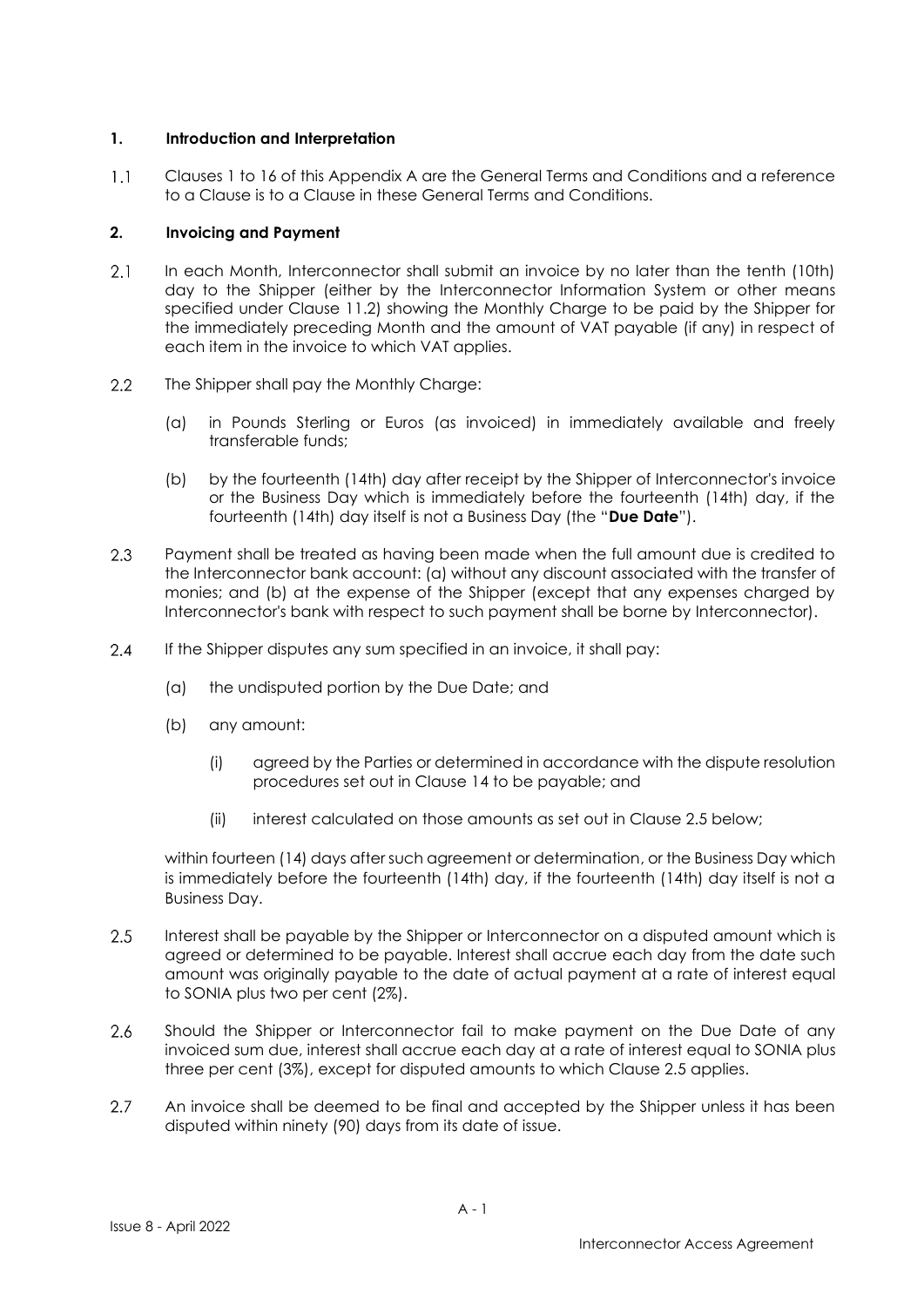- 2.8 (a) All payments required to be made by the Shipper shall be calculated without reference to any set-off, counterclaim or Tax and shall be made free and clear of and without any deduction for or withholding on account of any set-off, counterclaim or Tax and where the Shipper is required to make payment subject to deduction or withholding, the sums to be paid to Interconnector by the Shipper are to be increased to ensure that Interconnector receives the payment of all sums due had no such deduction or withholding been made.
	- (b) Where Interconnector is required to make any payment on account of any set-off, counterclaim or Tax that arises in relation to any payment the Shipper is to make or makes to Interconnector, the Shipper indemnifies Interconnector for the amount of any such payment Interconnector is required to make, (together with related interest, penalties or other costs) provided that Interconnector shall use reasonable endeavours to minimise the amount of such payment. This indemnity shall not apply to corporation tax chargeable on Interconnector's profits.
- $29$ Either Party may refer a dispute relating to calculation of a sum in an amount of at least ten thousand Pounds Sterling (£10,000) or an equivalent amount in Euros payable under an invoice under this Agreement (including without limitation a Termination Amount or an amount payable under an indemnity) to determination by an Expert under Clause 14 of this Agreement.

### **3. Credit Terms**

- $3.1$ The Shipper shall by the earliest of:
	- (a) the date that is five (5) Business Days after the allocation of Contracted Capacity; or
	- (b) 12.00 hours (UKT) / 13.00 hours (CET) one (1) Business Day prior to use of Registered Capacity; or
	- (c) the time and date specified in any notice given by Interconnector under Clause 3.5;

until a date which is at least thirty (30) days after the end of the Term either:

- (i) maintain a long term debt rating in respect of its long term unsecured debt ("**Rating**") from Standard & Poor's Rating Services of at least BBB+, from Moody's Investors Service Limited of at least Baa1 or from Fitch Ratings Incorporated of at least BBB+ (the "**Ratings Test**"); or
- (ii) provide and maintain Acceptable Credit Support equal to the Credit Support Amount Interconnector notifies to the Shipper (as such Credit Support Amount may be revised by a notice given under Clause 3.5);

the criteria in sub-paragraphs (i) and (ii) being the "**Credit Criteria**".

- $3.2$ For the purpose of this Clause 3:
	- (a) "**Acceptable Credit Support**" is one of or a combination of the following:
		- (i) a guarantee executed by a company or an entity that is acceptable to Interconnector with a Rating at least equal to the Ratings Test in the form of Interconnector's standard published form of guarantee or such other form that is acceptable to Interconnector;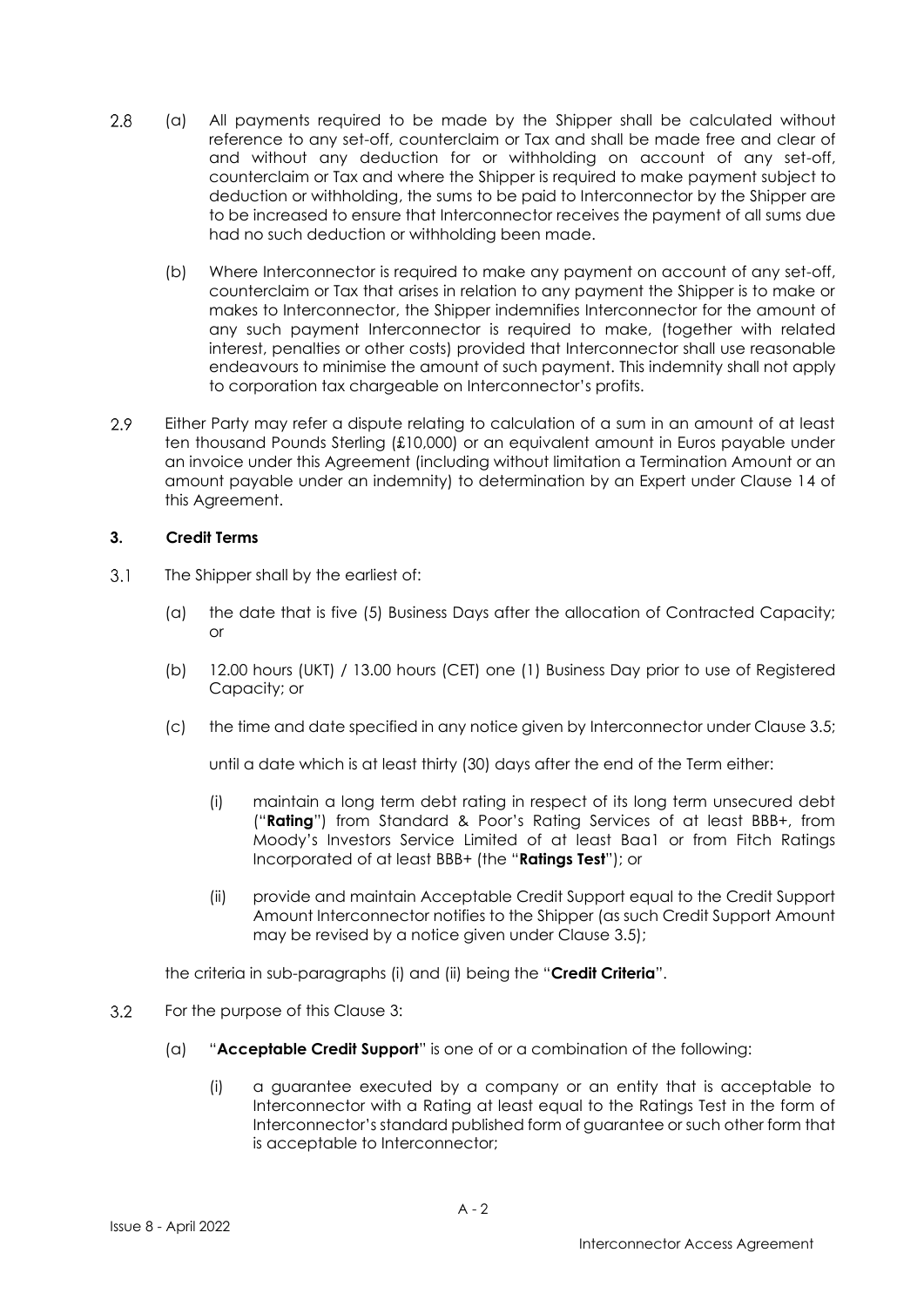- (ii) an irrevocable standby letter of credit issued in favour of Interconnector opened or confirmed by an international bank that is acceptable to Interconnector and has a Rating at least equal to the Ratings Test and is in the form of Interconnector 's standard published letter of credit or in such other form that is acceptable to Interconnector; or
- (iii) cash cover in Pounds Sterling.
- (b) the "**Credit Support Amount**" in respect of the Shipper is the greater of:
	- (i) one hundred thousand Pounds Sterling (£100,000); and
	- (ii) the Shipper's Exposure as calculated or recalculated by Interconnector at the times referred to in paragraph (c) below;

and references in this Agreement to a Shipper's Credit Support Amount is the most recent Credit Support Amount Interconnector has notified to such Shipper;

- (c) the "**Exposure**" of the Shipper is the aggregate of the Shipper's highest estimated Monthly Charges for any three (3) Months in a period in which the Shipper holds Registered Capacity, as may be recalculated under Clause 3.3;
- (d) the "**Credit Support Provider**" is the provider of a guarantee in accordance with paragraph (a)(i) above or an irrevocable standby letter of credit in accordance with paragraph (a)(ii) above.
- $3.3$ Interconnector shall at regular intervals:
	- (a) monitor and review each Shipper's compliance with the Credit Criteria; and
	- (b) recalculate the Exposure of each Shipper and notify the Shipper if there is an increase in the Credit Support Amount applicable to such Shipper.
- $3.4$ The Shipper shall immediately give Interconnector written notice if for any reason the Shipper has ceased to or shall cease to comply with the Credit Criteria.
- $3.5$ Interconnector may give the Shipper written notice requiring the Shipper within five (5) Business Days after such notice is given to either:
	- (a) provide and maintain Acceptable Credit Support equal to the Credit Support Amount where:
		- (i) the Shipper fails to pay any amount due on the Due Date or such other date on which payment falls due and that amount remains unpaid for a period of not less than three (3) days after being notified by Interconnector to make payment;
		- (ii) the Shipper commits a material breach of any term of this Agreement (other than payment terms) and the breach is irremediable or if the breach is remediable the Shipper fails to remedy that breach within three (3) days after being notified by Interconnector in writing to do so;
		- (iii) the Shipper's Rating ceases to satisfy the Ratings Test or the Shipper ceases to have a Rating;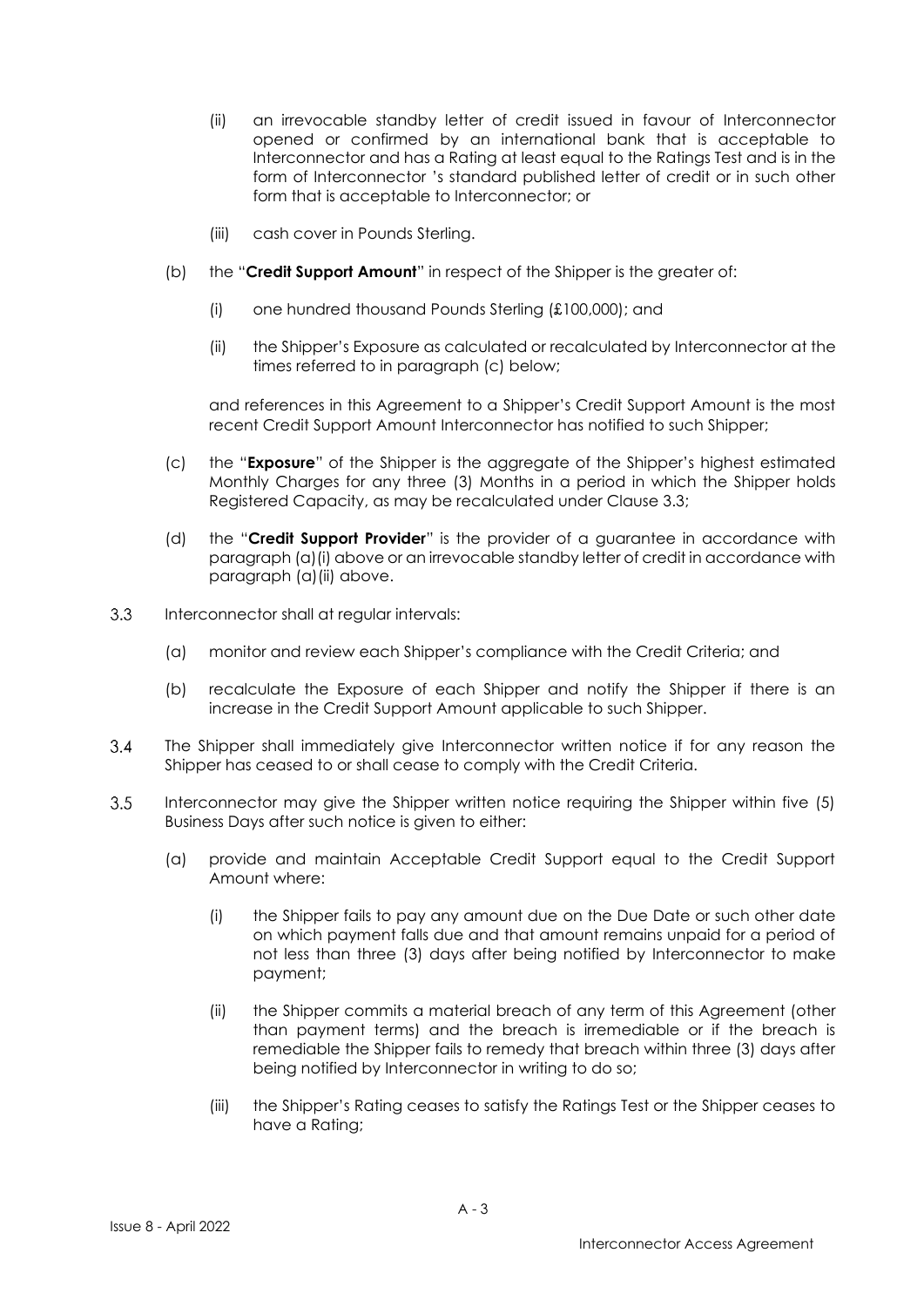- (iv) the Credit Support Provider ceases to be acceptable to Interconnector pursuant to Clause 3.2 (a) or fails to comply with any obligation under Acceptable Credit Support provided;
- (v) there is evidence of a deterioration in the financial standing or creditworthiness of the Shipper that will affect the ability of the Shipper to perform its material obligations and/or payment obligations under this Agreement; or
- (b) increase the Credit Support Amount under the Acceptable Credit Support or replace the Acceptable Credit Support provided (as the case may be) where:
	- (i) the Shipper fails to pay any amount due on the Due Date or such other date on which payment falls due and that amount remains unpaid for a period of not less than three (3) days after being notified by Interconnector to make payment;
	- (ii) the Shipper commits a material breach of any term of this Agreement (other than payment terms) and the breach is irremediable or if the breach is remediable the Shipper fails to remedy that breach within (3) days after being notified by Interconnector in writing to do so;
	- (iii) the Shipper has provided Acceptable Credit Support and the recalculated Exposure under Clause 3.3 exceeds the previously calculated Exposure; or
	- (iv) Interconnector has called upon or enforced Acceptable Credit Support in accordance with Clause 3.6 or the Acceptable Credit Support expires or ceases to be valid;
	- (v) the Credit Support Provider ceases to be acceptable to Interconnector or fails to comply with any obligation under Acceptable Credit Support provided;
	- (vi) there is evidence of a deterioration in the financial standing or creditworthiness of the Shipper that will affect the ability of the Shipper to perform its material obligations and/or payment obligations under this Agreement.
- $3.6$ Interconnector may call upon or enforce Acceptable Credit Support in accordance with its terms where the Acceptable Credit Support is a guarantee or irrevocable standby letter of credit or in accordance with Clause 3.9 where Acceptable Credit Support is cash cover to satisfy the Shipper's obligations under this Agreement.
- $3.7$ The Shipper shall provide the following documents in connection with a guarantee provided under Clause 3.2(a)(i) by no later than five (5) Business Days before the effective date of the guarantee:
	- (a) a copy, certified as a true copy by a duly authorised officer of the Shipper's guarantor of the constitutional documents of the guarantor as at the date of the guarantee;
	- (b) a copy, certified as a true copy by a duly authorised officer of the guarantor, of a resolution of the board of directors (or a duly appointed committee of the directors) of the guarantor:
		- (i) approving the terms of, and the transactions contemplated by, the guarantee and resolving that it execute, deliver and perform the guarantee;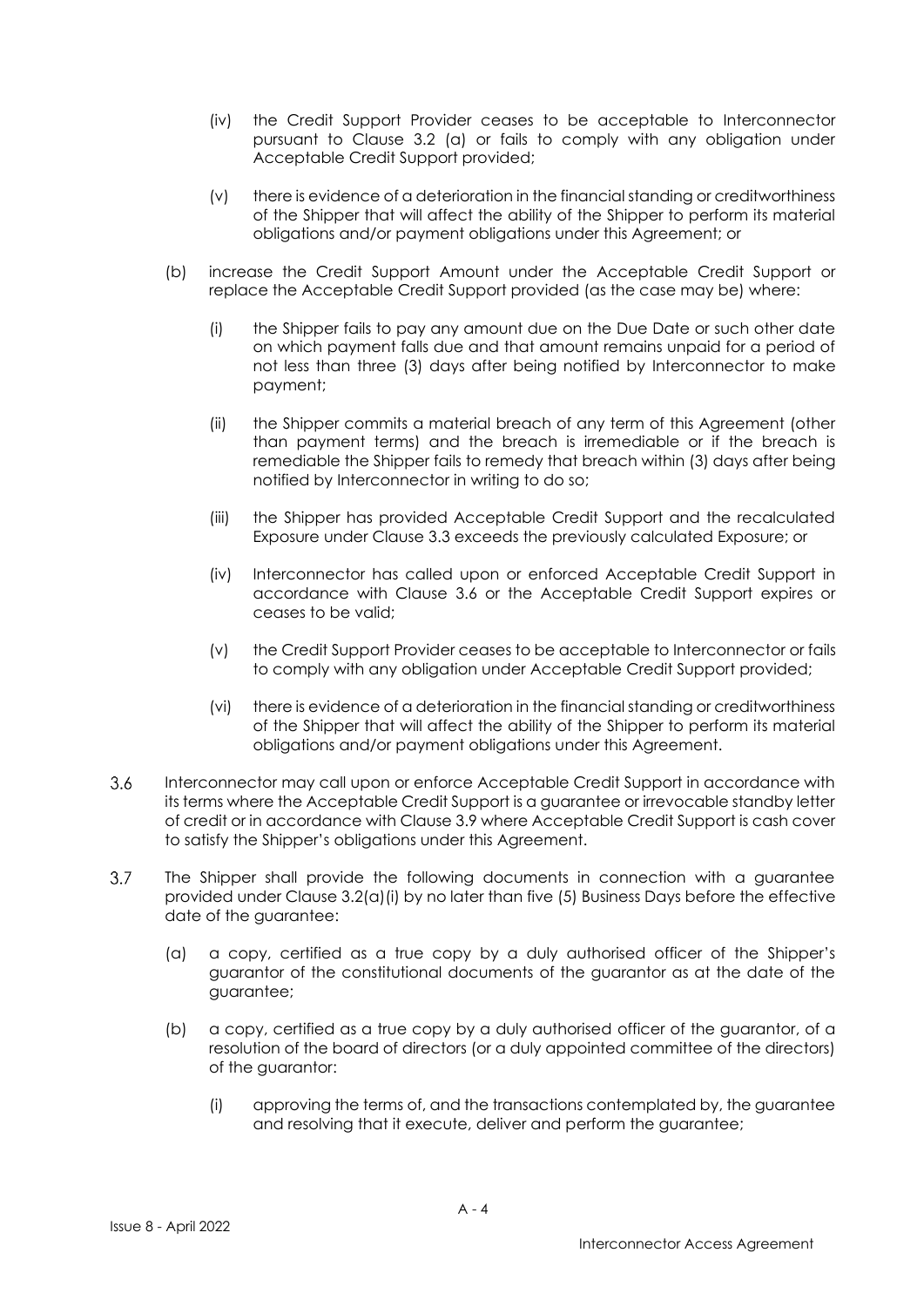- (ii) authorising a specified person or persons to execute the guarantee on its behalf;
- (iii) authorising a specified person or persons, on its behalf, to sign or despatch all documents and notices to be signed or despatched by it under or in connection with the guarantee;
- (iv) where a resolution of a committee of directors has been provided, a copy, certified as a true copy by a duly authorised officer of the guarantor of a resolution of the directors of the guarantor appointing such committee; and
- (v) a legal opinion addressed to Interconnector on enforceability of the guarantee and on capacity and authority of the guarantor from external legal advisers to the guarantor in the jurisdiction of incorporation of the guarantor.
- $3.8$ Any cash cover provided by a Shipper under Clause 3.2(a)(iii) shall be retained in an interest bearing account in Interconnector's name or in an account over which Interconnector has a first ranking security interest.
- 3.9 Any cash cover provided by a Shipper and interest earned thereon may be applied by Interconnector on notice to the Shipper to satisfy any payment obligations of the Shipper when due and payable under this Agreement.
- $310$ Except where this Agreement provides otherwise any interest earned on the cash cover shall belong to the Shipper and shall be paid annually to the bank account nominated by the Shipper within ten (10) Business Days of the end of each Gas Year.
- $3.11$ No interest shall accrue and be payable to the Shipper if:
	- (a) the cash cover is applied by Interconnector to satisfy any payment obligations of the Shipper; or
	- (b) the Shipper's access to the Transportation Services has been suspended or terminated pursuant to Clause 6.
- $3.12$ Subject to Clause 3.1 and 3.9, Interconnector shall repay any cash cover and accrued interest to a Shipper within ten (10) Business Days of:
	- (a) Interconnector receiving written notice from the Shipper requesting repayment of any cash cover and accrued interest; or
	- (b) the Shipper terminating this Agreement pursuant to Clause 6.7.

#### **4. Representations and Warranties**

- $4.1$ Each Party represents and warrants to the other at all times during the Term that:
	- (a) it has the full power and authority to execute, perform and observe this Agreement and any credit support provided under it;
	- (b) it has obtained all necessary governing body and shareholder approvals to authorise the execution, performance and observance of this Agreement and any credit support provided under it;
	- (c) it has obtained, maintains in full force and effect and is compliant with: (i) the conditions of all necessary governmental and other consents, licences,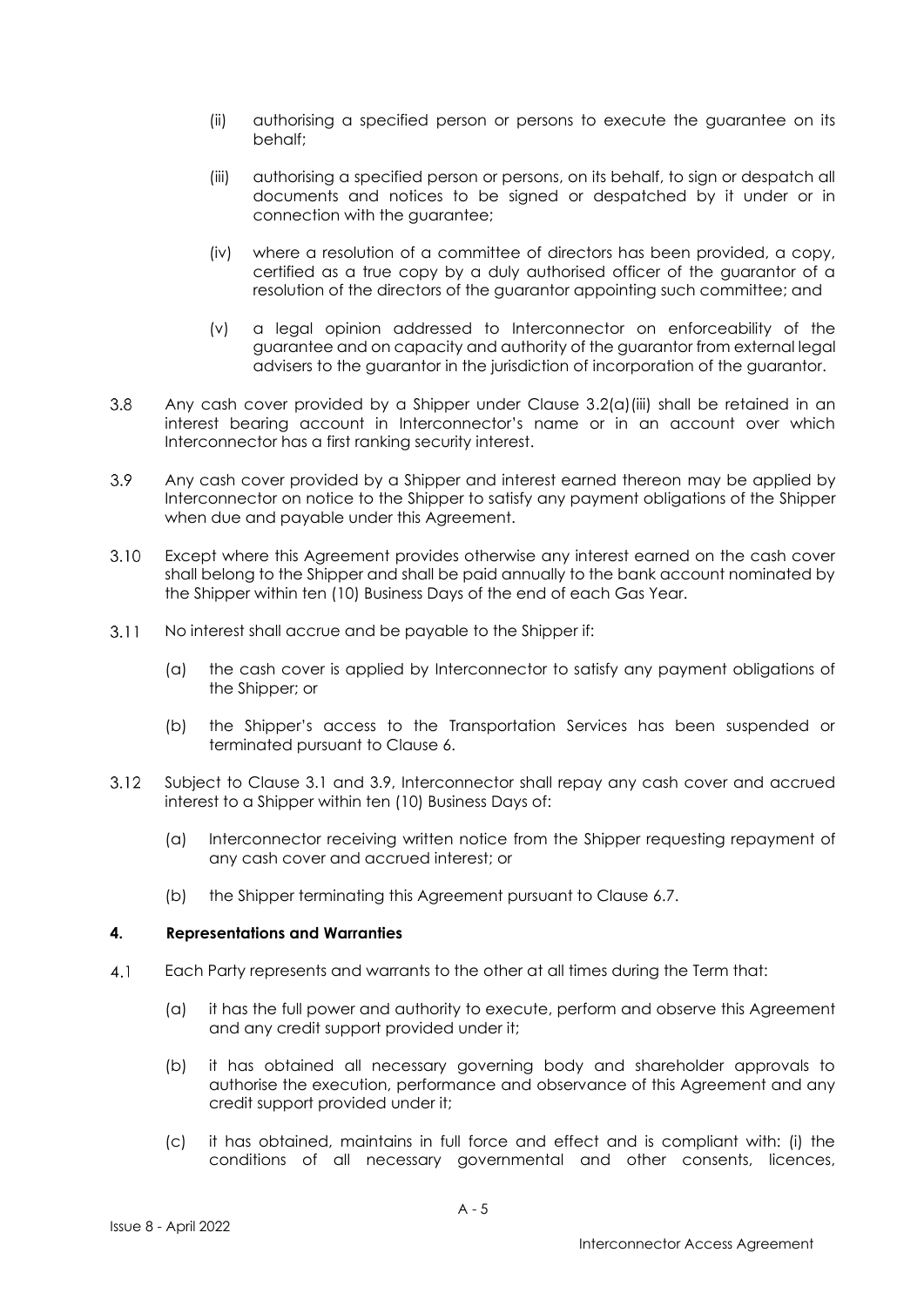authorisations, approvals and registrations required in connection with the performance of its obligations under this Agreement; or (ii) any credit support provided under it;

- (d) the execution, performance and observance by it of this Agreement and any credit support provided under it will not result in any breach of its articles of association or other constitutional documents, or any provision contained in any agreement or instrument to which it is a party or by which it is bound or any law, regulation, judgment, decree or order applicable to it; and
- (e) this Agreement and any credit support provided under it will, after it is executed, constitute legally valid and binding obligations, enforceable in accordance with its terms.
- 4.2 The Shipper represents and warrants to Interconnector at all times during the Term:
	- (a) it shall have good title to all Natural Gas which it supplies or makes available, or which it causes to be supplied or made available, at the Entry Point(s) for delivery;
	- (b) any such Natural Gas referred to in paragraph (a) will be free from all liens, charges, encumbrances, Taxes, assessments and adverse claims of every description;
	- (c) it will comply with the Credit Criteria;
	- (d) it is a party to and compliant with any industry codes, agreements or documents it is required to be a party to in connection with the performance of its obligations under this Agreement;
	- (e) it acts as principal and not as agent of any other person or entity;
	- (f) it is not subject to an Insolvency Event;
	- (g) there is not to its knowledge any pending or threatened litigation or any action, suit or proceeding against it that may affect its obligations under this Agreement, or any credit support provided under it; and
	- (h) it is compliant with all applicable laws and regulations relating to the prevention or facilitation of tax evasion.
- $4.3$ The Shipper indemnifies Interconnector in respect of a breach of the representations and warranties contained in Clause 4.2(a) and in Clause 4.2(b).

#### **5. Force Majeure**

- $5.1$ The expression "**Force Majeure**" shall mean any event(s) or circumstance(s) or combination of event(s) or circumstance(s) affecting the System or the Interconnector Information System beyond the control of a Party (the "**Affected Party**") acting and having acted in accordance with the standard of a Reasonable and Prudent Operator and which results in the Affected Party being unable to perform or delays performance (in whole or part) of any one or more of its obligations under this Agreement.
- $5.2$ The events or circumstances described below (without limitation) constitute Force Majeure where they satisfy the requirements stated in Clause 5.1:
	- (a) acts of God;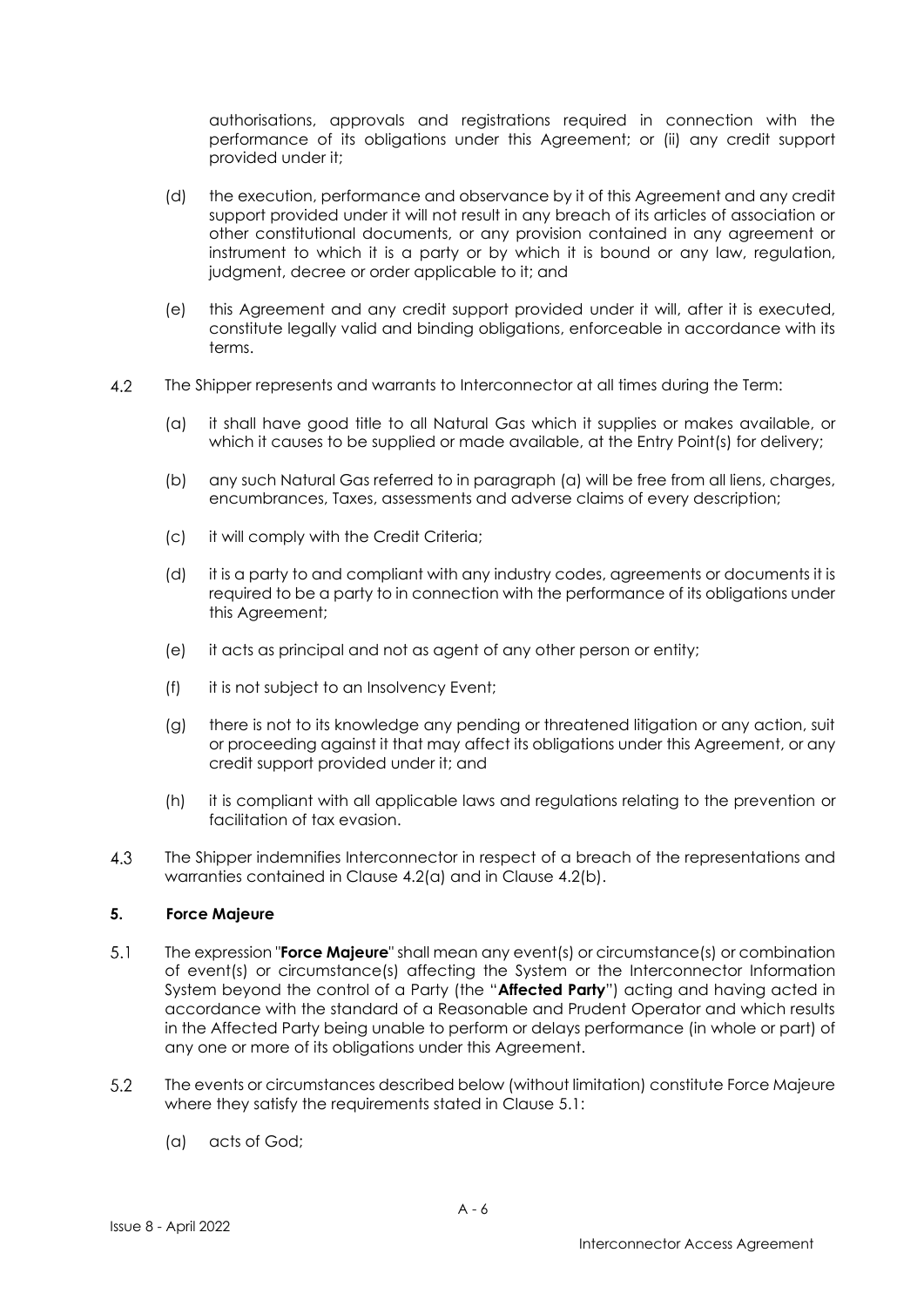- (b) forces of nature;
- (c) wars, insurrections, acts of terrorism, riots;
- (d) fires, landslides, floods, earthquakes, explosions;
- (e) seriously adverse weather conditions;
- (f) acts of any Governmental Authority or Regulator (whether or not legally valid);
- (g) strikes, industrial action or unrest, lock-outs;
- (h) breakdown or accidents affecting the System or any other facilities used by Interconnector for implementing all or any part of this Agreement; and
- (i) unavailability of any of the following that are required in relation to the operation of the System: transport; raw materials; pressure of Natural Gas delivered from an AT System at the level required to maintain gas flows through the System; or energy supplies from third parties.
- 5.3 Notwithstanding anything in Clause 5.1 or 5.2 or any other provision in this Agreement, the following events or circumstances shall not be treated as being Force Majeure or caused thereby:
	- (a) failure to pay money when due; or
	- (b) failure to give any notice required by this Agreement unless such failure was due to Force Majeure affecting all means of serving notices specified in Clause 10.
- $5.4$ The Affected Party shall, for the duration of the Force Majeure, be relieved from performance of its obligations (other than its payment obligations) under this Agreement if, and to the extent that, it is unable to perform or is delayed in performance by Force Majeure (unless the Affected Party does not take reasonable steps to prevent or mitigate Force Majeure, including those described in Clause 5.6 below).
- $5.5$ If the Affected Party is unable to take delivery of Natural Gas or to redeliver Natural Gas due to Force Majeure and the Affected Party takes reasonable steps to prevent or mitigate Force Majeure, as described in Clause 5.6 below, the Monthly Charge shall be adjusted for the Contracted Capacity a Shipper holds that is affected by the Force Majeure, so that the Shipper shall pay:
	- (a) for the first three (3) consecutive months of the Force Majeure, ninety five percent (95%) of the Capacity Charges;
	- (b) where the Force Majeure continues for more than three (3) consecutive months, no Capacity Charges for the period after the first three (3) consecutive months of the Force Majeure until the Force Majeure ceases.
- 5.6 The Affected Party where a Force Majeure has occurred shall:
	- (a) use reasonable endeavours and employ reasonable means (as would be used or employed by a Reasonable and Prudent Operator at a reasonable cost) to remedy or abate the Force Majeure as soon as reasonably practicable;
	- (b) notify the other Party in writing, as soon as may be reasonably practicable, of: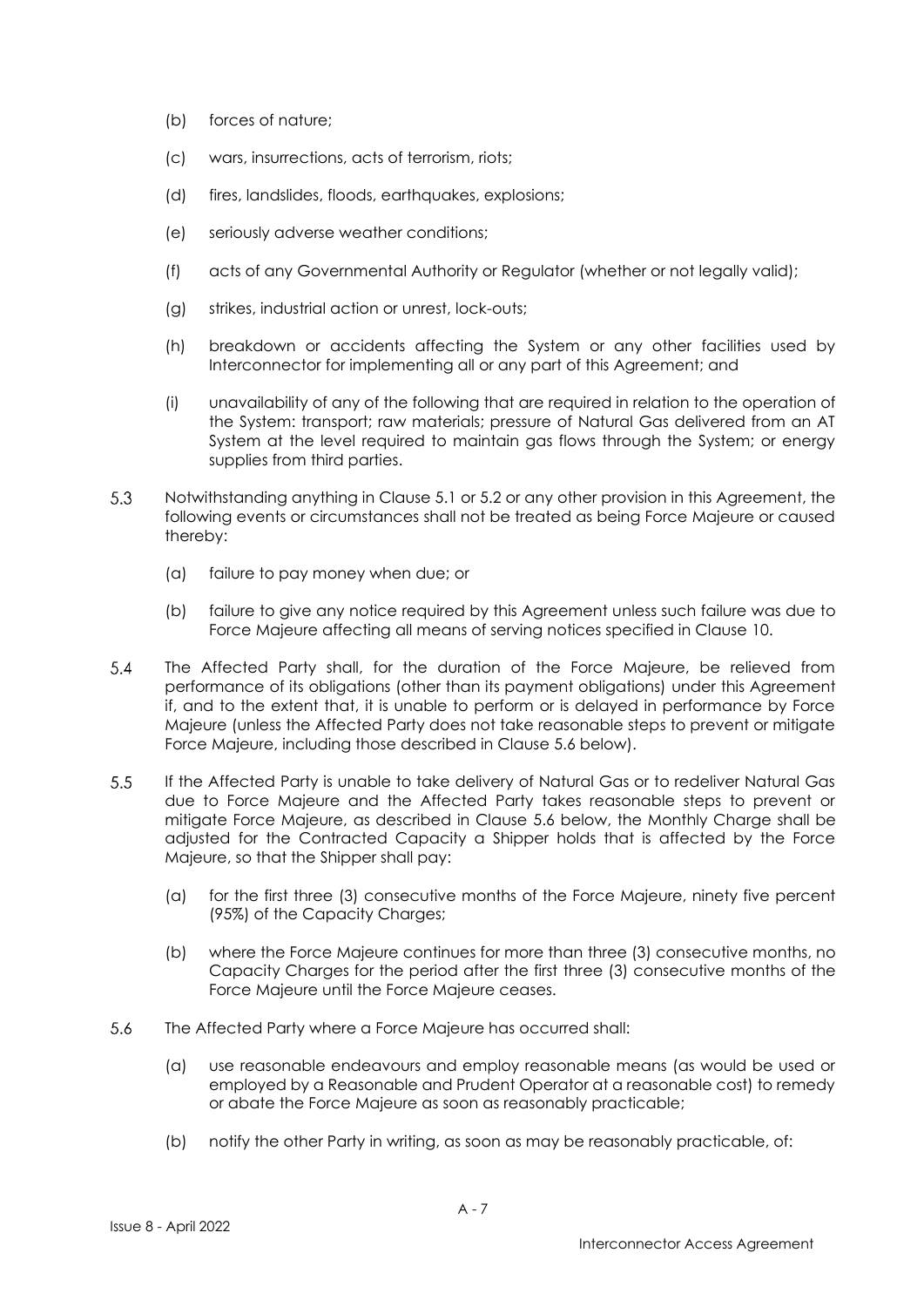- (i) the occurrence, the cause of and the expected duration of the Force Majeure and the means proposed to be adopted to remedy or abate the Force Majeure;
- (ii) the date and time of resumption of performance after the Force Majeure has terminated or has abated to an extent which permits resumption of performance to occur.
- 5.7 Where an event of Force Majeure has occurred and has continued for a period of twelve (12) consecutive months and Interconnector decides it is unable economically to provide the Registered Capacity allocated to Shippers and notifies all Shippers of such decision, either Party may upon written notice to the other Party terminate this Agreement and all (and not part) of its Capacity Transactions arising under it.

#### **6. Suspension and Termination**

- $6.1$ Without affecting any other right or remedy available to it under this Agreement, Interconnector may suspend with immediate effect, access by the Shipper to the Transportation Services under this Agreement and all Capacity Transactions arising under it, if:
	- (a) the Shipper fails to pay any amount due on the Due Date or such other date on which payment falls due and that amount remains unpaid for a period of not less than three (3) days after being notified in writing by Interconnector to make payment;
	- (b) the Shipper commits a material breach of any term of this Agreement (other than payment terms) and the breach is irremediable or (if the breach is remediable) the Shipper fails to remedy that breach within a period of three (3) days after being notified in writing by Interconnector to do so;
	- (c) the Shipper repeatedly breaches or is in persistent breach of any of the terms of this Agreement in such a manner as to reasonably justify the opinion that it has repudiated, rejected or disaffirmed in whole or in part the terms of this Agreement;
	- (d) any warranty or representation given by the Shipper in Clause 4 is untrue or misleading;
	- (e) the Shipper does not satisfy or ceases to satisfy the Credit Criteria; or
	- (f) the Credit Support Provider in respect of a Shipper ceases to be acceptable to Interconnector pursuant to Clause 3.2 (a) or fails to comply with any obligation under Acceptable Credit Support.
- $6.2$ Where a Shipper's access is suspended:
	- (a) such Shipper may not use its Registered Capacity or acquire Offered Capacity under any Allocation Mechanism;
	- (b) Interconnector may include all or part of the Registered Capacity of the suspended Shipper as Offered Capacity in an Allocation Mechanism as provided under paragraph 6.4 of Section B of the Interconnector Access Code;
	- (c) such Shipper shall remain liable to pay Interconnector all Capacity Charges and other amounts which are due and payable to Interconnector and outstanding as at the date of such suspension or that fall due during the period of any suspension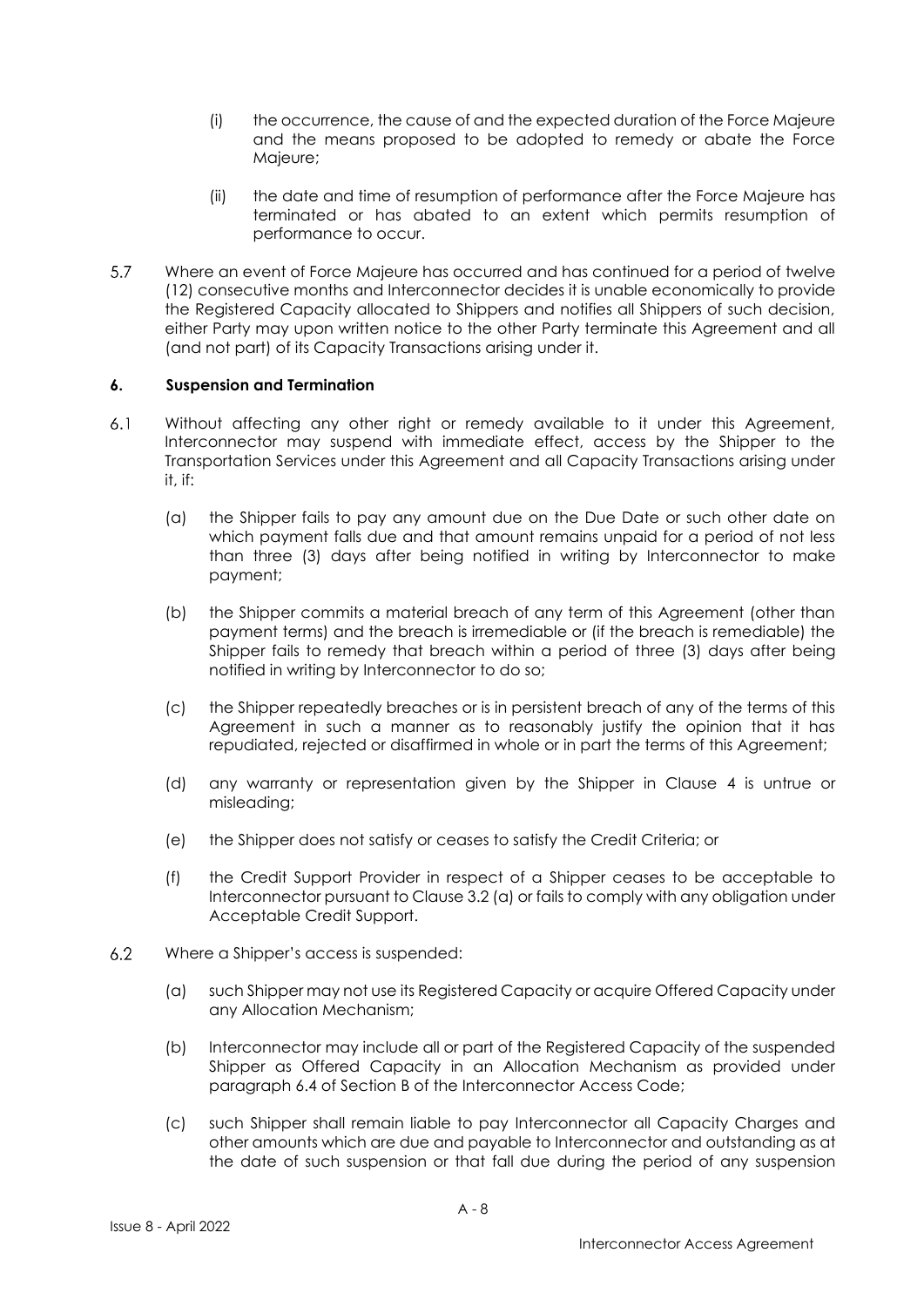(except where Interconnector exercises its right to draw on credit support provided in respect of the suspended Shipper to satisfy payment of all such amounts);

- (d) Interconnector shall not be liable to pay any amounts or apply any rebates to amounts payable by the suspended Shipper, including in respect of the suspended Shipper's Registered Capacity that Interconnector re-allocates to another Shipper under sub-paragraph (b), whether or not due, during the period of suspension.
- $6.3$ Where Interconnector is satisfied that the circumstances leading to suspension of the Shipper cease to exist, the suspension of the Shipper's access to the Transportation Services shall cease and Interconnector shall:
	- (a) (unless the Shipper owes any amounts to Interconnector) apply any rebates and any payments owing from Interconnector to the Shipper (including Re-allocated Capacity Payments under Section F paragraph 6 of the Interconnector Access Code in respect of any Re-Allocated Capacity) to set-off amounts due and owing from such Shipper and Interconnector shall pay any balance that remains after such set-off to the Shipper, within two (2) Months after the date on which the suspension ceases; and
	- (b) permit the Shipper to use its Registered Capacity in respect of which the Capacity Period has not expired, provided that where all or part of the Registered Capacity of the Shipper has been re-allocated to another Shipper, the Shipper may only use it once the period of re-allocation ends.
- $6.4$ Without affecting any other right or remedy available to it under this Agreement, a Party may terminate this Agreement and all (and not some) outstanding Capacity Transactions under it with immediate effect by giving notice to the other Party if an Insolvency Event occurs in relation to the other Party or the other Party has committed an offence under Anti-Bribery Laws or is in breach of Clause 4.2(h) or Clause 12.1(b).
- $6.5$ Without affecting any other right or remedy available to it under this Agreement, where:
	- (a) the Shipper's access has been suspended by Interconnector under clause 6.1(a) and the Shipper has not remedied the non-payment within ten (10) Business Days after the date of suspension;
	- (b) the Shipper's access has been suspended by Interconnector under clause 6.1(b) or (c) and the Shipper has not remedied the reason for suspension within ten (10) Business Days after the date of suspension;
	- (c) the Shipper's access has been suspended by Interconnector under clause 6.1(d), (e) or (f) and the Shipper has not remedied the event or circumstance giving rise to suspension within five (5) Business Days after the date of suspension;

and there is no evidence that the Shipper intends to remedy or shall remedy the event or circumstance giving rise to suspension within the required period or the event or circumstance is incapable of remedy, Interconnector shall terminate this Agreement and all (and not some) outstanding Capacity Transactions of the Shipper under this Agreement by written notice to the Shipper. The notice of termination shall specify the reason for termination and designate a date of termination that will be no later than twenty (20) days after the date on which notice is given.

 $6.6$ Where Interconnector has terminated this Agreement with the Shipper and all outstanding Capacity Transactions with the Shipper under this Agreement under Clause 6.4 or 6.5, the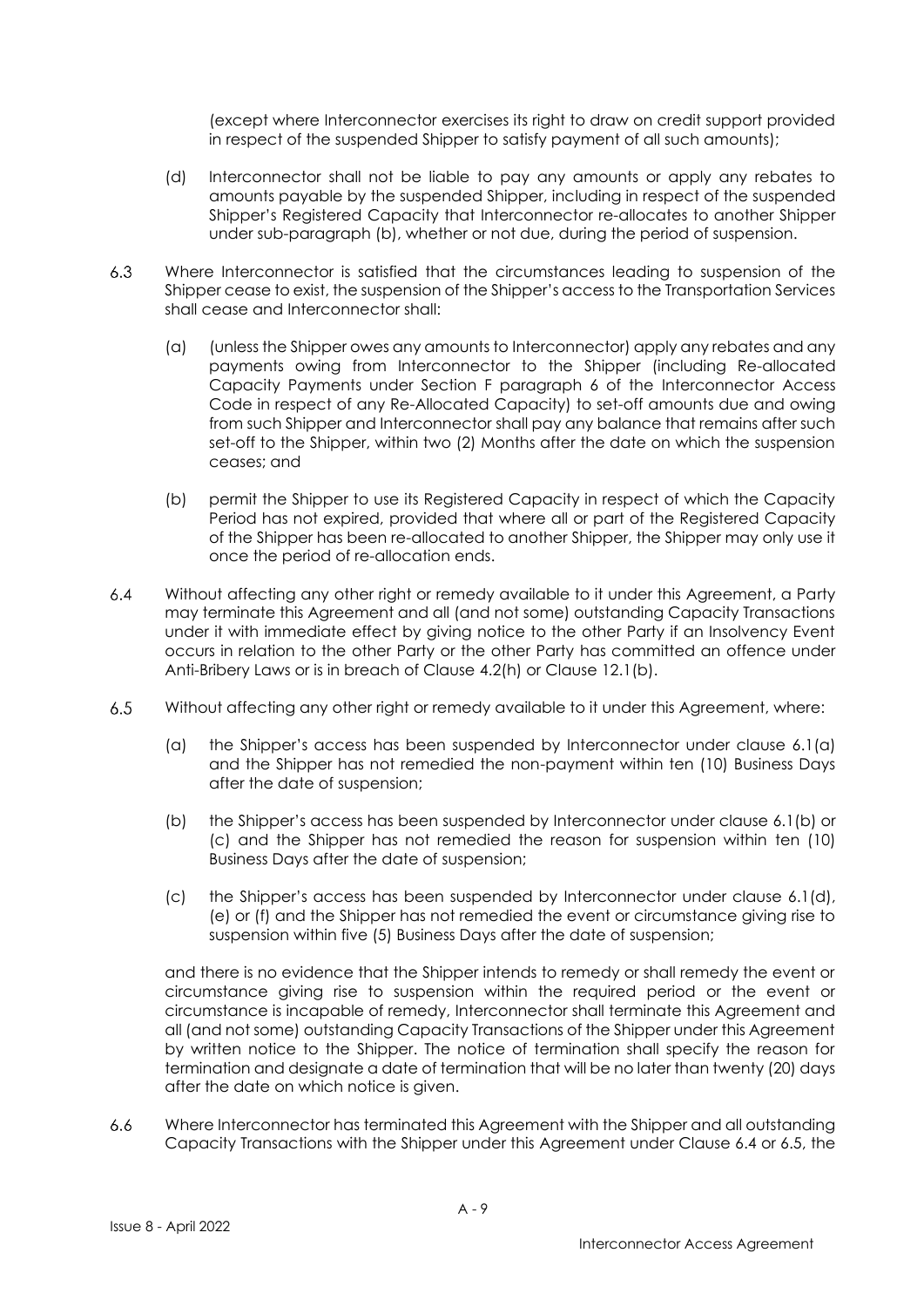Shipper shall cease to be entitled to its Registered Capacity and access to the Transportation Services and Interconnector shall calculate an amount equal to the sum of:

- (a) all amounts due and payable that are unpaid by the Shipper at the date of termination, including in respect of the events or circumstances leading to such termination and under any indemnities in this Agreement; and
- (b) all of the Monthly Charges that would have been payable by the Shipper in respect of its Registered Capacity for all Capacity Period(s) from the date of termination up to a maximum of ten (10) Gas Years after the date of termination;

(the "**Termination Amount**") which shall become immediately due and shall be payable on a date Interconnector specifies. Payment of such Termination Amount shall constitute full and final satisfaction of a Shipper's obligations and liabilities under this Agreement.

Where Interconnector subsequent to such termination makes available and allocates to other Shipper(s) within three (3) Months after the date of termination Capacity that was registered to the terminated Shipper in accordance with paragraph 1.2 of Section B of the Interconnector Access Code and Interconnector receives payment of Capacity Charges from such Shipper(s) in respect of such Capacity, Interconnector shall rebate to the terminated Shipper sums received by Interconnector in respect of such resold Capacity. The total amount of any rebate payable by Interconnector to a terminated Shipper under this Clause 6.6 shall not exceed the Termination Amount.

- $6.7$ This Agreement may be terminated by a Shipper, upon such Shipper giving at least ten (10) days' notice in writing of such termination to Interconnector, subject to:
	- (a) the relevant Shipper not holding Registered Capacity in respect of any Gas Days after the date of termination;
	- (b) there being no outstanding or accrued obligations or liabilities of the relevant Shipper in respect of Registered Capacity it holds on or before the date of termination; and
	- (c) there being no obligations or liabilities of the relevant Shipper falling due after the date of termination in respect of Registered Capacity it holds on or before the date of termination other than in respect of the Monthly Administration Fee payable for the Month in which such termination occurs.
- $6.8$ Having regard to Interconnector's statutory duties, in particular the obligation to take system integrity and efficient operation into account when making capacity available and its obligation to act in a manner to ensure that it always has available such resources to properly and efficiently participate in the operation of the Pipeline (under Standard Licence Condition 19(1) of the Interconnector Licence):

if at any time, after having considered all reasonable solutions, Interconnector decides it is unable economically to provide the Registered Capacity allocated to Shippers, Interconnector may (after having notified Ofgem and CREG of its decision and the reasons for such decision) at its sole discretion terminate upon no less than twelve (12) months' notice to all Shippers this Agreement and all (and not part) of Interconnector's obligations arising in respect of Capacity Transactions for Registered Capacity to all Shippers and shall repay to such Shippers any cash cover provided before such termination date to Interconnector (if any) in respect of such Registered Capacity.

6.9 Where this Agreement is terminated under any of Clauses 5.7, 6.7, 6.8 or 12.7: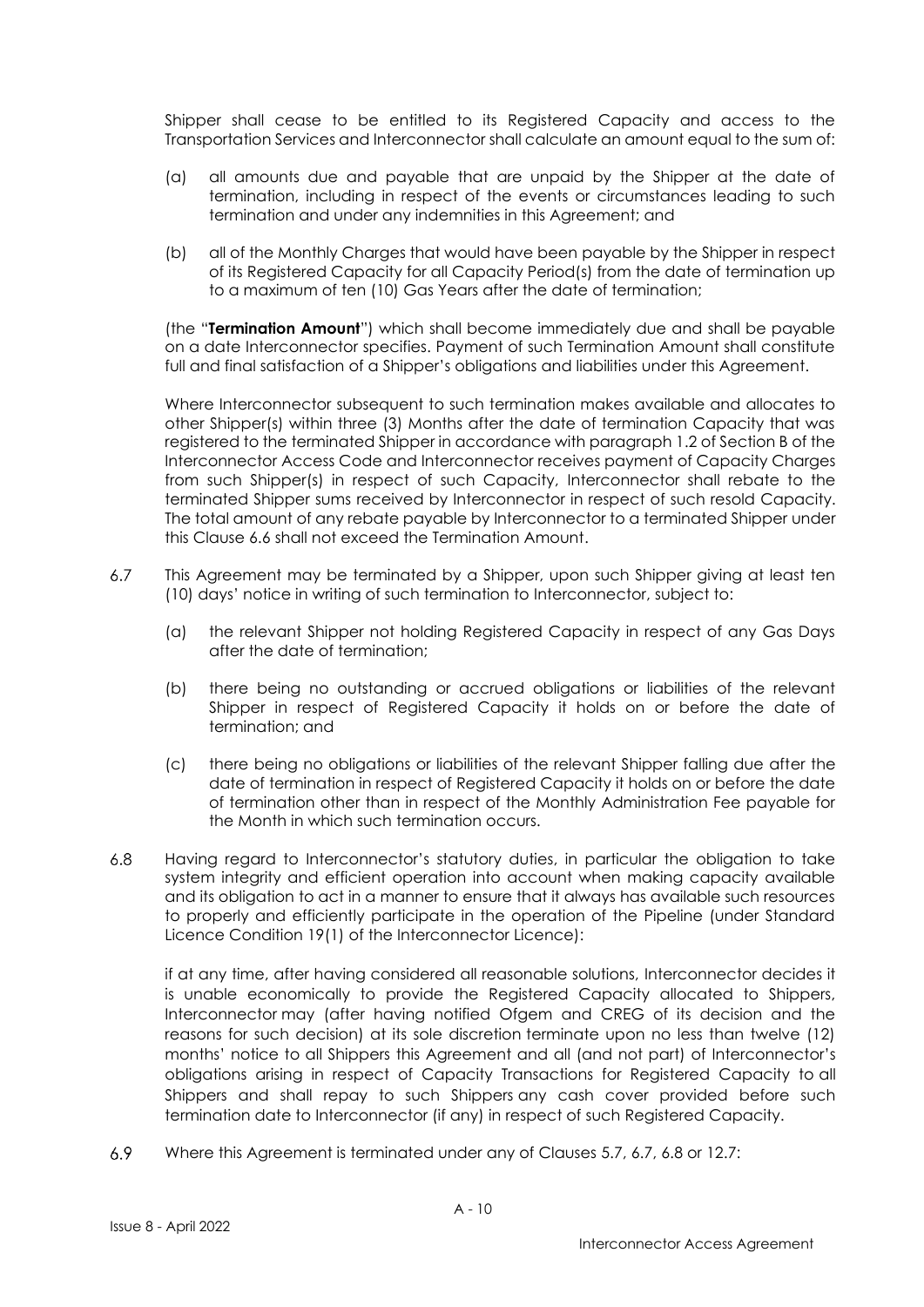- (a) the Shipper will cease to be entitled to Registered Capacity and access to the Transportation Services; and
- (b) such termination will not affect accrued obligations and liabilities of the Parties outstanding at the date of termination provided that neither Party will have any further liabilities or obligations after the date of such termination.
- This Clause 6.10 and Clauses 2, 3.1, 3.2, 3.6, 3.8, 3.9, 3.10, 3.11, 4.3, 5.5,6.4, 6.5, 6.6, 6.7, 6.8,  $6.10$ 6.9, 7, 8, 10, 13, 14, 15 and 16 and Section H of the Interconnector Access Code shall survive termination of this Agreement. Clause 9 shall survive termination of this Agreement for the period specified in Clause 9.2.

### **7. Quality**

- $7.1$ If the Shipper makes available at the Bacton Entry Point Natural Gas which does not comply with the Specification, the Shipper in addition to its obligations under Section H of the Interconnector Access Code (regardless of the cause or reason for such noncompliance) indemnifies Interconnector in respect of the intake into the System of such non-compliant Natural Gas and in respect of:
	- (a) all costs and expenses incurred by Interconnector in clearing or cleaning all or part of the System as may be necessary following the intake of such non-compliant Natural Gas;
	- (b) all costs and expenses incurred by Interconnector in taking such measures as are reasonably required to bring such Natural Gas within the Specification (including blending of the non-compliant Natural Gas);
	- (c) all costs and expenses incurred by Interconnector in taking such measures that Interconnector is required to take in respect of such non-compliant Natural Gas to operate the System acting as a Reasonable and Prudent Operator in accordance with applicable laws and consents, to the extent not covered by (a) or (b) above;
	- (d) where applicable, any arrangements Interconnector makes on the Shipper's behalf under paragraph 1.6(d) of Section H of the Interconnector Access Code;
	- (e) all pollution or other loss or damage to the Pipeline inventory; and
	- (f) all claims, actions and demands made against Interconnector by: (i) Other Shippers; (ii) any Adjacent TSO; (iii) any ATS Shippers; or (iv) any other third Parties in so far as such claims, actions and demands result (directly or indirectly) from such noncompliant Natural Gas.
- $7.2$ If the Shipper makes available Natural Gas at the Zeebrugge Entry Point which does not comply with the Specification (regardless of the reason for such non-compliance) and Interconnector intakes such non-compliant Natural Gas:
	- (a) Interconnector shall claim from Fluxys Belgium all costs and expenses incurred by Interconnector (to the extent Fluxys Belgiumis liable for such costs and expenses under the Interconnection Agreement between Interconnector and Fluxys Belgium):
		- (i) in clearing or cleaning all or part of the System as may be necessary following the acceptance of such non-compliant Natural Gas;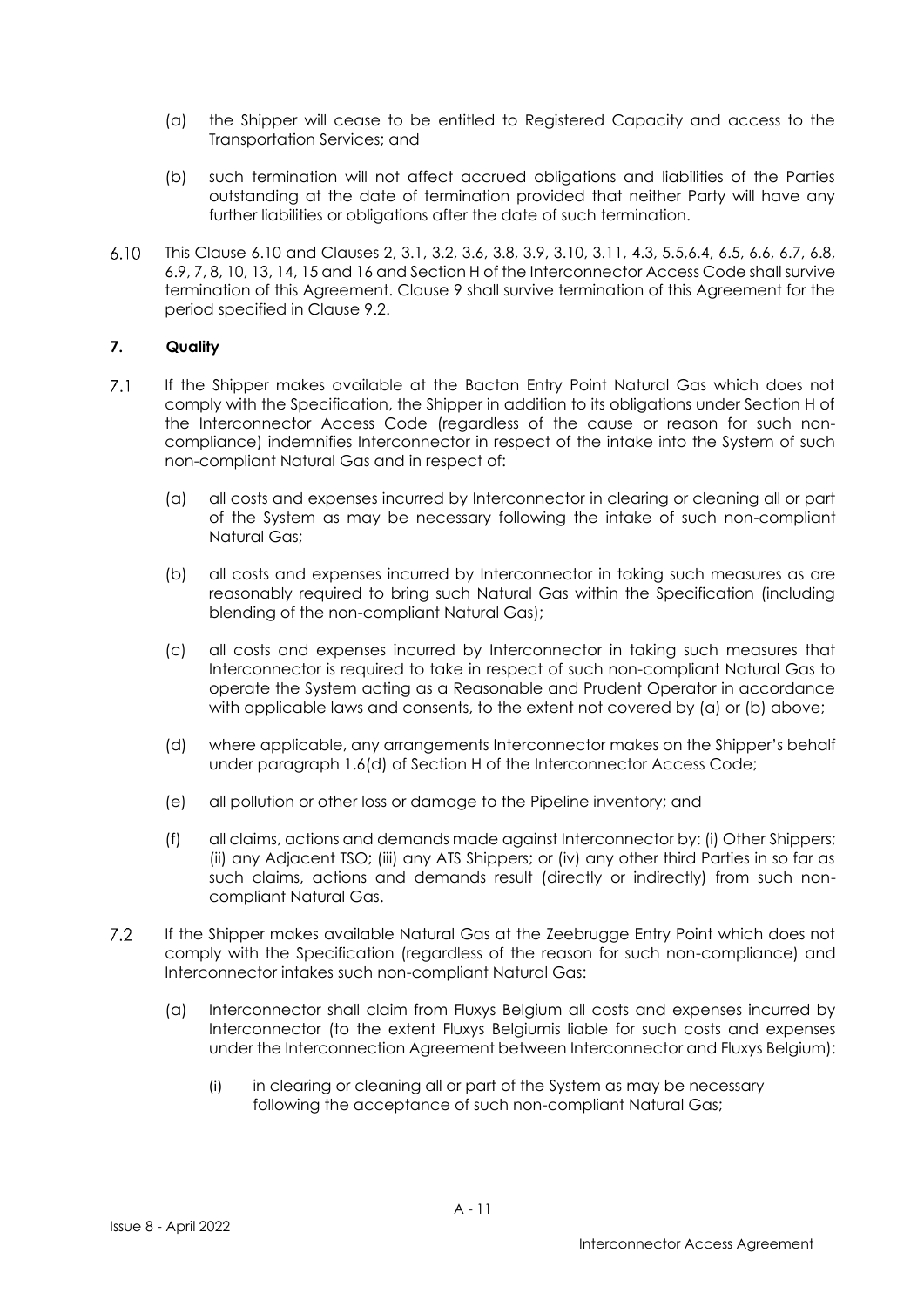- (ii) in taking such measures as are reasonably required to bring such Natural Gas within the Specification (including blending of the non-compliant Natural Gas);
- (iii) in taking such measures that Interconnector is required to take in respect of such non-compliant Natural Gas to operate the System acting as a Reasonable and Prudent Operator in accordance with applicable laws and consents, to the extent not covered by (i) and (ii) above;
- (iv) in respect of all pollution or other loss or damage to the Pipeline inventory; and
- (v) in respect of all claims, actions and demands (made against Interconnector by: (i) any and all Shippers; (ii) any Adjacent TSO; (iii) any and all ATS Shippers; or (iv) any other third Parties in so far as such claims, actions and demands result (directly or indirectly) from such non-compliant Natural Gas;
- (b) the Shipper that makes available such non-compliant Natural Gas indemnifies Interconnector:
	- (i) where applicable, for any arrangements Interconnector makes on the Shipper's behalf under paragraph 1.6(d) of Section H of the Interconnector Access Code;
	- (ii) for all costs and expenses listed in Clause 7.2(a) in respect of which Fluxys Belgium is not liable under the Interconnection Agreement between Interconnector and Fluxys Belgium;
	- (iii) for all costs and expenses listed in Clause 7.2(a) in respect of which Fluxys Belgium is liable under the Interconnection Agreement between Interconnector and Fluxys Belgium and which Interconnector is unable to recover from Fluxys Belgium.
- $7.3$ If: (i) Interconnector makes available at the Exit Point(s), Natural Gas which does not comply with the Specification; (ii) the Natural Gas made available by the Shipper and all Other Shippers is compliant with such Specification at all Entry Points; and (iii) the Shipper takes redelivery of such Natural Gas, then, unless Clause 7.4 applies, Interconnector indemnifies the Shipper in respect of the redelivery of such Natural Gas including in respect of:
	- (a) all costs and expenses incurred by the Shipper in clearing or cleaning any installation downstream of the Exit Point as may be necessary following the Shipper taking redelivery of such Natural Gas;
	- (b) all costs and expenses incurred by the Shipper in taking such measures as are reasonably required to bring such Natural Gas within the Specification (including the blending of non-compliant gas);
	- (c) all claims, actions and demands made against the Shipper by a third party (that is not a Shipper, an Adjacent TSO or an ATS Shipper) in so far as such claims, actions and demands result (directly or indirectly) from the Shipper taking redelivery of such Natural Gas which does not comply with the Specification.
- $7.4$ If Natural Gas Interconnector makes available at any Exit Point does not comply with the Specification as a result of the intake of non-compliant Natural Gas at any Entry Point or Force Majeure: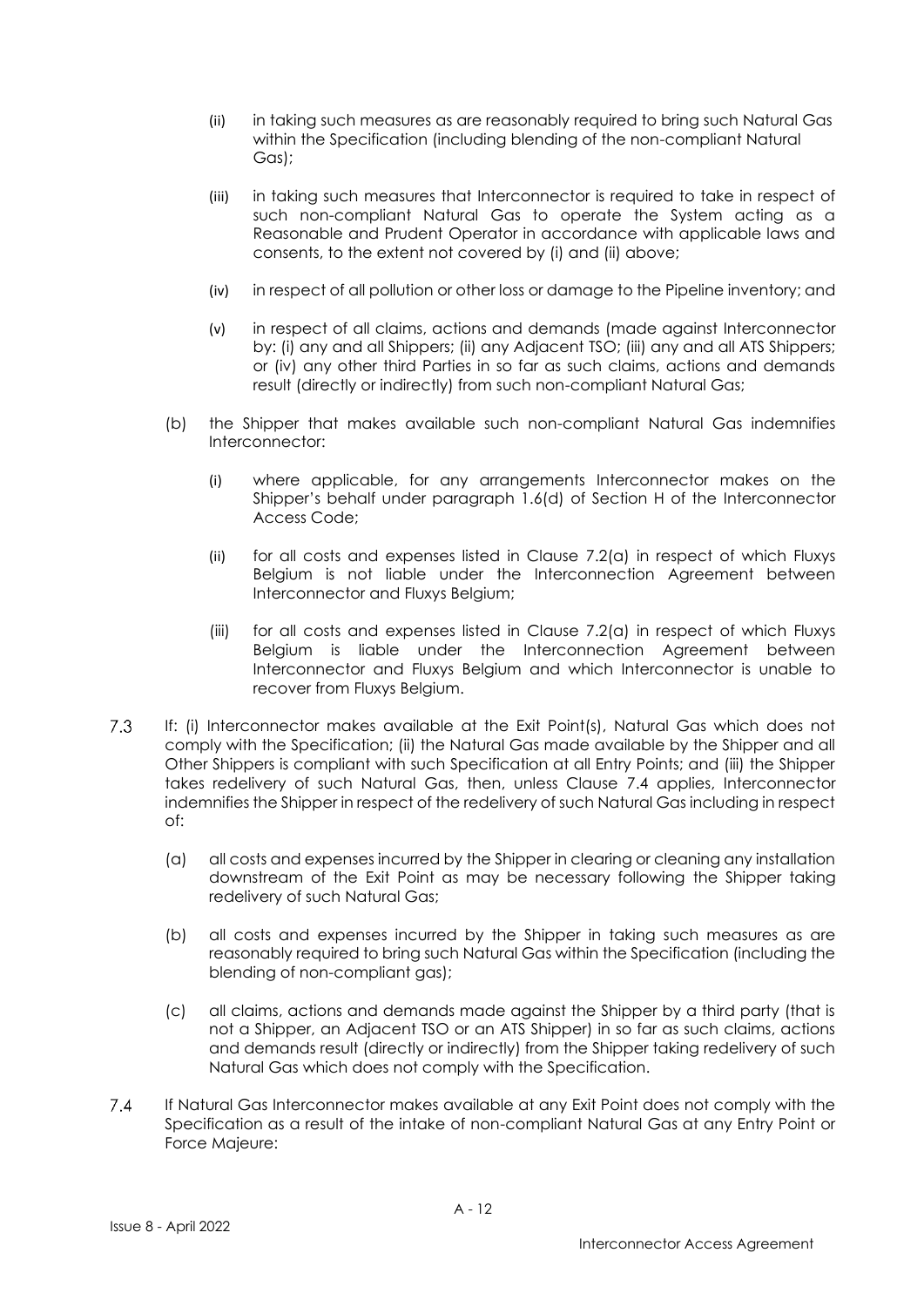- (a) Interconnector shall not be regarded as being in breach of this Agreement;
- (b) Interconnector shall have no liability therefor (nor shall there be any reduction in the Monthly Charge in respect thereof).

**Disputes** 

 $7.5$ Either Party may refer a dispute that relates to compliance of any Natural Gas (delivered at an Entry Point or redelivered at an Exit Point under this Agreement) with the Specification to determination by an Expert in accordance with Clause 14.

#### **8. Liability and Risk**

General

- $8.1$ Neither Interconnector nor the Shipper shall be liable to the other for:
	- (a) any Consequential Losses; or
	- (b) any special or incidental loss or damage;

sustained as a result of any action or failure on the part of Interconnector or on the part of the Shipper (including, for this purpose, their respective contractors, subcontractors, employees or representatives) except that such exclusion shall not apply to liability under each of the indemnities in Clauses 2.8(b) and 4.3, 7.1(f) and 7.2(b).

- 8.2 The Party in whose favour the indemnities contained in Clauses 2.8(b), 4.3, 7.1 and 7.2 above is given shall:
	- (a) notify the indemnifying Party as soon as reasonably practicable of any claim or fact or circumstance which may give rise to a claim;
	- (b) not make any admission of liability or any admission of any material fact or matter relating to a claim without the written agreement of the indemnifying Party;
	- (c) permit the indemnifying Party to conduct the defence and settlement of any claim (subject to the indemnifying Party undertaking to provide the other Party with such information in relation thereto as that other Party may from time to time reasonably request).
- 8.3 Nothing in this Agreement restricts or limits a Party's obligation under law to mitigate a loss it may suffer or incur or has suffered or incurred that may give rise to a claim under an indemnity given in this Agreement.
- 8.4 Nothing in this Agreement excludes or limits the liability of either Party for death or personal injury resulting from the negligence of such Party.
- 8.5 Nothing in this Agreement prevents either Party from or restricts it in enforcing any obligation (including suing for a debt) owed to it under or pursuant to this Agreement.
- 8.6 Subject to Clause 8.9 nothing in this Agreement shall be a waiver by either Party of any right or remedy it has (other than under this Agreement) in respect of a breach by the other Party of any applicable law.
- 8.7 Subject to Clause 8.6, where this Agreement provides that any amount to be payable by a Party upon or in respect of that Party's breach of any provision of this Agreement or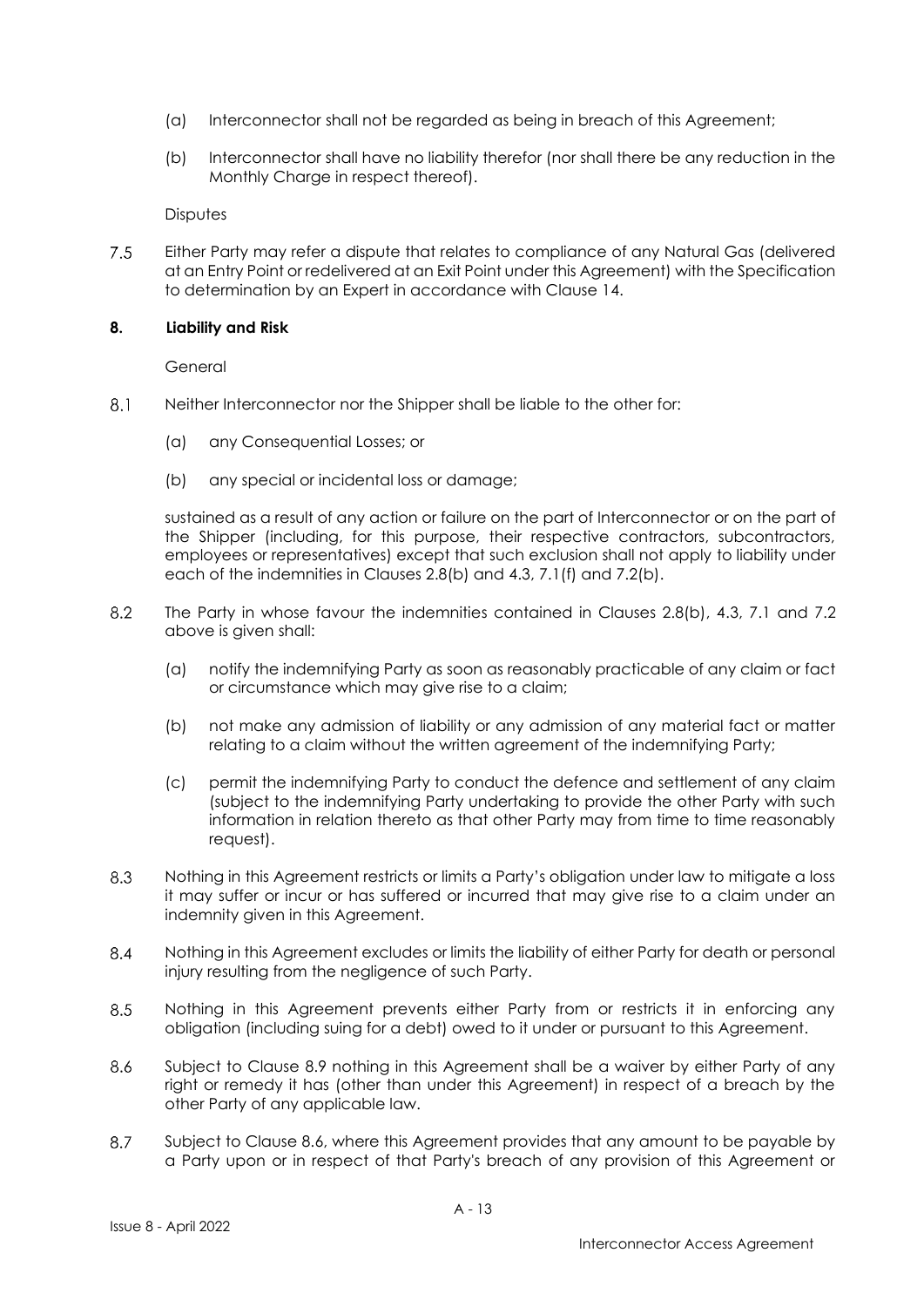termination of this Agreement the remedy conferred by such provision is exclusive of and is in substitution for any remedy in damages in respect of such breach or the event or circumstances giving rise to such breach.

- 8.8 Where this Agreement provides that any amount to be payable by a Party upon or in respect of that Party's breach of any provision of this Agreement or termination of this Agreement the Parties confirm that the amount payable is reasonable and proportionate to protect the interest of the Party in receipt of such payment.
- 8.9 The rights and remedies of the Parties pursuant to this Agreement exclude and are in place of any rights or remedies of either Party in tort (including negligence and nuisance) in respect of the subject matter of this Agreement and accordingly, but without affecting the operation of Clauses 8.4 and 8.5 each Party waives any rights or remedies and releases the other Party from any duties or liabilities arising in tort in respect of the subject matter of this Agreement.
- 8.10 The maximum amount of Interconnector's liability:
	- (a) to the Shipper under this Agreementfor an event or a series of events (whether related or unrelated) arising from any breach of or an act or omission of Interconnector in the course of or in connection with its performance of this Agreement in any Gas Year is two million Pounds Sterling (£2,000,000); and
	- (b) to all Shippers under all Shipper Agreements for an event or a series of events (whether related or unrelated) arising in any Gas Year is four million Pounds Sterling (£4,000,000) and where Interconnector would otherwise be liable for an aggregate amount to Shippers in excess of four million Pounds Sterling (£4,000,000) in a Gas Year, Interconnector's liability to each Shipper will be reduced on a pro rata basis so that such limit is not exceeded.

This limit on liability does not apply to the indemnities given under Clause 7.3 and this Clause does not affect the operation of Clause 8.1.

8.11 The maximum amount of the Shipper's liability to Interconnector under this Agreement for any event or series of events (whether related or unrelated) arising from any breach of or an act or omission of the Shipper in the course of or in connection with its performance under this Agreement in any Gas Year is two million Pounds Sterling (£2,000,000) except that no maximum amount applies to a Termination Amount claimed in accordance with Clause 6.6 or the indemnity given under Clause 2.8(b). This limit on liability does not apply to the indemnities given under Clauses 7.1 and 7.2(b) and this Clause does not affect the operation of Clause 8.1.

Liability for Gas Quality

- 8.12 Interconnector's liability for an event or series of events arising in any Gas Year:
	- (a) to the Shipper under the indemnity in Clause 7.3 is subject to a maximum amount of five million Pounds Sterling (£5,000,000);
	- (b) to all Shippers under the indemnity in Clause 7.3 in all Shipper Agreements is subject to a maximum amount of five million Pounds Sterling (£5,000,000) and where Interconnector would otherwise be liable for an aggregate amount to Shippers in excess of five million Pounds Sterling (£5,000,000) in a Gas Year, Interconnector's liability to each Shipper will be reduced on a pro rata basis so that such limit is not exceeded.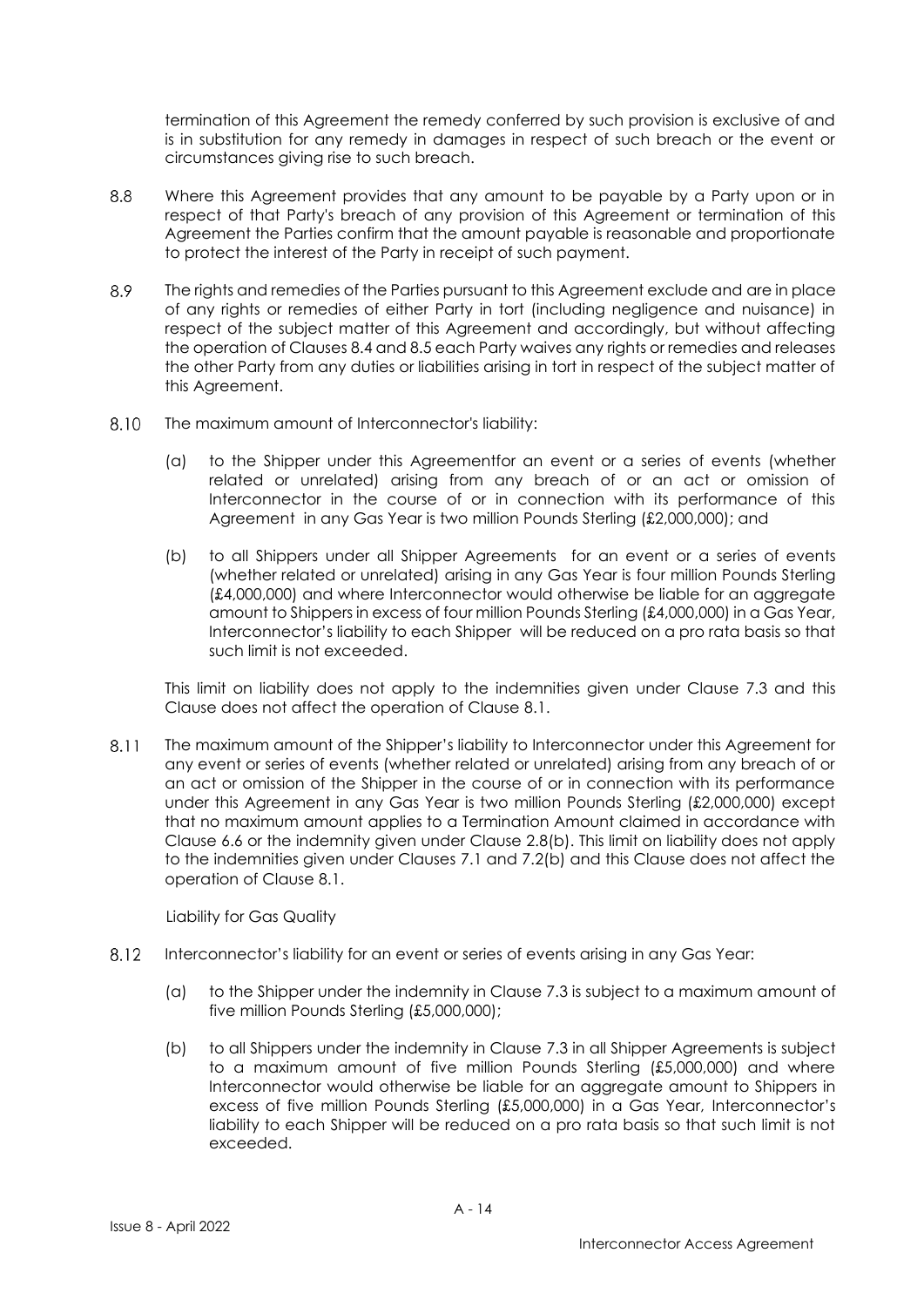- 8.13 If any event or series of events occurs (whether related or unrelated) in any Gas Year in respect of which the Shipper is liable to Interconnector:
	- (a) under Clause 7.1 or Clause 7.2(b); and
	- (b) under any other provision of this Agreement,

the maximum amount in aggregate of the Shipper's liability to Interconnector shall be five million Pounds Sterling (£5,000,000) which will apply in substitution for the limits of liability set out in Clause 8.11.

- $8.14$ If any event or series of events occurs (whether related or unrelated) in any Gas Year in respect of which Interconnector is liable to the Shipper:
	- (a) under Clause 7.3; and
	- (b) under any other provision of this Agreement,

the maximum amount in aggregate of Interconnector's liability to the Shipper or to Shippers shall be five million Pounds Sterling (£5,000,000) which shall apply in substitution for the limits of liability set out in Clause 8.10 and Clause 8.12. Where Interconnector would otherwise be liable for an aggregate amount to Shippers in excess of five million Pounds Sterling (£5,000,000) in a Gas Year, Interconnector's liability to each Shipper will be reduced on a pro rata basis so that such limit is not exceeded.

Risk

8.15 Risk in Natural Gas made available by the Shipper to Interconnector shall pass from the Shipper to Interconnector at an Entry Point. Risk in Natural Gas made available by Interconnector to the Shipper shall pass from Interconnector to the Shipper at an Exit Point.

#### **9. Confidentiality**

- 9.1 Each Party shall give the other all such information:
	- (a) as may be reasonably necessary and within that Party's control so as to enable the other to exercise its rights and carry out its obligations under this Agreement; or
	- (b) that must be disclosed to the other Party to enable the other Party to comply with any applicable laws, rules or regulations or the request of a Regulator or Governmental Authority.
- 9.2 Any information acquired or received by either of the Parties from the other under or pursuant to this Agreement, where it is identified as confidential by the disclosing Party or which by its nature would in the ordinary course reasonably be considered confidential, shall be held strictly confidential while this Agreement is in force and for a period of five (5) years thereafter. Such information shall not be divulged in any way by either Party to any third party without the prior written approval of the other Party, unless it has become a matter of public record (other than as a result of any breach of this Clause 9).
- 9.3 Notwithstanding the provisions of Clause 9.2, a Party may disclose any information (in the case of (d), (e), (j) and (k) after first having given notice in writing to the other Party of any intended disclosure where permitted under law):
	- (a) to any Affiliated Company or to any professional advisers, auditors or consultants (to the extent required for the proper execution of their work) of such Party provided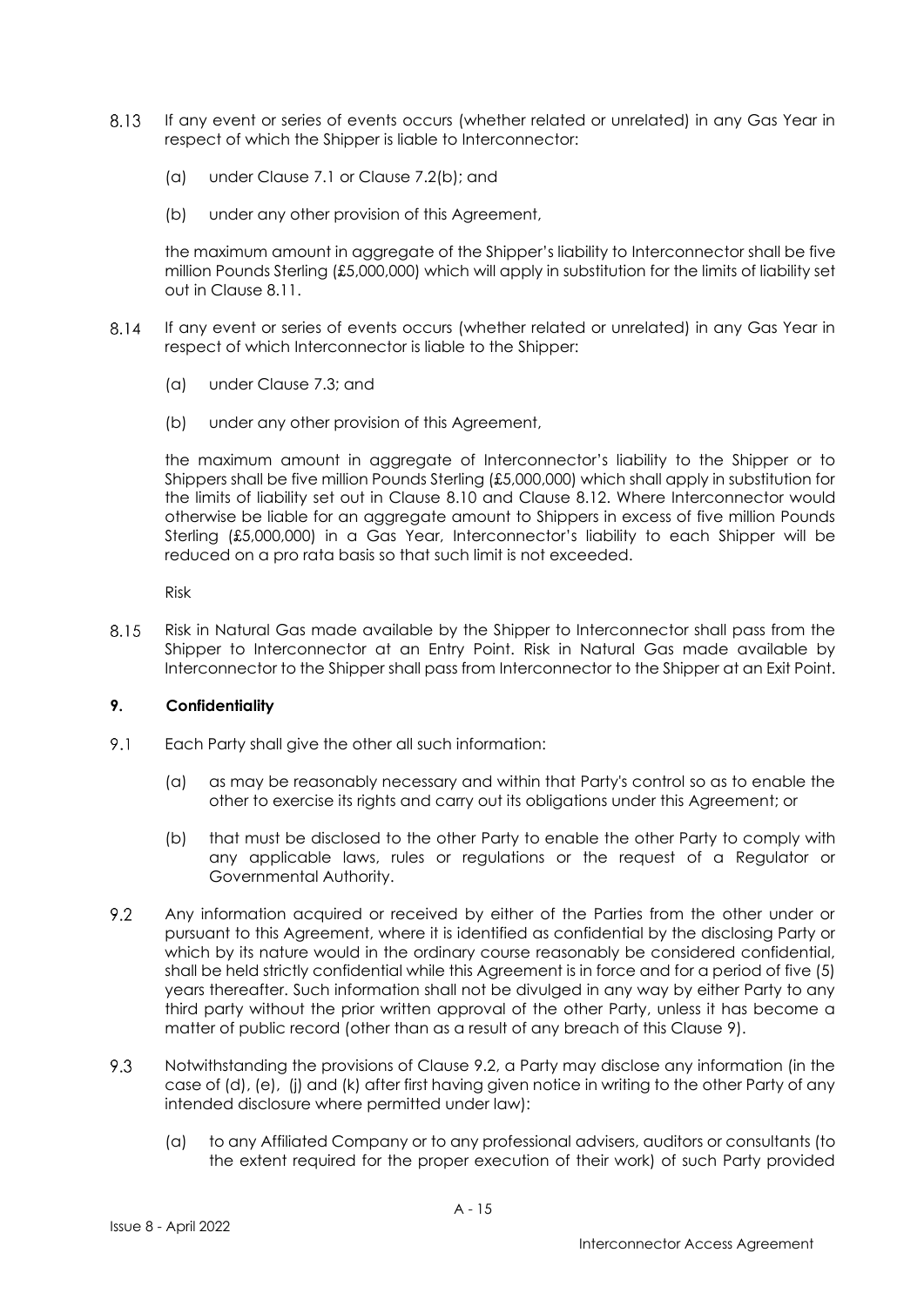that the relevant Party at all times procures that any person to whom any such information is disclosed at all times treats that information as confidential in accordance with the provisions of this Clause 9;

- (b) to any bona fide intending transferee of the whole or a significant part of the issued share capital of such Party or to any bona fide assignee of the whole or any part of such Party's interest under this Agreement provided that the relevant Party at all times procures that any person to whom any such information is disclosed at all times treats that information as confidential in accordance with the provisions of this Clause 9;
- (c) to any financier or bank or financial institution from whom such Party has obtained or is seeking finance or finance related services provided that the relevant Party at all times procures that any person to whom any such information is disclosed at all times treats that information as confidential in accordance with the provisions of this Clause 9;
- (d) to the extent required by law, rules or regulations or in relation to any stock market regulations:
- (e) to the extent required by the order of any court having competent jurisdiction;
- (f) to any competent tax authority;
- (g) to any directors, officer or employee of the Party in question or to any person engaged in the provision of goods or services to or for such Party if disclosure is necessary or expedient to enable the Party in question to perform its obligations under this Agreement or to enforce its rights under this Agreement, provided that the relevant Party at all times procures that any person to whom any such information is disclosed at all times treats that information as confidential in accordance with the provisions of this Clause 9;
- (h) to any Expert provided that such Expert has entered into a confidentiality undertaking as provided for in Clause 14.3 below;
- (i) in the course of, and as required or reasonably necessary for the purposes of, any litigation or arbitration;
- (j) to any Regulator;
- (k) to any Governmental Authority having jurisdiction over the submitting Party.
- 9.4 Interconnector may from time to time make publicly available aggregated information and information relating to the operation of the System.
- 9.5 The provisions of this Agreement are without prejudice to the requirements of applicable data protection legislation, including the UK Data Protection Act 2018 and (to the extent applicable) the General Data Protection Regulation 2016/679, and each Party agrees to comply in full with the requirements of such data protection legislation.

### **10. Notices**

- $10.1$ Except for those communications that are referred to in Clause 11.1, a notice given to a Party under or in connection with this Agreement:
	- (a) shall be in writing and in English;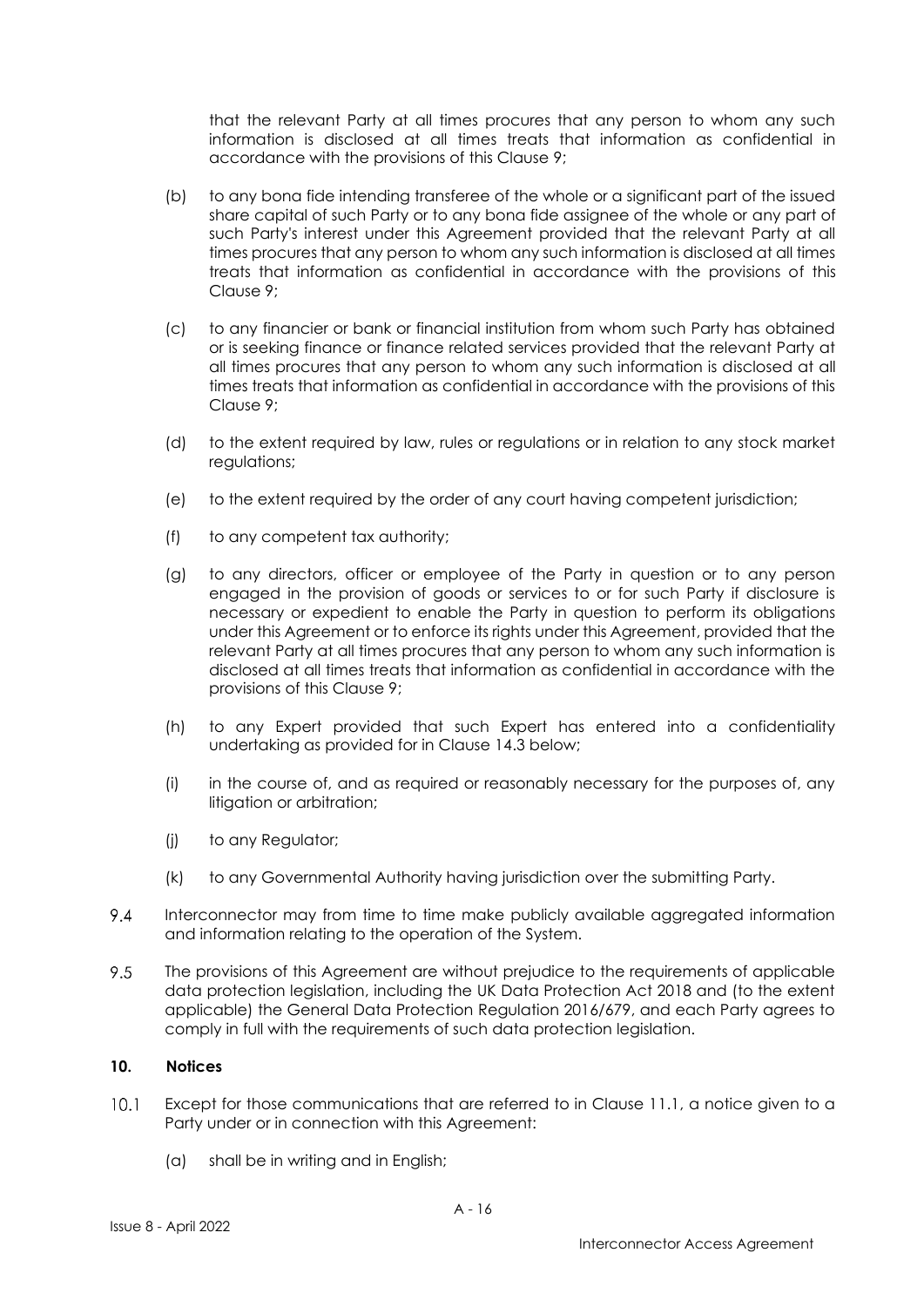- (b) shall be signed by or on behalf of the Party giving it;
- (c) shall be sent to the Party for the attention of the contact and at the address listed or referred to in Clause 6 of the main body of this Interconnector Access Agreement (or to such other contact and address notified by the Party);

and

- (d) unless proved otherwise is deemed received as set out in Clause 10.2 if prepared and sent in accordance with this Clause 10.
- $10.2<sup>1</sup>$ This table sets out:
	- (a) delivery methods for sending a notice to a Party under this Agreement; and
	- (b) for each delivery method, the corresponding delivery date and time when delivery of the notice is deemed to have taken place provided that all other requirements in this Clause have been satisfied subject to the provisions in Clause 10.3.

| Delivery method                                                                    | Deemed delivery date and time                                                                                                                            |  |
|------------------------------------------------------------------------------------|----------------------------------------------------------------------------------------------------------------------------------------------------------|--|
| Delivery by hand or by courier.                                                    | On signature of a delivery receipt or at the<br>time the notice is left at the address.                                                                  |  |
| other next working day delivery service<br>providing proof of postage or delivery. | Pre-paid first class recorded delivery post or   9.00 am on the second Business Day after<br>posting or at the time recorded by the delivery<br>service. |  |
| Fmail.                                                                             | On the date and at the time it is sent to the<br>email address.                                                                                          |  |

- $10.3$ For the purpose of Clause 10.2 and calculating deemed receipt:
	- (a) all references to time are to local time in the place of deemed receipt; and
	- (b) if deemed receipt would occur on a day other than a Business Day, receipt is deemed to take place at 9.00 am on the next Business Day in the place of receipt.
- $10.4$ This Clause does not apply to the service of any proceedings or other documents in any legal action or, where applicable, any arbitration or other method of dispute resolution.

#### **11. Communications and Exchange of Information**

- $11.1$ All invoices, bids or applications to purchase Capacity, offers for Buy-back, Nominations, Allocations and other communications which are required to be given or made by the Shipper to Interconnector or by Interconnector to the Shipper in accordance with this Agreement shall be given or made electronically on the Interconnector Information System unless permitted to be made on the Joint Booking Platform under Section B of the Interconnector Access Code or such other method as specified by Interconnector.
- $11.2$ Where the Interconnector Information System is not available, all invoices, bids or applications to purchase Capacity, offers for Buy-back, Nominations, Allocations and other communications shall for the duration of such event be given or made by such alternative means as are specified by Interconnector.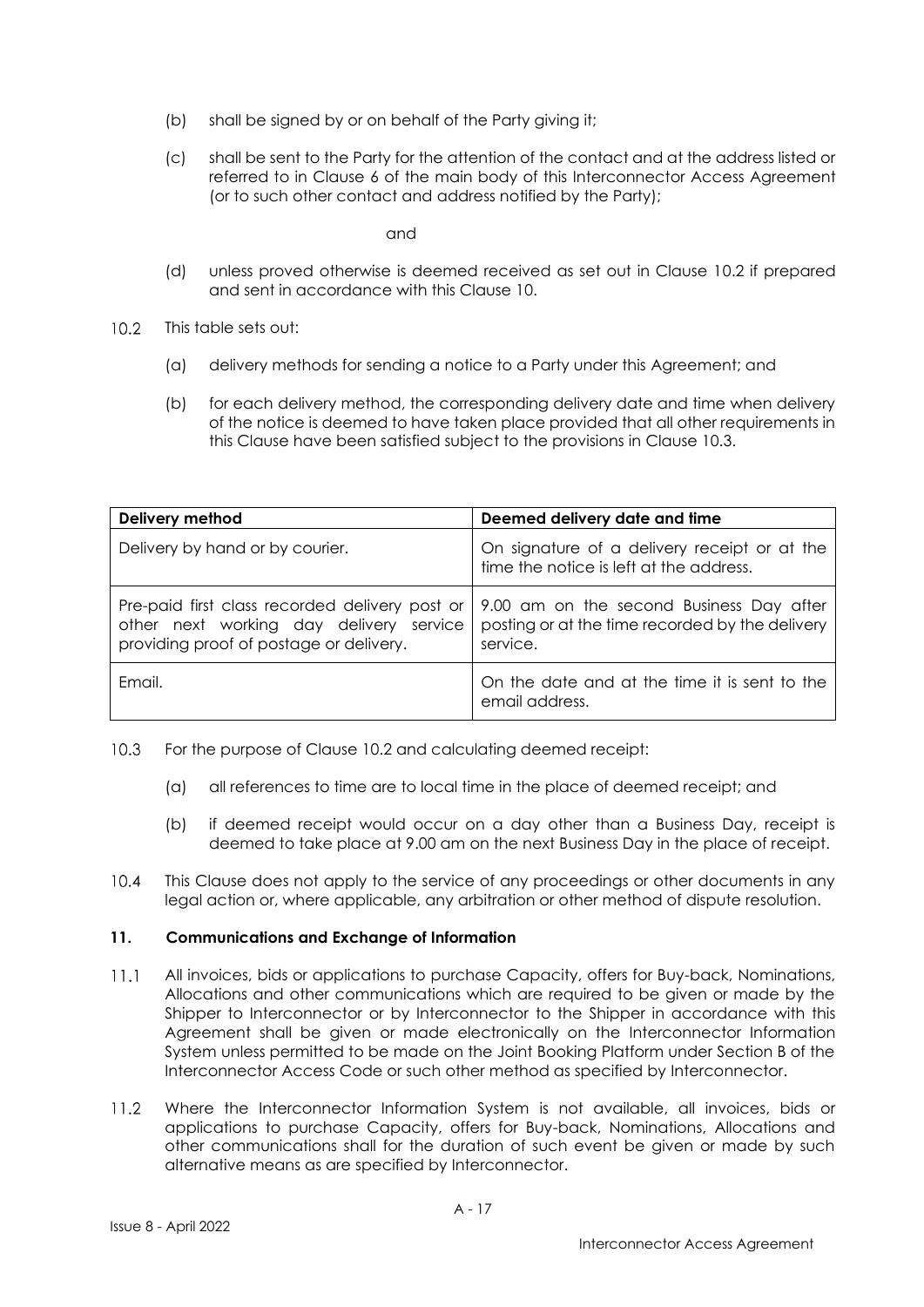- $11.3$ The Shipper's access to the Interconnector Information System shall be subject to the provisions of Section J of the Interconnector Access Code.
- $11.4$ All invoices, bids or applications to purchase Capacity, offers for Buy-back, Nominations, Allocations and other communications are:
	- (a) given or made where they are entered on or electronically transmitted to the Interconnector Information System and may be accessed on the Interconnector Information System; and
	- (b) are deemed to have been received by the relevant recipient(s) at the time when they are given or made.

#### **12. Compliance**

*Bribery and Corrupt Practices*

- $12.1$ A Party shall (and shall procure that any Related Person shall):
	- (a) comply with all applicable laws, statutes, regulations and codes related to antibribery and anti-corruption that is of mandatory application to Interconnector or the Shipper (as the case may be) including without limitation the Bribery Act 2010, the United States Foreign Corrupt Practices Act of 1977 or other similar legislation in other jurisdictions ("**Anti Bribery Laws**");
	- (b) not engage in any activity, practice or conduct which would constitute an offence under Sections 1, 2 or 6 of the Bribery Act 2010 if such activity, practice or conduct had been carried out in the United Kingdom;
	- (c) have and maintain in place during the Term policies and procedures to ensure compliance with this Clause 12.1.
- $12.2$ Interconnector may, where it reasonably believes that there is a breach of Clause 12.1(a) or (b) by the Shipper, at any time during the Term request that the Shipper provide certification in writing, signed by two directors, that the Shipper is and has been throughout the Term in full compliance with the requirements of Clause 12.1(a) or (b). Interconnector may also request such information as it might reasonably require to confirm such compliance.

#### *Sanctions and Use of Proceeds*

- $12.3$ Each Party shall comply with applicable Sanctions.
- $12.4$ The Shipper shall not use any revenue or benefit derived from any activity or dealing with a Restricted Person in discharging any obligation due or owing to Interconnector.
- 12.5 The Shipper shall promptly upon becoming aware of them, give written notice to Interconnector of the details of:
	- (a) the imposition on it of any Sanctions by any Sanctions Authority; or
	- (b) any claim, action, suit, proceedings or investigation against it with respect to Sanctions by any Sanctions Authority.

A failure to give notice under this Clause 12.5 shall not result in suspension or termination under Clause 6.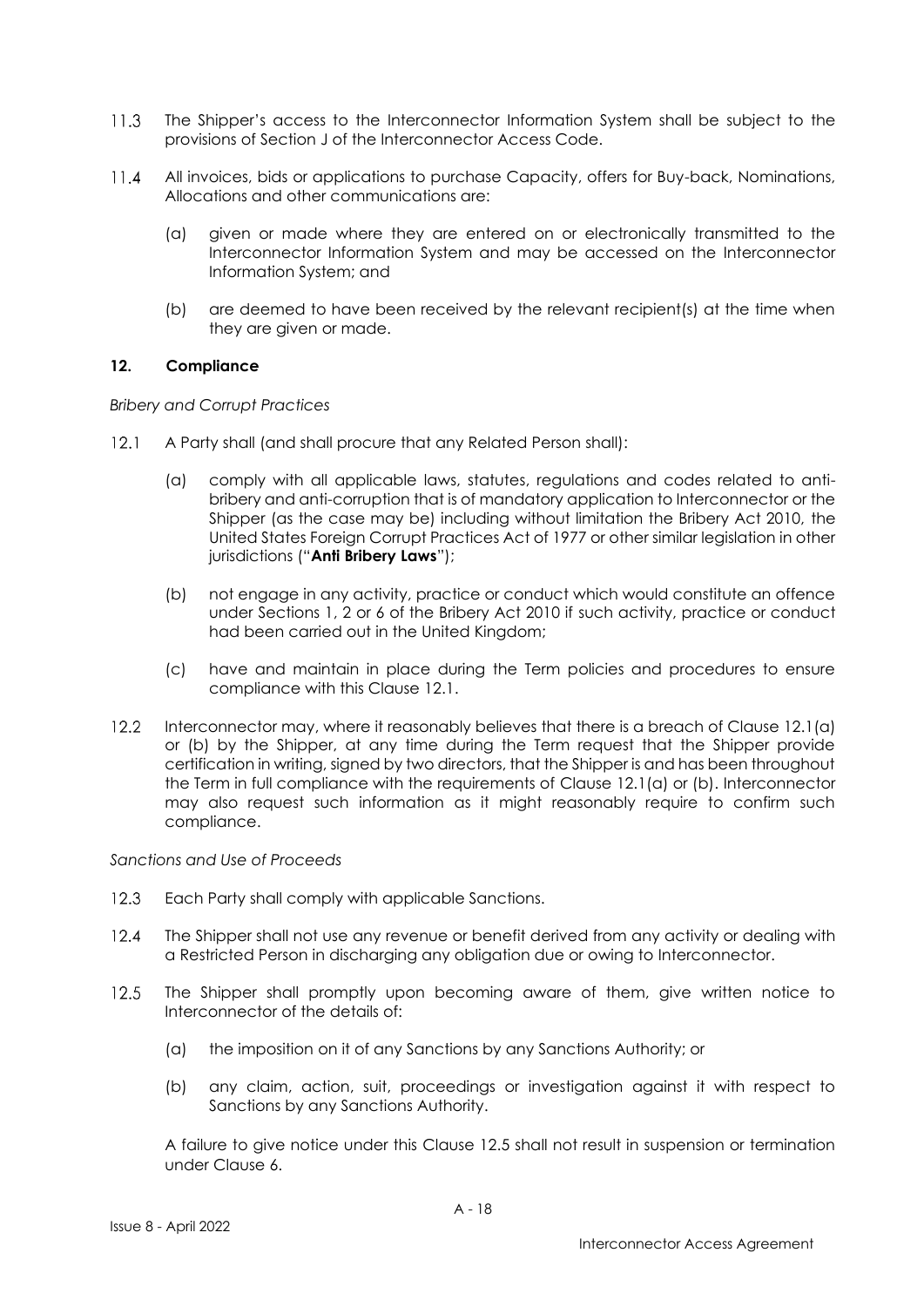- $12.6$ Where, after the Effective Date, a Party becomes aware of a potential Illegality (as defined in Clause 12.7 below), it shall notify the other Party and:
	- (a) either Party; or
	- (b) both Parties;

may take such actions permitted by law to prevent such potential Illegality or mitigate the effects of such potential Illegality on the performance of obligation(s) under or in connection with Capacity Transaction(s) or this Agreement to the extent they may be affected by such potential Illegality.

- $12.7$ Where, notwithstanding any actions taken under Clause 12.6, after the Effective Date, it:
	- (a) becomes illegal due to the adoption of or change in any applicable law relating to Sanctions or the decision of a Regulator, Governmental Authority or court or tribunal of competent jurisdiction relating to a Sanction or Sanctions; or
	- (b) will result in a breach of applicable Sanctions or non-compliance with the decision of a Sanctions Authority;

for a Party ("**Illegality Affected Party**") to perform any obligation(s) under or in connection with this Agreement (an **"Illegality**"), the Illegality Affected Party may without liability and without affecting any rights or remedies available to it, take one or more of the following actions by giving notice to the other Party:

- (i) suspend performance of the Capacity Transaction(s) or this Agreement to the extent affected by the Illegality;
- (ii) terminate affected Capacity Transaction(s) or this Agreement where:
	- (1) it determines such termination is required to comply with applicable law or the decision of a Regulator, Governmental Authority or court or tribunal of competent jurisdiction, to avoid a breach of applicable Sanctions or to comply with the decision of a Sanctions Authority; or
	- (2) such Capacity Transaction(s) or this Agreement have been suspended under sub-paragraph (i) for more than two (2) Gas Years, the Illegality is still prevailing after such period of time and termination is permitted by applicable law.
- $12.8$ Any events or circumstances that fall under this Clause 12 do not constitute Force Majeure.

#### *Anti-Money Laundering*

12.9 The Shipper shall promptly supply or procure the supply of such documentation or other evidence as may from time to time be requested by Interconnector in order for Interconnector to carry out "know your customer" or similar checks.

# **13. General**

 $13.1$ This Agreement constitutes the entire agreement between the Parties and supersedes and extinguishes all previous agreements, promises, assurances, warranties, representations and understandings between them, whether written or oral, relating to its subject matter. Each Party acknowledges that in entering into this Agreement it does not rely on, and shall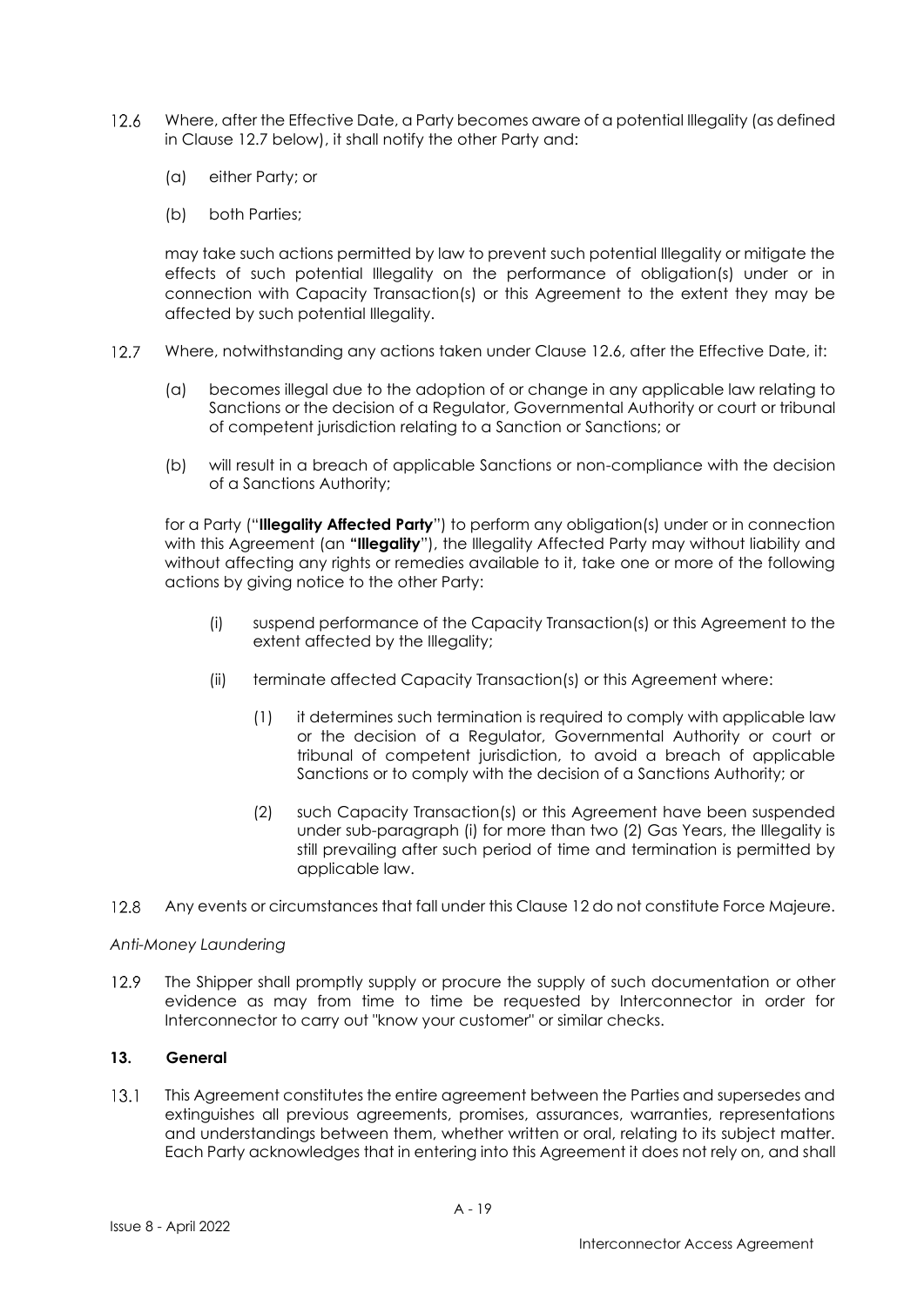have no remedies in respect of, any statement, representation, assurance or warranty (whether made innocently or negligently) that is not set out in this Agreement. Each Party agrees that it shall have no claim for innocent or negligent misrepresentation or negligent misstatement based on any statement in this Agreement. Nothing in this Clause 13.1 shall limit or exclude any liability for fraud.

- $13.2$ Except as expressly provided in this Agreement, each Party shall pay its own costs incurred in connection with the negotiation, preparation, and execution of this Agreement.
- $13.3$ A waiver of any right or remedy under this Agreement or by law is only effective if given in writing and shall not be deemed a waiver of any subsequent breach or default.
- $13.4$ A failure or delay by a Party to exercise any right or remedy provided under this Agreement or by law shall not constitute a waiver of that or any other right or remedy, nor shall it prevent or restrict any further exercise of that or any other right or remedy. No single or partial exercise of any right or remedy provided under this Agreement or by law shall prevent or restrict the further exercise of that or any other right or remedy.
- $13.5$ Except as expressly provided in this Agreement, the rights and remedies provided under this Agreement are in addition to, and not exclusive of, any rights or remedies provided by English law.
- $13.6$ If any provision or part-provision of this Agreement is or becomes invalid, illegal or unenforceable, it shall be deemed modified to the minimum extent necessary to make it valid, legal and enforceable. If such modification is not possible, the relevant provision or part-provision shall be deemed deleted. Any modification to or deletion of a provision or part-provision under this Clause 13.6 shall not affect the validity and enforceability of the rest of this Agreement.
- $13.7$ This Agreement is drafted in the English language. If this Agreement is translated into any other language for any reason, the English language version shall prevail in the event of any inconsistency or discrepancy.
- $13.8$ Any notice given under or in connection with this Agreement shall be in the English language. All other documents provided under or in connection with this Agreement shall be in the English language, or accompanied by a certified English translation. If such document is translated into any other language, the English language version shall prevail in the event of any inconsistency or discrepancy.
- 13.9 Nothing in this Agreement is intended to, or shall be deemed to, establish any partnership or joint venture between any of the parties, constitute any Party the agent of another Party, or authorise any Party to make or enter into any commitments for or on behalf of any other Party. Each Party confirms it is acting on its own behalf and not for the benefit of any other person.
- 13.10 The Interconnector Access Agreement may be executed in any number of counterparts, each of which when executed shall constitute a duplicate original, but all the counterparts shall together constitute the one Interconnector Access Agreement.
- 13.11 A person who is not a party to this Agreement shall not have any rights under the Contracts (Rights of Third Parties) Act 1999 to enforce any term of this Agreement except as provided under Clauses 14, 15 and 16.
- 13.12 Appendices A and B to the Interconnector Access Agreement and the Interconnector Access Code may be modified from time to time. Such modifications shall apply to all Shipper Agreements (including this Interconnector Access Agreement) and the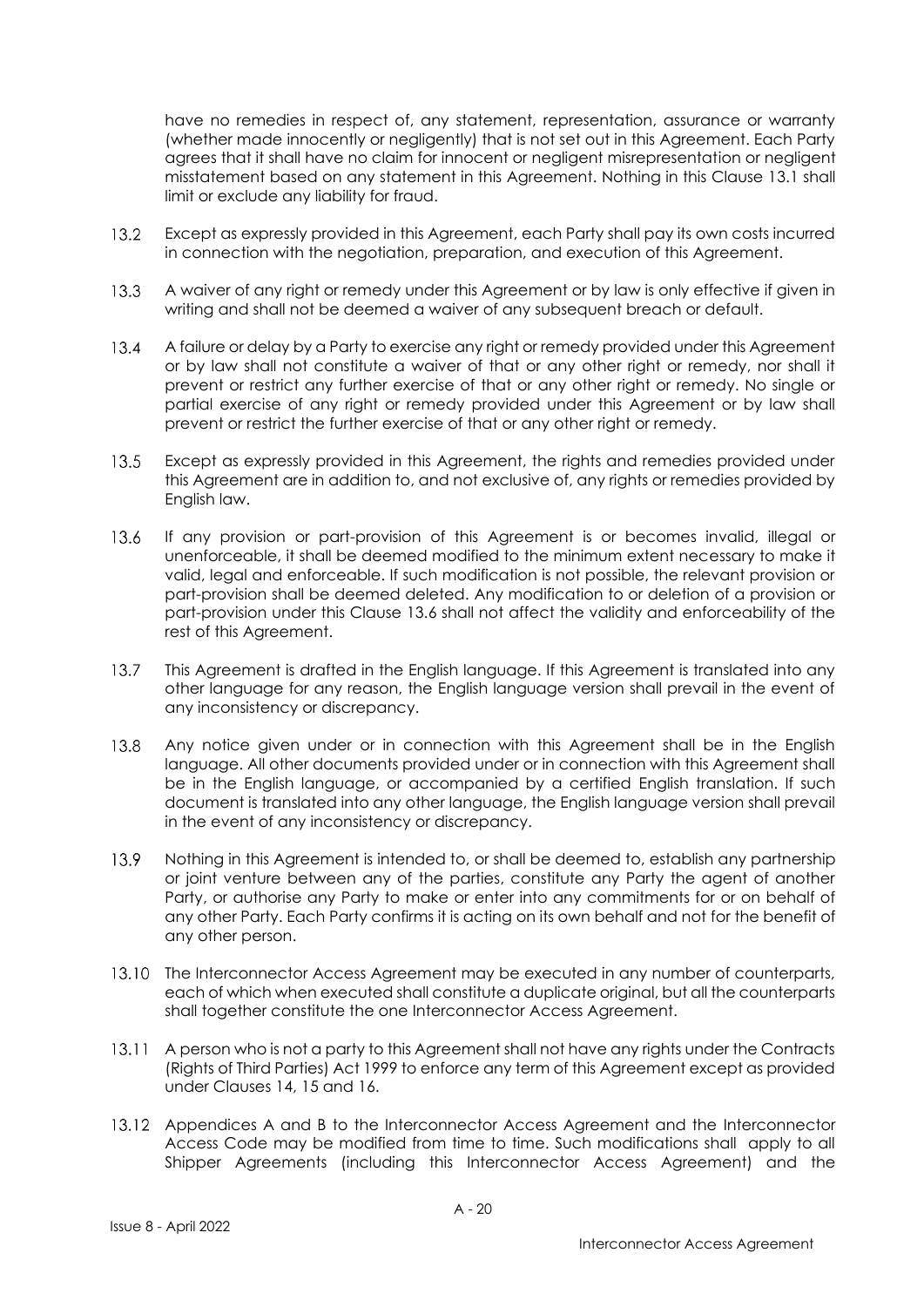Interconnector Access Code on a date designated by Interconnector following: (a) completion of public consultation and consultation with Interconnector Shippers as may be required under the Interconnector Licence or applicable law; and (b) receipt of approval from applicable Regulators of such modifications.

### **14. Resolution of Claims and Disputes**

- $14.1$ If any dispute arises out of or in connection with this Agreement, the Parties shall submit the matter to be resolved in accordance with the procedures as described in the remainder of Clause 14 or as described in Clause 15 below.
- $14.2$ Where a matter arises under this Agreement that is to be referred to and determined by an Expert or if the Parties agree that such matter shall be referred to an Expert for determination, such matter shall be determined bilaterally between the Parties to this Agreement unless Interconnector:
	- (a) reasonably determines or is notified by one or more Shipper(s) (and Interconnector agrees with the Shipper(s)) that the matter which is to be referred to and determined by an Expert is a matter where the outcome is of common interest to one or more Shippers; and
	- (b) notifies all such Shippers in writing to such effect before the matter has been referred to an Expert for determination;

then in such case that matter shall be referred and determined by the same Expert as part of one and the same expert determination procedure with all such Shippers.

- $14.3$ The process described below shall apply to a matter to be determined by an Expert:
	- (a) an Expert (who shall be a person qualified by education, experience and training and who shall have no conflict of interest) shall be appointed to determine the matter in dispute. He shall be appointed by Interconnector after obtaining the agreement to the appointee from at least fifty percent (50%) of the Shippers who are party to the relevant dispute. If the parties to the dispute have failed to agree on an Expert within fifteen (15) days, then an Expert shall be appointed by the London Court of International Arbitration, London;
	- (b) the parties to the dispute shall promptly provide the Expert with all information (written or oral) and other evidence which is reasonably required for the determination;
	- (c) the Expert shall initially produce his decision in draft form and shall circularise his draft decision to the Parties, who shall have a period of twenty eight (28) days in which to revert to the Expert with comments as to matters of fact (but not further or otherwise). As soon as possible after the expiry of such period of twenty eight (28) days the Expert (taking account of such, if any, of the comments of the parties to the dispute as to matters of fact as he in his sole discretion may see fit) shall finalise and render his decision (which shall be in writing in the English language and shall contain the full reasons in support of the decision), and such decision (save for any manifest error or fraud) shall be final and binding on all the parties to the dispute. The Expert shall be deemed not to act as an arbitrator, but shall render any decision as an Expert;
	- (d) the costs and expenses of the Expert shall be shared equally between the parties to the dispute;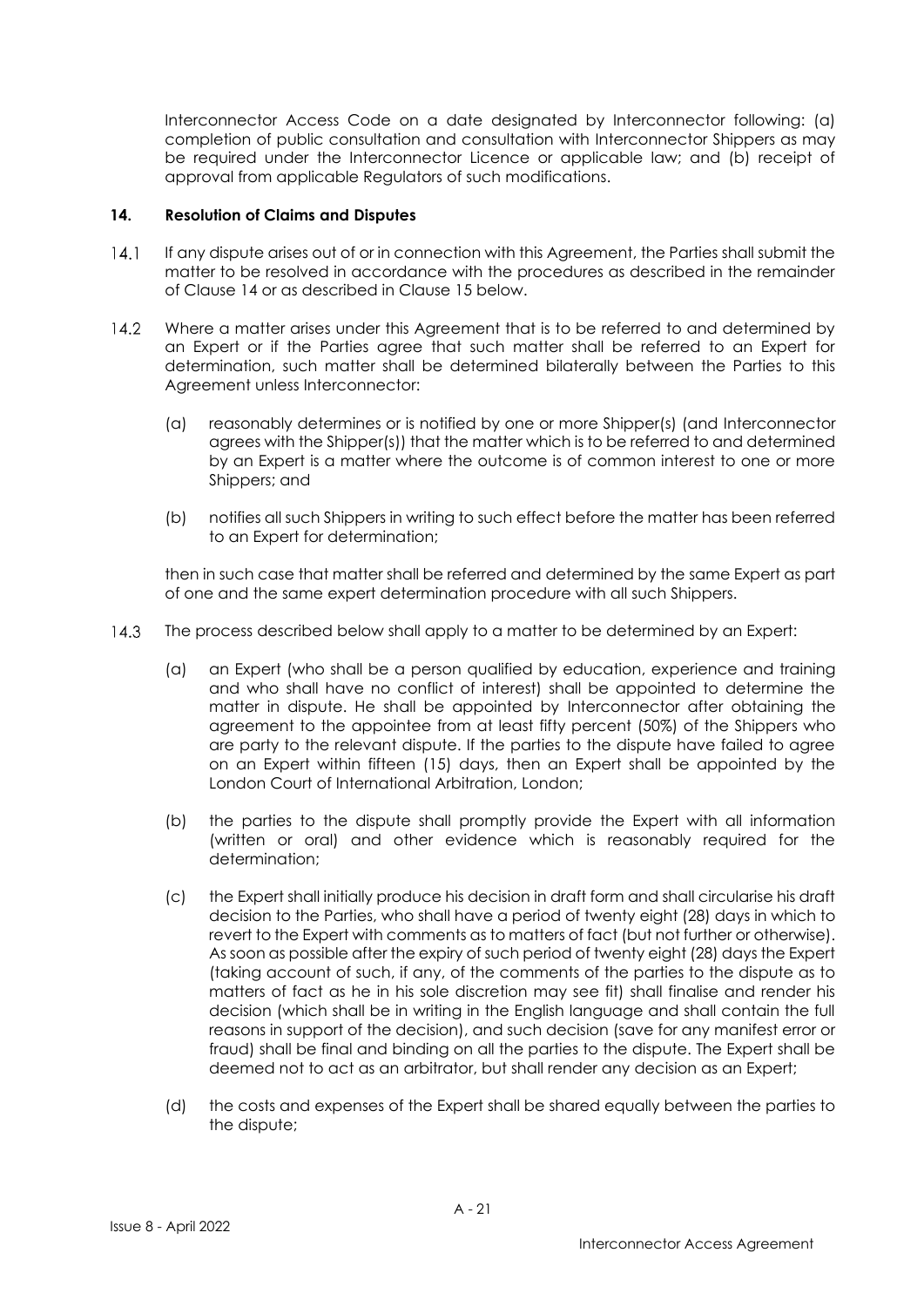(e) the parties to the dispute shall procure that the Expert shall sign an undertaking to be bound by the terms as to confidentiality contained in Clause 9 above.

### **15. Arbitration**

- $15.1$ All disputes, controversies and claims arising out of or in connection with this Agreement (except those that fall to be decided by an Expert as specifically provided for under this Agreement) shall be finally decided by arbitration under the Rules of Arbitration of the International Chamber of Commerce (the "**ICC Rules**") by three (3) arbitrators (the "**Arbitrators**") appointed by the International Court of Arbitration of the ICC (the "**ICC Court**") in accordance with the said Rules. Any party to a Shipper Agreement may initiate arbitration proceedings pursuant to the Shipper Agreement against any other party to a Shipper Agreement in accordance with this Clause.
- $15.2$ The ICC Court shall endeavour to select Arbitrators from countries whose laws expressly govern the agreements submitted to the ICC Court as a part of the request for arbitration.
- 15.3 The place of the arbitration shall be London, England. The language of the arbitration shall be English.
- $15.4$ (a) Interconnector and the Shipper each consents on the request of the other Party in accordance with Article 7 of the ICC Rules to the joinder of any other Shipper to any arbitration commenced under this Clause 15; and
	- (b) the Shipper further hereby consents to be joined to any arbitration commenced under any other Shipper Agreement on the request of any party to such arbitration in accordance with Article 7 of the ICC Rules; and
	- (c) if more than one arbitration is commenced under any Shipper Agreements and any party contends that two (2) or more arbitrations are substantially related and that the issues should be heard in one (1) proceeding, the arbitrators selected in the firstfiled of such proceedings shall determine whether, in the interests of justice and efficiency, the proceedings should be consolidated before those arbitrators. Interconnector and the Shipper each hereby gives its consent in accordance with Article 10 of the ICC Rules to such consolidation.
- $15.5$ (a) A Party initiating arbitration proceedings pursuant to this Agreement shall prepare a written summary containing a sufficient statement of its case (the "**Summary**"), and if the Party initiating proceedings is the Shipper it shall submit the Summary to Interconnector together with a fee in such reasonable sum as shall be demanded by Interconnector at the same time as submitting its request for arbitration to the Secretariat of the ICC Court.
	- (b) Within seven (7) days of receipt of such Summary (where the Party initiating proceedings is the Shipper), or within seven (7) days of submitting its Request for Arbitration to the Secretariat of the ICC Court (where the Party initiating proceedings is Interconnector), Interconnector shall send a copy of the Summary to all Other Shippers (a "**Notification**").
	- (c) Any party to any Shipper Agreement may, within thirty (30) days from receipt of a Notification, intervene in the arbitration proceedings referred to in a Notification (provided that, in the opinion of the relevant arbitrators, such intervention is substantially related to the subject matter of the dispute under arbitration) by filing a written notice with the Secretariat of the ICC Court. Subject to Clause 9, such written notice shall contain the required information and a copy of each such notice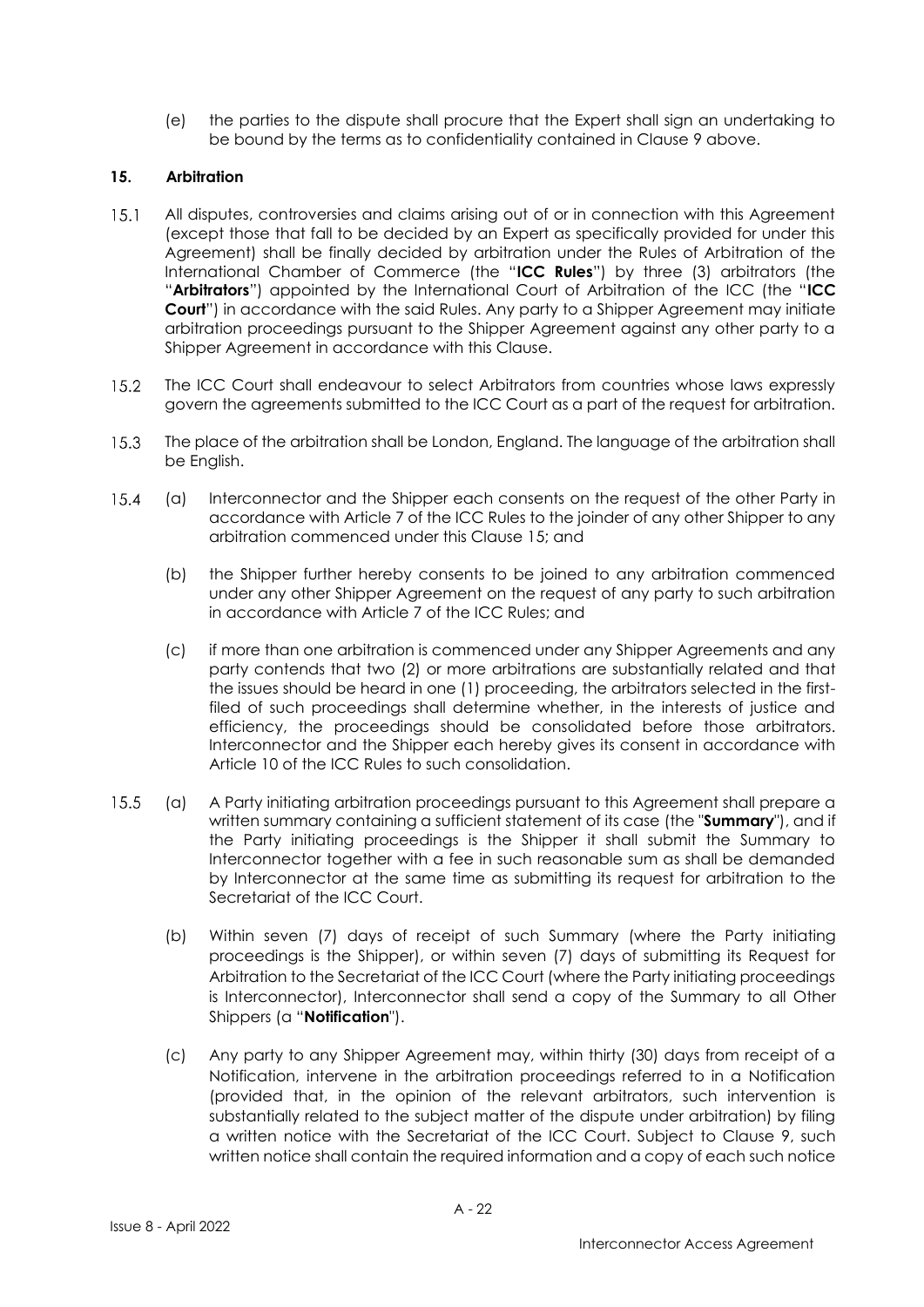shall be sent immediately to Interconnector. For the avoidance of doubt, Interconnector and the Shipper each hereby consents to the intervention in proceedings initiated under this Agreement of any party to any Shipper Agreement.

- $15.6$ (a) Interconnector and the Shipper shall recognise any award rendered pursuant to arbitration proceedings commenced pursuant to this Agreement and any award pursuant to any arbitration proceedings commenced under any other Shipper Agreement to which Clause 15.4 or Clause 15.5 applies (whether or not they participated in the arbitration proceedings).
	- (b) The Parties hereby waive all judicial recourse against, or the setting aside of, the Award and intend this Clause to constitute a valid exclusion agreement in the sense of Article 192(1) of the Swiss Private International Law Act.
	- (c) Awards shall be final and binding on the participating parties as from the date they are made. All awards may, if necessary, be enforced by any court having jurisdiction in the same manner as a judgement in such court.
- $15.7$ The terms of reference for the Arbitrators shall ensure that, irrespective of any provisions in the ICC Rules, information disclosed under the arbitration proceedings is disclosed only to third parties who are bound by obligations of confidentiality which are at least as stringent as those applicable under Clause 9.

### **16. Applicable Law and Waiver of Immunity**

- $16.1$ This Agreement shall be governed by and construed in accordance with the laws of England.
- $16.2$ To the extent (if at all) that the Shipper may in any jurisdiction in which proceedings may at any time be taken for the enforcement of this Agreement claim for itself or its assets immunity from suit, execution, attachment (whether in aid of execution, before judgment or otherwise) or other legal process and to the extent (if at all) that in any such jurisdiction there may be attributed to the Shipper or its assets any such immunity (whether or not claimed), the Shipper irrevocably agrees not to claim and irrevocably and unconditionally waives such immunity to the fullest extent permitted by the laws of such jurisdiction and consents in respect of each jurisdiction in which proceedings may at any time be taken for the enforcement of this Agreement to the enforcement or execution of any order or judgment that may be made or given against it in any such proceedings.
- Nothing in any or all of Clauses 9, 14 and 15 shall affect a Party's right, where appropriate,  $16.3$ to apply to any court of competent jurisdiction seeking:
	- (a) an injunction, specific performance or similar court order to enforce the obligations of the other party; or
	- (b) any interim or provisional relief that may be necessary to protect the rights or property of that party pending resolution of the Dispute in accordance with Clause 14 or 15.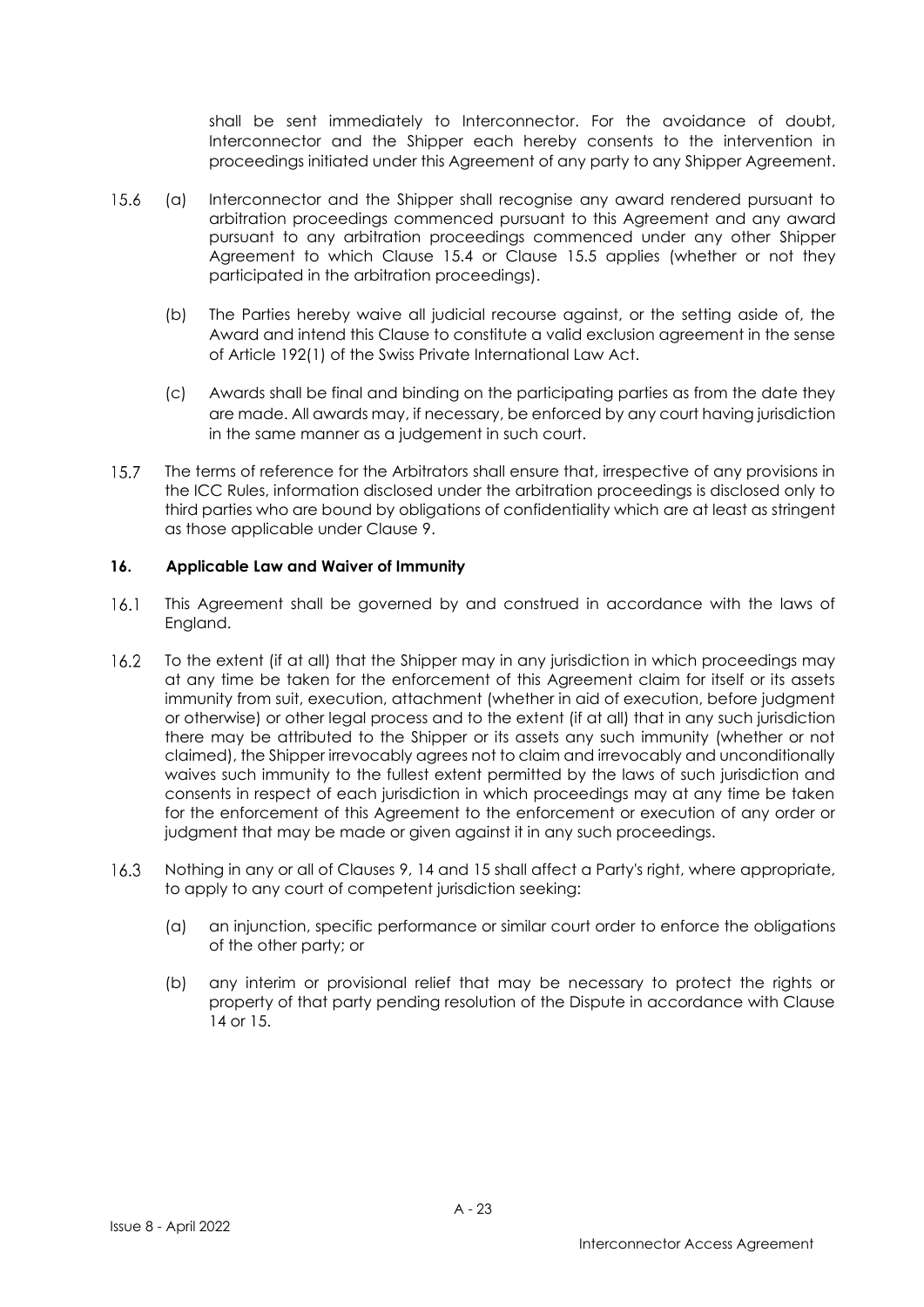# **Interconnector Access Agreement**

# **Appendix B**

# **Definitions and Interpretation**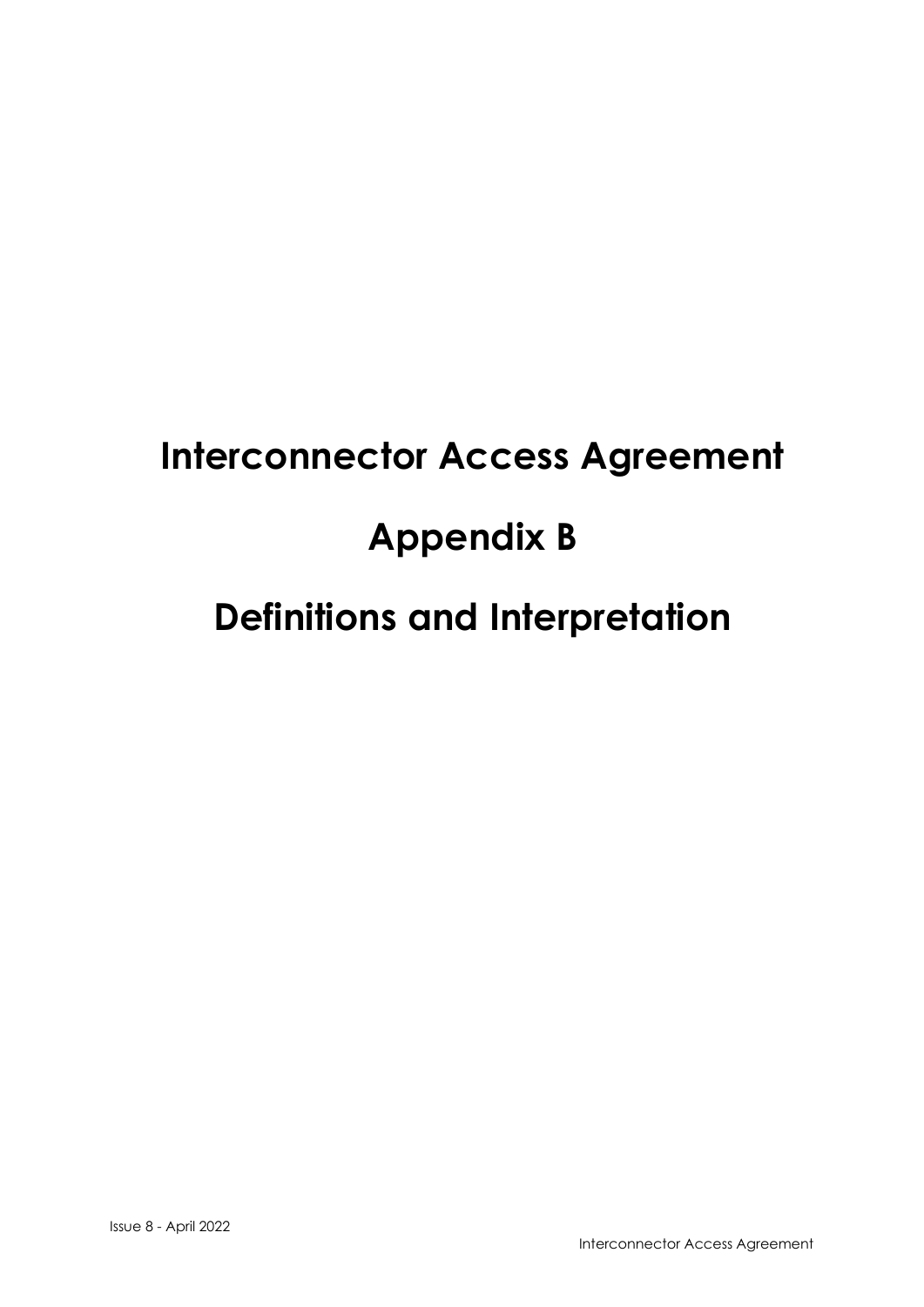#### **Definitions and Interpretation**

1.1. Except where expressly specified otherwise, the following expressions (when used in this Agreement) shall have the meanings set out against them below:

"**ACER**" means the Agency for Cooperation of European Regulators established under Regulation (EC) No. 713/2009;

"**Acceptable Credit Support**" has the meaning given in Clause 3.2(a) of Appendix A (General Terms and Conditions);

"**Acquiring Trade Notification Request**" has the meaning given in Section E paragraph 4 of the Interconnector Access Code;

"**Adjacent TSO**" in relation to an AT System, means the operator for the time being of that AT System;

"**Affected Party**" has the meaning given in Clause 5.1 of Appendix A (General Terms and Conditions);

"**Affiliated Company**" means, in relation to either Party, any holding company or subsidiary company of that Party or any company which is a subsidiary of such a holding company, and the expressions "**holding company**" and "**subsidiary**" shall have the meanings specified in Section 1159 of the Companies Act 2006;

"**Agreement**" has the meaning given in Clause 6 of the main body of the Interconnector Access Agreement;

"**Allocation Mechanism**" has the meaning given in Section B paragraph 1.4 of the Interconnector Access Code;

"**Allowed Tolerance**" has the meaning given in Section E paragraph 2.3 of the Interconnector Access Code;

"**Annual**" has the meaning given in Section B paragraph 2.2(a) of the Interconnector Access Code;

"**Anti-Bribery Laws**" has the meaning given in Clause 12.1(a) of Appendix A (General Terms and Conditions);

"**Arbitrators**" has the meaning given in Clause 15 of Appendix A (General Terms and Conditions);

"**Assigned Capacity**" has the meaning given in Section B paragraph 8.1 of the Interconnector Access Code;

"**Assignment Period**" has the meaning given in Section B paragraph 8.1 of the Interconnector Access Code;

"**ATS Nomination**" has the meaning given in Section C paragraph 1.2.1 of the Interconnector Access Code;

"**ATS Processed Nomination Quantity**" has the meaning given in Section C paragraph 2.1.1 of the Interconnector Access Code;

"**ATS Shipper**" means in relation to an AT System, any person who is for the time being entitled to arrange with the operator of the AT System either (a) for Natural Gas which has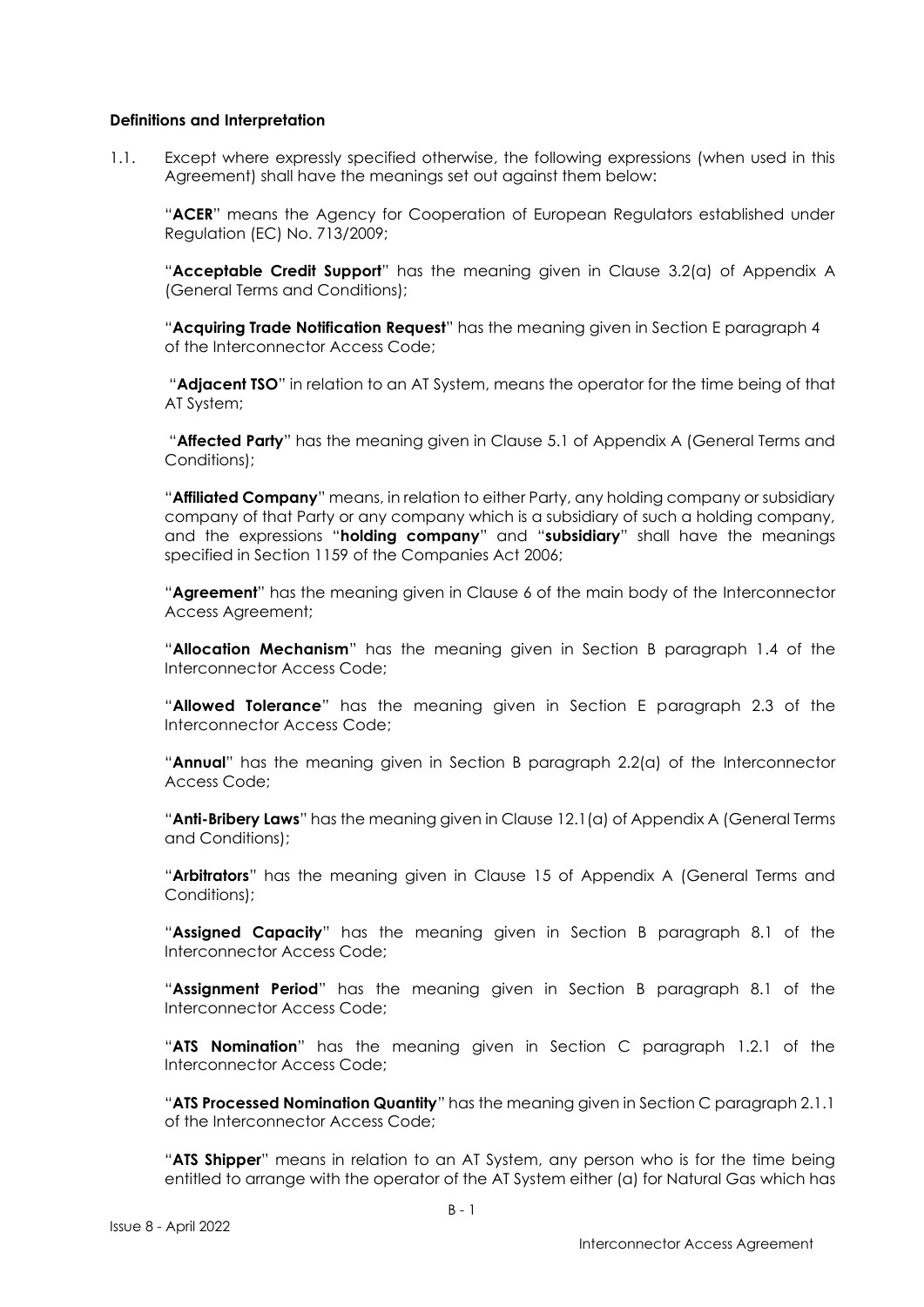been conveyed in the AT System to be delivered to the System at the relevant Entry Point or (b) for Natural Gas which has been conveyed in the System to be delivered to the AT System at the relevant Exit Point;

"**AT System**" means the National Transmission System or the Fluxys Belgium Transmission System;

"**AT System Entry Point Constraint**" and "**AT System Exit Point Constraint**" have the meanings given to those expressions in Section I paragraph 3.1 of the Interconnector Access Code;

"**Auction Premium**" has the meaning given in Annex B-1 paragraph 2.5.1(c) of the Interconnector Access Code;

"**Available Hours**" means all the hours of all the days in any calendar year excluding any period(s) of maintenance to the Interconnector Information System on reasonable notice or any period(s) of emergency maintenance to the Interconnector Information System when necessary on no notice or any period(s) of time where access to the Interconnector Information System is impossible due to external events or circumstances outside Interconnector's control;

**"Bacton Entry Point**", "**Bacton Exit Point**" and "**Bacton Connection Point**" mean respectively the Entry Point, Exit Point and Connection Point at Bacton;

"**Bacton Facilities**" means the terminal and facilities at Bacton related to the Pipeline;

"**Bacton Measurement Facilities**" means the facilities described as such in Section G paragraph 2.1 of the Interconnector Access Code;

"**Bar**" has the meaning specified or defined in ISO 1000 : 1981 (E);

"**Bundled**" has the meaning given in Section B paragraph 2.4(a) of the Interconnector Access Code;

"**Business Day**" means a day (other than a Saturday or a Sunday) on which banks are generally open for business in London;

"**Buy-back Offers**" has the meaning given in Section C paragraph 3.1.8 of the Interconnector Access Code;

"**Buy-back Payment**" has the meaning given in Section C paragraph 3.1.11 of the Interconnector Access Code;

"**Buy-back Period**" has the meaning given in Section C paragraph 3.1.1 of the Interconnector Access Code;

"**Buy-back Requirement**" has the meaning given in Section C paragraph 3.1.1 of the Interconnector Access Code;

"**Capacity**" means Entry Capacity and/or Exit Capacity;

"**Capacity Assignment**" has the meaning given in Section B paragraph 3.4 of the Interconnector Access Code;

"**Capacity Assignment Date**" has the meaning given in Section B paragraph 8.1 of the Interconnector Access Code;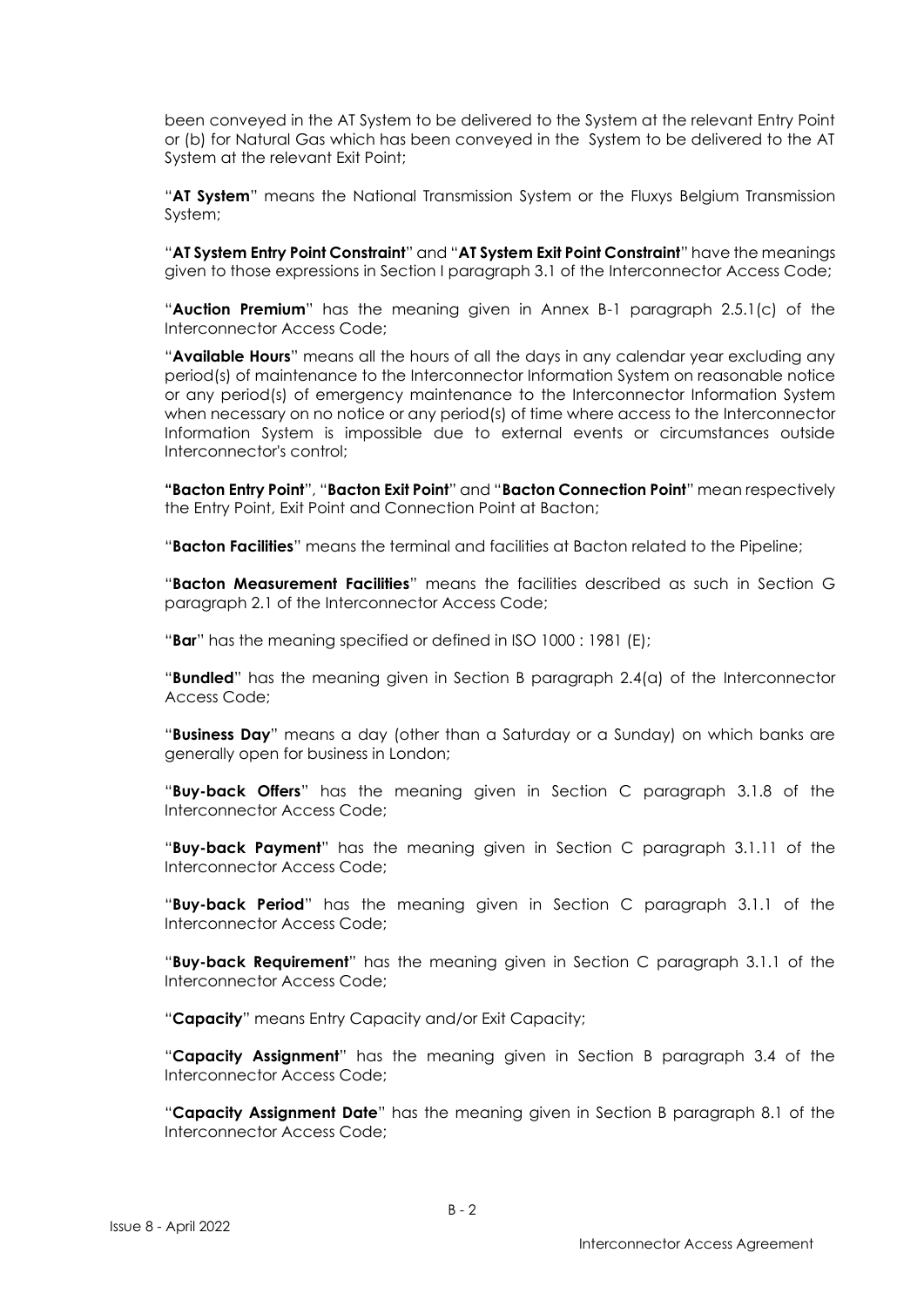"**Capacity Assignment Notice**" has the meaning given in Section B paragraph 8.3 of the Interconnector Access Code;

"**Capacity Assignee**" has the meaning given in Section B paragraph 8.1 of the Interconnector Access Code;

"**Capacity Assignor**" has the meaning given in Section B paragraph 8.1 of the Interconnector Access Code;

"**Capacity Auction**" has the meaning given in Section B paragraph 1.4(b) of the Interconnector Access Code;

"**Capacity Auction Rules**" mean the rules set out in Annex B-1 of the Interconnector Access Code;

"**Capacity Charge**" has the meaning given in Section F paragraph 5.2 of the Interconnector Access Code;

"**Capacity Conversion Deadline**" has the meaning given in Section B paragraph 9.3 of the Interconnector Access Code;

"**Capacity Conversion Period**" has the meaning given in Section B paragraph 9.3(d) of the Interconnector Access Code;

"**Capacity Period**" has the meaning given in Section B paragraph 2.3 of the Interconnector Access Code;

"**Capacity Product**" has the meaning given in Section B paragraph 2.2 of the Interconnector Access Code;

"**Capacity Related Share**" of a Shipper at any relevant time means a share which is equal to the proportion which the aggregate of that Shipper's Registered Capacity bears to the aggregate of all Shippers' Registered Capacity;

"**Capacity Transaction**" has the meaning given in Section B paragraph 5.2 of the Interconnector Access Code;

"**Capacity Transfer**" has the meaning given in Section B paragraph 3.3 of the Interconnector Access Code;

"**Capacity Transferee**" has the meaning given in Section B paragraph 7.1 of the Interconnector Access Code;

"**Capacity Transferor**" has the meaning given in Section B paragraph 7.1 of the Interconnector Access Code;

"**Capacity Transfer Request**" has the meaning given in Section B paragraph 7.2 of the Interconnector Access Code;

"**CET**" means Central European Time;

"**Charging Methodology**" means the charging methodology Interconnector is required to prepare under Standard Licence Condition 10 of the Interconnector Licence and the Belgian Gas Act 1965;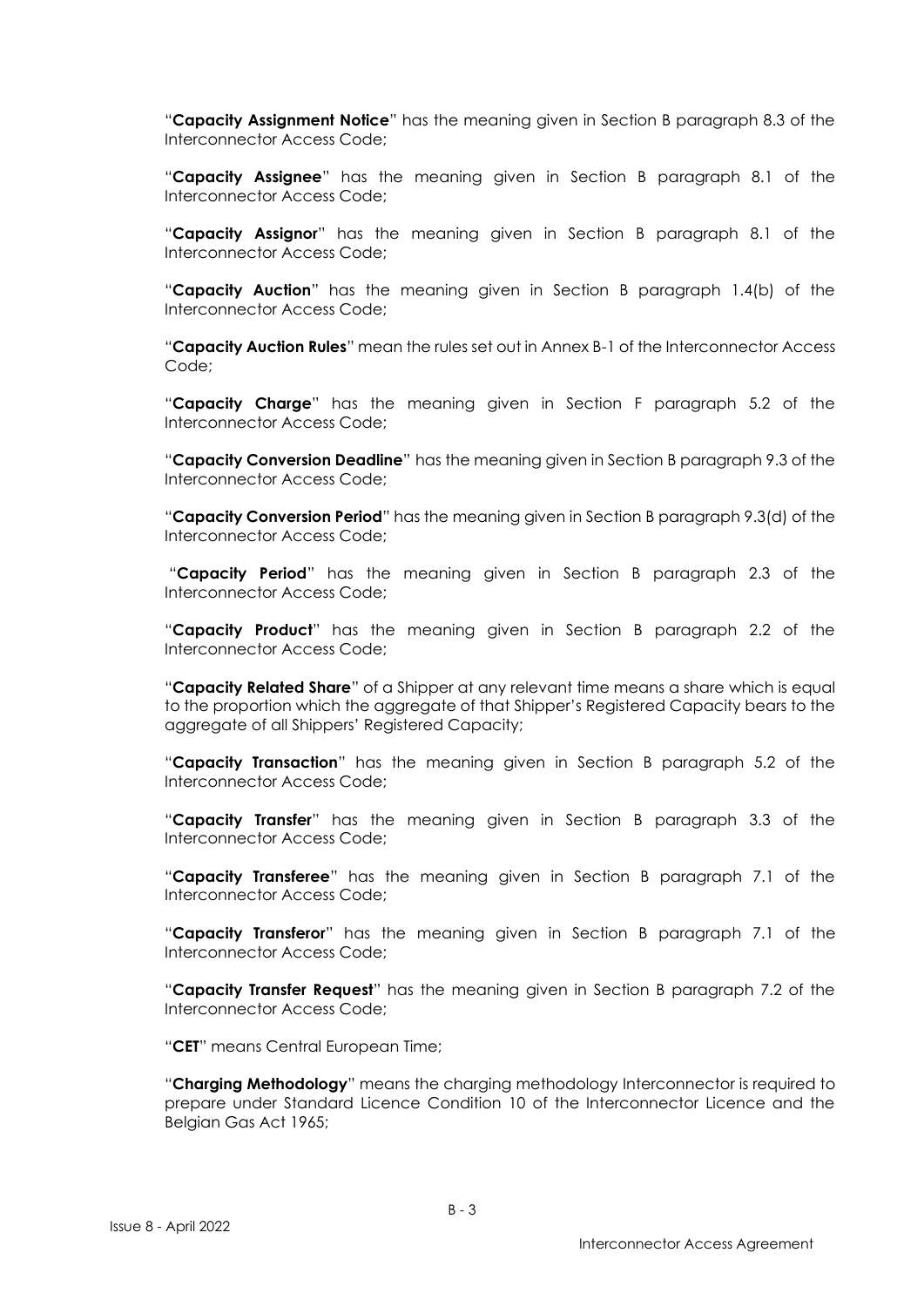"**Charging Statement**" means the statement of charges to apply in a Gas Year as published by Interconnector in accordance with Standard Licence Condition 10 of the Interconnector Licence and the Belgian Gas Act 1965;

"**Class**" has the meaning given in Section B paragraph 2.1 of the Interconnector Access Code;

"**Coded Counterparty Information**" has the meaning given in Section C paragraph 1.2.1(c) of the Interconnector Access Code;

"**Commercial Direction**" means, in relation to a Connection Point:

- (a) Entry, when the sum of Confirmed Nomination Quantities for all Shipper Entry Nominations exceeds the sum of the Confirmed Nomination Quantities for all Shipper Exit Nominations;
- (b) Exit, when the sum of Confirmed Nomination Quantities for all Shipper Exit Nominations exceeds the sum of the Confirmed Nomination Quantities for all Shipper Entry Nominations.

"**Commodity Charge**" has the meaning given in Section F paragraph 9.1 of the Interconnector Access Code;

"**Commodity Unit Cost (Bacton)**" means the value in p/kWh published by Interconnector and applied in accordance with Section F paragraph 9.1 of the Interconnector Access Code;

"**Commodity Unit Cost (Zeebrugge)**" means the value in p/kWh published by Interconnector and applied in accordance with Section F paragraph 9.1 of the Interconnector Access Code;

"**Conditional Firm**" has the meaning given in Section B paragraph 2.1(b) of the Interconnector Access Code;

"**Conditional Firm CF1**" has the meaning given in Section I paragraph 4.4 of the Interconnector Access Code;

"**Confirmation**" means any form or evidence (written or electronic) confirming sale by Interconnector and purchase by the Shipper of Offered Capacity under an Allocation Mechanism;

"**Confirmed Nomination Quantity**" has the meaning given in Section C paragraph 2.2.1 of the Interconnector Access Code;

"**Connection Point**" means a point at which the System is connected to an AT System;

"**Constrained Connection Point**" has the meaning given in Section I paragraph 2.1(a) of the Interconnector Access Code;

"**Consequential Losses**" means:

- (a) any indirect cost, expense, loss or damage;
- (b) any consequential cost, expense, loss or damage;
- (c) to the extent not covered by paragraphs (a) or (b) and whether or not direct or indirect: any loss of use, loss of income, loss of actual or anticipated profits, loss of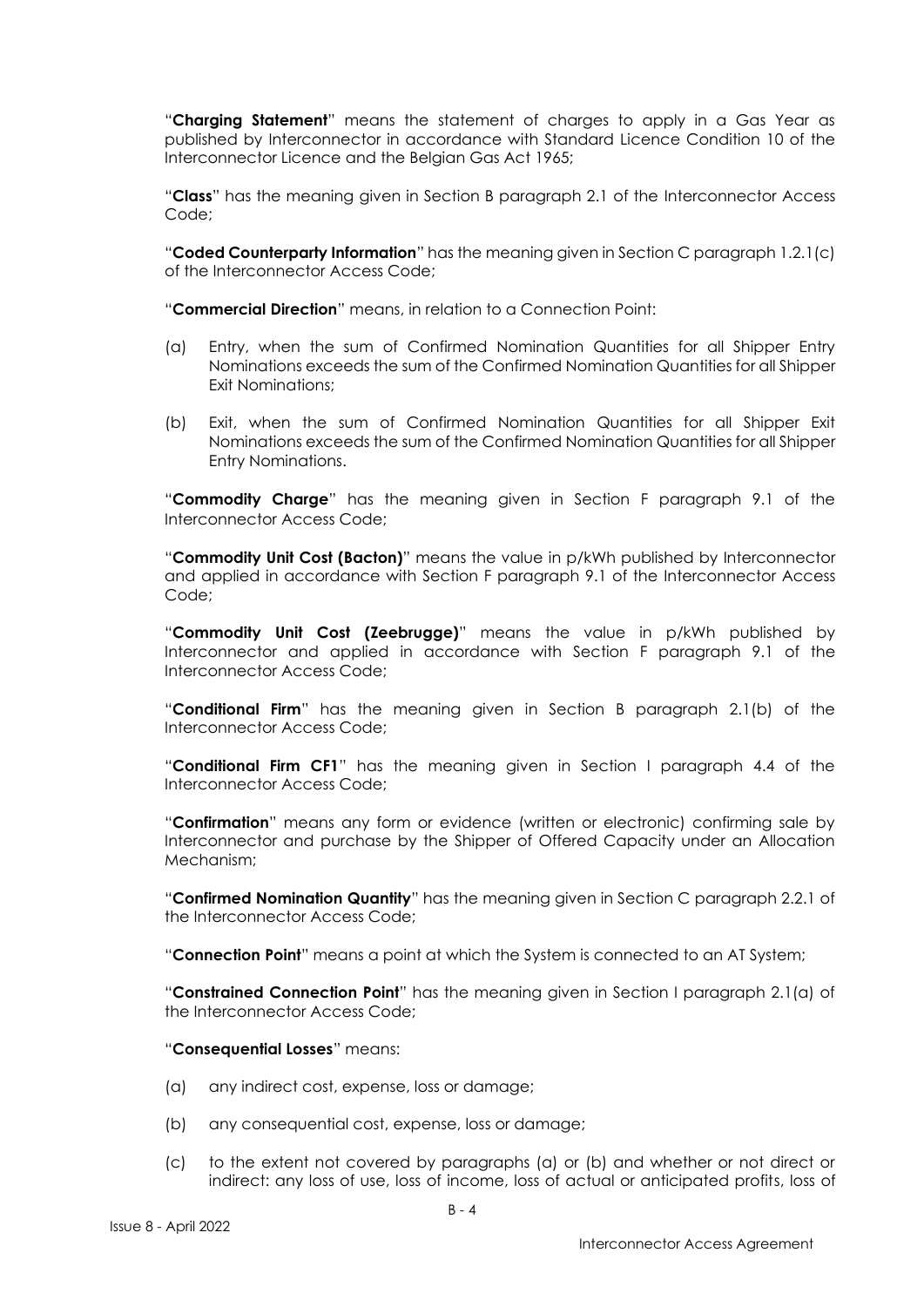contract, loss of production, loss of revenue, loss of or damage to goodwill and reputation, loss of margin, loss caused by business interruption and loss of anticipated savings;

"**Contingency Arrangements**" means such arrangements as Interconnector may adopt from time to time to deal with any material failures in the Interconnector Information System and/or in the connections within the Interconnector Area of Responsibility;

"**Contracted Capacity**" has the meaning given in Section B paragraph 5.2 of the Interconnector Access Code;

"**Contracted Capacity Price**" has the meaning given in Section B paragraph 5.1 of the Interconnector Access Code;

"**Corresponding ATS Nomination**" has the meaning given in Section C paragraph 1.2.1(d) of the Interconnector Access Code;

"**Corresponding Bundled Capacity**" has the meaning given in Section B paragraph 9.2(a) of the Interconnector Access Code;

"**Corresponding Direction of Flow**" has the meaning given in Section B paragraph 9.2(b) of the Interconnector Access Code;

"**Counterparty ATS Shipper**" has the meaning given in Section C paragraph 1.2.1 of the Interconnector Access Code;

"**CREG**" means the Commission de Régulation de l'Électricité et du Gaz, of Belgium;

"**Credit Criteria**" has the meaning given in Clause 3.1 of Appendix A (General Terms and Conditions);

"**Credit Support Amount**" has the meaning given in Clause 3.2(b) of Appendix A (General Terms and Conditions);

"**Credit Support Provider**" has the meaning given in Clause 3.2(d) of Appendix A (General Terms and Conditions);

"**Daily**" has the meaning given in Section B paragraph 2.2(e) of the Interconnector Access Code;

"**Daily Imbalance**" has the meaning given in Section E paragraph 2.2 of the Interconnector Access Code;

**"Data Protection Legislation"** means (i) unless and until the GDPR is no longer directly applicable in the UK, the General Data Protection Regulation (*(EU) 2016/679*) and any national implementing laws, regulations and secondary legislation, as amended or updated from time to time, in the UK and then (ii) any successor legislation to the GDPR or the Data Protection Act 1998.

"**Defaulting Shipper**" has the meaning given in Section B paragraph 6.3.6 of the Interconnector Access Code;

"**Degree Celsius**" or "**C**" shall be determined as the particular interval between any temperature in Kelvin minus the temperature of two seven three decimal one five (273.15) Kelvin;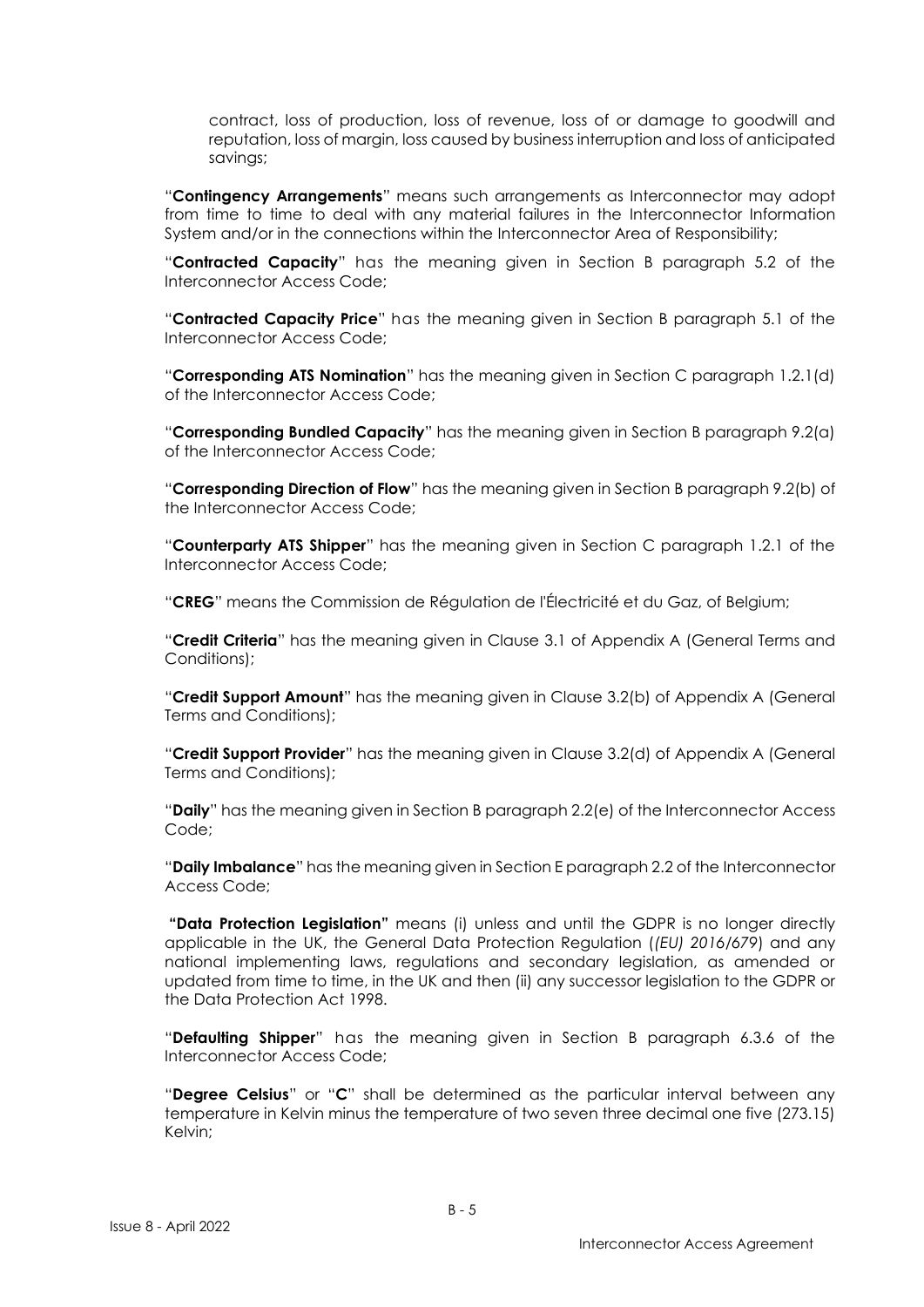"**Demand Response Event**" has the meaning given in Section I paragraph 4.6 of the Interconnector Access Code;

"**Destructive Features**" has the meaning given in Section J paragraph 1.6 of the Interconnector Access Code;

"**Disposing Trade Notification Request**" has the meaning given in Section E paragraph 4.2 of the Interconnector Access Code;

"**Due Date**" has the meaning given in Clause 2.2(b) of Appendix A (General Terms and Conditions);

"**Eligible Conversion Capacity**" has the meaning given in Section B paragraph 9.1(a) of the Interconnector Access Code;

"**Entry**" means the direction of flow of Natural Gas from the applicable AT System into the System;

"**Entry Allocation**" means any allocation of a Quantity of Natural Gas made by Interconnector pursuant to an Entry Nomination in accordance with Section D of the Interconnector Access Code;

"**Entry Capacity**" means capacity in the System measured in units of kWh/h and made available by Interconnector for use by a Shipper in delivering Natural Gas to the System at the Bacton Entry Point or the Zeebrugge Entry Point;

"**Entry Nomination**" shall have the meaning given to that expression in Section C paragraph 1.1.2 of the Interconnector Access Code;

"**Entry Point**" means any Connection Point which allows the delivery of Natural Gas into the System from the relevant AT System (whether or not Natural Gas is physically flowing at that point at any given time);

"**Equivalent Adjacent TSO Capacity**" has the meaning given in Section B paragraph 2.5 of the Interconnector Access Code;

"**Euros**" and the sign "**€**" mean the lawful currency of the member states of the European Union that have adopted the single currency;

"**Exit**" means the direction of flow of Natural Gas from the System into the applicable AT System;

"**Exit Allocation**" means any allocation of a Quantity of Natural Gas made by Interconnector pursuant to an Exit Nomination in accordance with Section D of the Interconnector Access Code;

"**Exit Capacity**" means capacity in the System measured in units of kWh/h made available by Interconnector under this Agreement for use by a Shipper in accepting redelivery of Natural Gas from the System at the Zeebrugge Exit Point or the Bacton Exit Point;

"**Exit Nomination**" shall have the meaning given to that expression in Section C paragraph 1.1.3 of the Interconnector Access Code;

"**Exit Point**" means any Connection Point which allows the redelivery of Natural Gas into the relevant AT System from the System (whether or not Natural Gas is physically flowing at that point at any given time);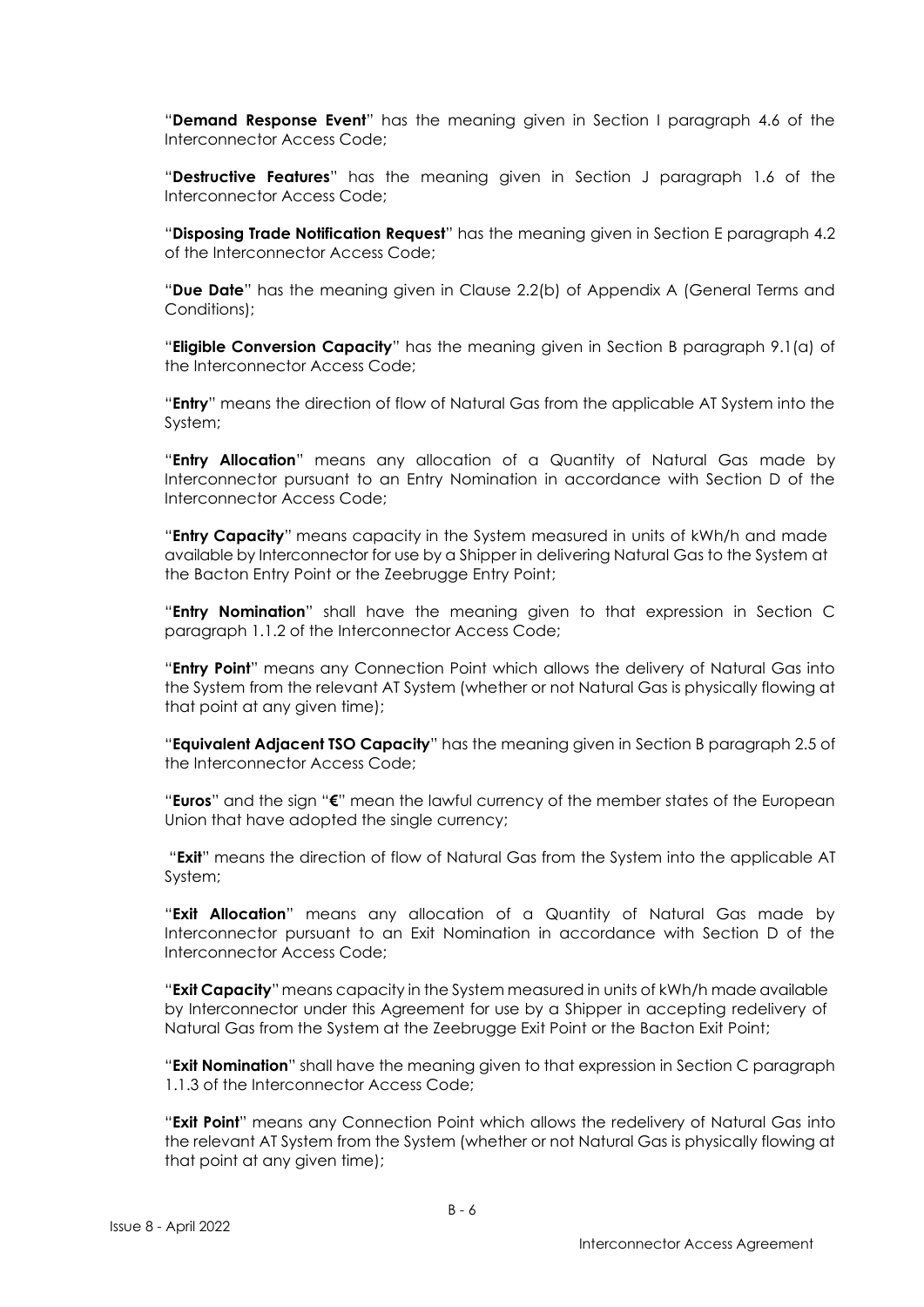"**Expert**" means an expert appointed in accordance with the provisions of Clause 14.3 of Appendix A (General Terms and Conditions);

"**Exposure**" has the meaning given in Clause 3.2(c) of Appendix A (General Terms and Conditions);

"**Failed Delivery Quantity**" has the meaning given in Section H paragraph 2.4 of the Interconnector Access Code;

"**Firm**" has the meaning given to it in Section B, paragraph 2.1(a) of the Interconnector Access Code;

"**Fluxys**" means Fluxys SA, a company established under the laws of Belgium whose principal offices are at Avenue des Arts 31, 1040 Brussels, Belgium.

"**Fluxys Belgium**" means Fluxys Belgium SA, a company established under the laws of Belgium whose principal offices are at Avenue des Arts 31, 1040 Brussels, Belgium;

"**Fluxys Entry Cost**" means the FTS entry charge for Zeebrugge and transportation charge to Zeebrugge Hub;

"**Fluxys Exit Cost**" means FTS exit charge for Zeebrugge and transportation charge from Zeebrugge Hub;

"**Fluxys Privacy Policy**" means Fluxys's policy (as amended from time to time) on how Fluxys collects and handles Personal Information;

"**Fluxys Transmission System**" or "**FTS**" means the Belgian high pressure Natural Gas transmission system currently owned and operated by Fluxys Belgium;

"**Force Majeure**" has the meaning given to that expression in Clause 5.1 of Appendix A (General Terms and Conditions);

"**Forced Buy-back**" has the meaning given to it In Section C, paragraph 3.2.1 of the Interconnector Access Code;

"**Forced Buy-back Price**" has the meaning given in Section F paragraph 7.1(b) of the Interconnector Access Code;

"**Forced Buy-back Requirement**" has the meaning given in Section C paragraph 3.2.1 of the Interconnector Access Code;

"**Gas Day**" means the period beginning at 06.00 hours (CET) on a day and ending at 06.00 hours (CET) on the immediately following day;

"**Gas Day D**" means the Gas Day for which any Nomination, Renomination, Entry Allocation or Exit Allocation is made in respect of delivery or redelivery of Natural Gas;

"**Gas Day D-1**" means the Gas Day immediately preceding Gas Day D and references in this Agreement to "D-" followed by a number shall be construed accordingly;

"**Gas Day D+1**" means the Gas Day immediately following Gas Day D and references in this Agreement to "D+" followed by a number shall be construed accordingly;

"**Gas Year**" means the period beginning on 1 October of any year and ending on 1 October of the immediately following year;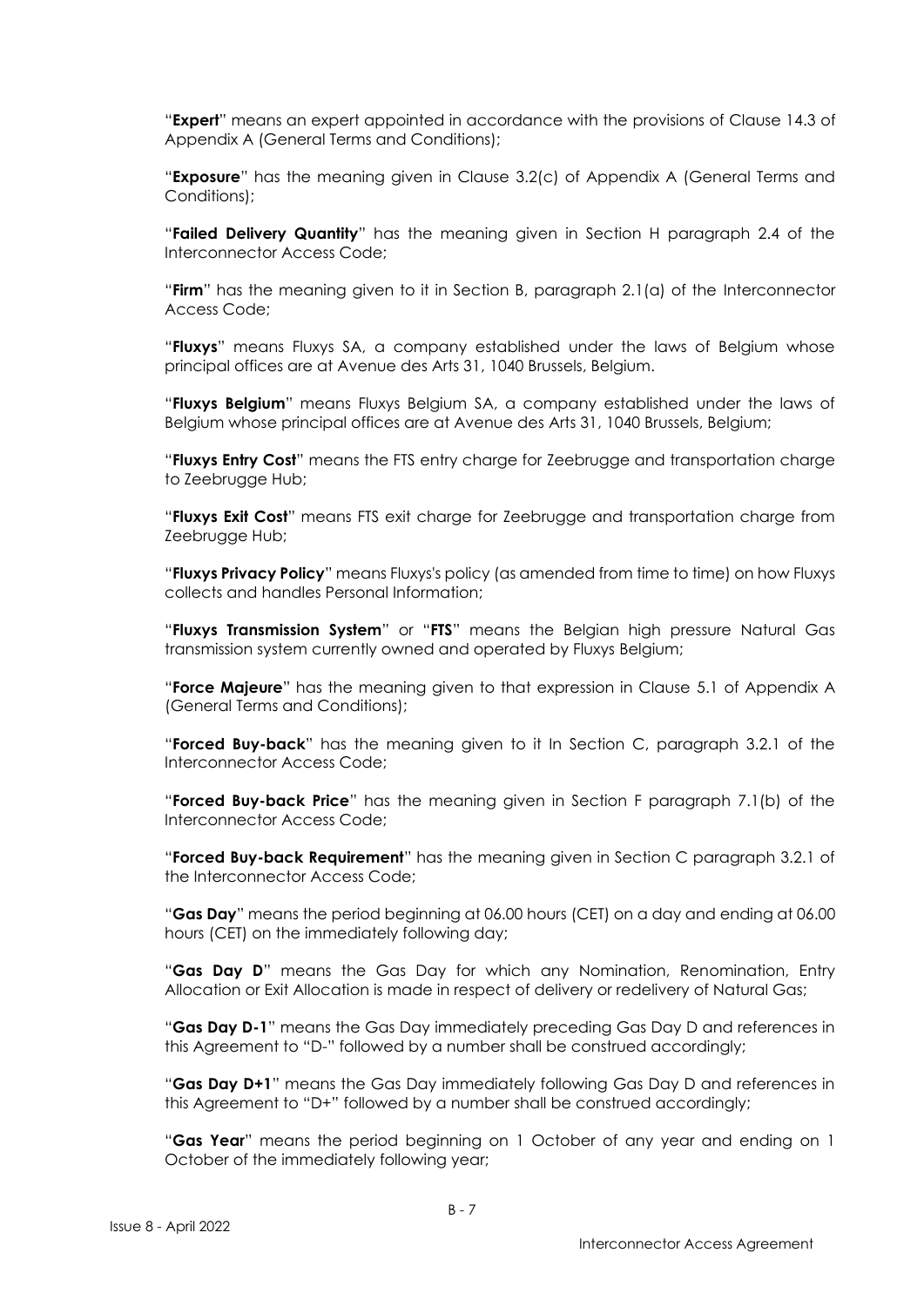"**Gas Year Y**" means the period beginning on 1 October of a specified Gas Year and ending on 1 October of the immediately following year;

"**Gas Year Y-1**" means the Gas Year immediately preceding Gas Year Y**;**

**"Gas Year Y+1"** means the Gas Year immediately following Gas Year Y;

"**General Terms and Conditions**" means the general terms and conditions contained in Appendix A to the Interconnector Access Agreement;

"**Good Industry Practice**" means any practice or standard generally recognised within the gas industry in the country where the relevant measurement facilities are located including compliance with any non-statutory code of practice and guidance notes issued by the relevant Governmental Authority or Regulator and as applicable from time to time;

### "**Governmental Authority**" means:

- (a) any government of the United Kingdom or any political subdivision of the United Kingdom or any local jurisdiction in the United Kingdom;
- (b) any government of Belgium or any political subdivision of Belgium or any local jurisdiction in Belgium;
- (c) any governmental authority or statutory, legal, fiscal, monetary or administrative body (whether it be domestic, foreign, international, supranational, state or local and including, without limitation, any such authority or body of the European Communities) which operates or has jurisdiction, directly or indirectly, in the United Kingdom and/or in Belgium and/or over all or any part of the route of the Pipeline and/or the Bacton Facilities and/or the Zeebrugge Facilities, other than a Regulator;
- (d) any instrumentality, commission, court or agency of any of the above, however constituted;
- (e) any association, organisation, or institution of which any of the above is a member or to whose jurisdiction any of the above is subject or in whose activities any of the above is a participant;
- (f) ACER;

"**Gross Calorific Value**" shall be measured "real" and means that number of Megajoules produced by the complete combustion at a constant pressure of one decimal zero one three two five (1.01325) Bar absolute of one (1) Normal Cubic Metre of Natural Gas being free of water vapour at twenty five (25) Degrees Celsius with excess air at the same temperature and pressure as the Natural Gas when the products of combustion are cooled to twenty five (25) Degrees Celsius and when the water formed by combustion is condensed to the liquid state;

"**GSMR**" means the Gas Safety (Management) Regulations 1996 (SI 1996 No. 551) including any amendment or modification thereto or any replacement regulations;

"**Hourly Quantity**" has the meaning given in Section C paragraph 1.1.4 of the Interconnector Access Code;

"**IAP T&Cs**" has the meaning given in Annex B-3 paragraph 1.2 of the Interconnector Access Code;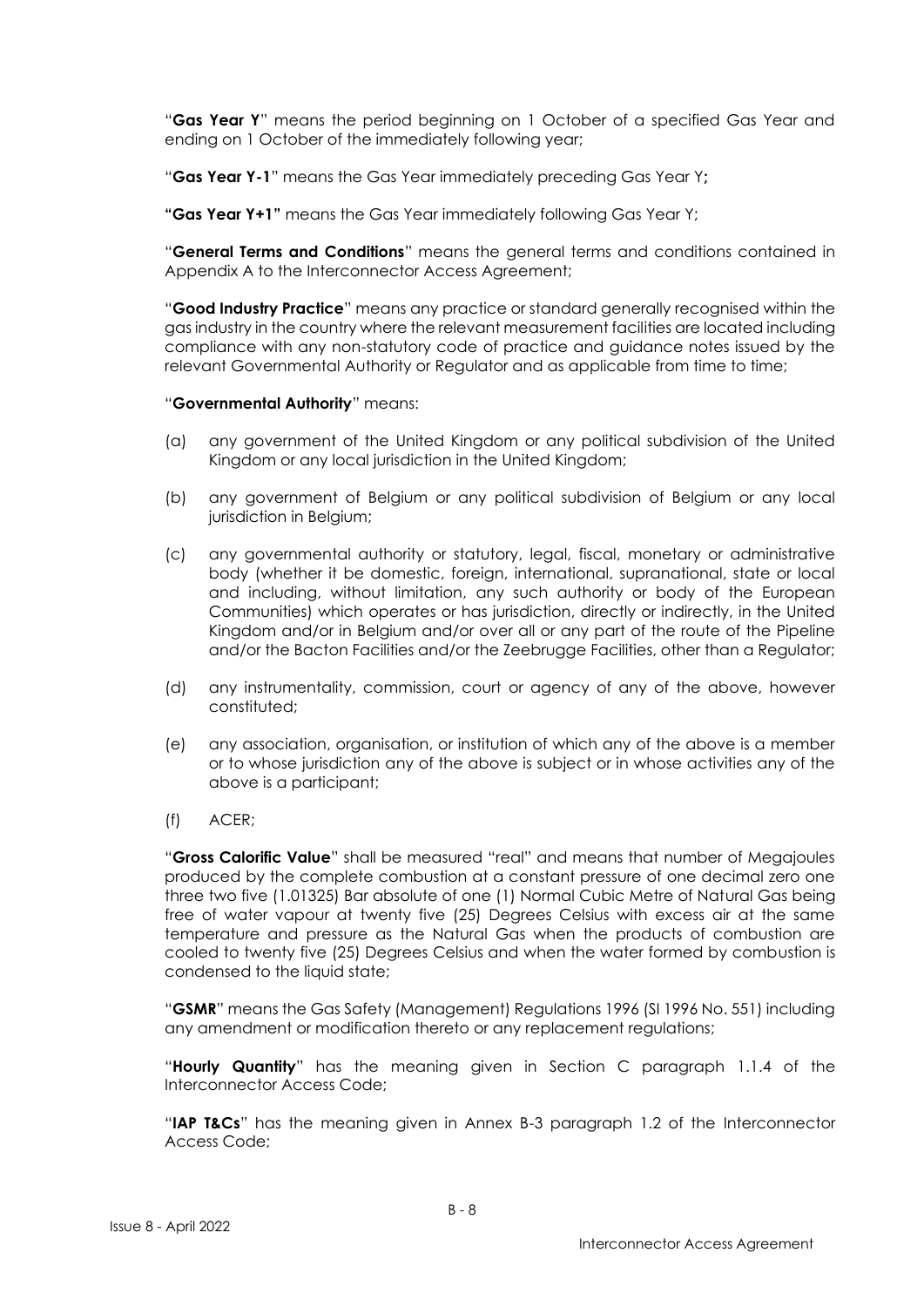"**ICC Court**" has the meaning given in Clause 15.1 of Appendix A (General Terms and Conditions);

"**ICC Rules**" has the meaning given in Clause 15.1 of Appendix A (General Terms and Conditions);

"**ID Code**" means a unique identification code issued by Interconnector to a Shipper or by an ATS Agent to an ATS Shipper for the purposes of the Matching Procedures and the Equivalent Matching Procedures;

"**Illegality**" has the meaning given in Clause 12.7 of Appendix A (General Terms and Conditions);

"**Illegality Affected Party**" has the meaning given in Clause 12.7 of Appendix A (General Terms and Conditions);

"**Imbalance**" has the meaning given in Section E paragraph 2.1 of the Interconnector Access Code;

"**Implicit Allocation**" has the meaning given in Section B paragraph 1.4(d) of the Interconnector Access Code;

"**Implicit Allocation Price**" has the meaning given in Annex B-3 paragraph 2.2.1(e) of the Interconnector Access Code;

"**Implicit Allocation Partner**" has the meaning given in Annex B-3 paragraph 2.1.1 of the Interconnector Access Code;

"**Implicit Allocation Platform**" has the meaning given in Annex B-3 paragraph 2.1.2 of the Interconnector Access Code;

"**Implicit Allocation Rules**" mean the rules set out in Annex B-3 of the Interconnector Access Code:

"**Indexation Factor**" means for Gas Year Y the ratio of RPI<sub>Y</sub>/RPI<sub>0</sub> where:

RPI means the "CHAW" Index numbers of consumer prices – "RPI All Items" as published by the Office for National Statistics in the monthly Consumer Price Inflation Reference Tables (or any successor to such Index published by such Office or any other department of HM Government) at www.ons.gov.uk;

 $RP<sub>Y</sub>$  = the average value of the RPI for the twelve month period ending on 30 June immediately prior to the commencement of Gas Year Y;

RPI<sup>0</sup> = average RPI for twelve months ending 30 June prior to the commencement of the Initial Gas Year, such value to be revised by Interconnector in the event of the index being updated or replaced;

"**Inputs**" has the meaning given in Section E paragraph 1.1.2 of the Interconnector Access Code;

"**Intended Inputs**" has the meaning given in Section E paragraph 1.1.1(a) of the Interconnector Access Code;

"**Intended Outputs**" has the meaning given in Section E paragraph 1.1.1(b) of the Interconnector Access Code;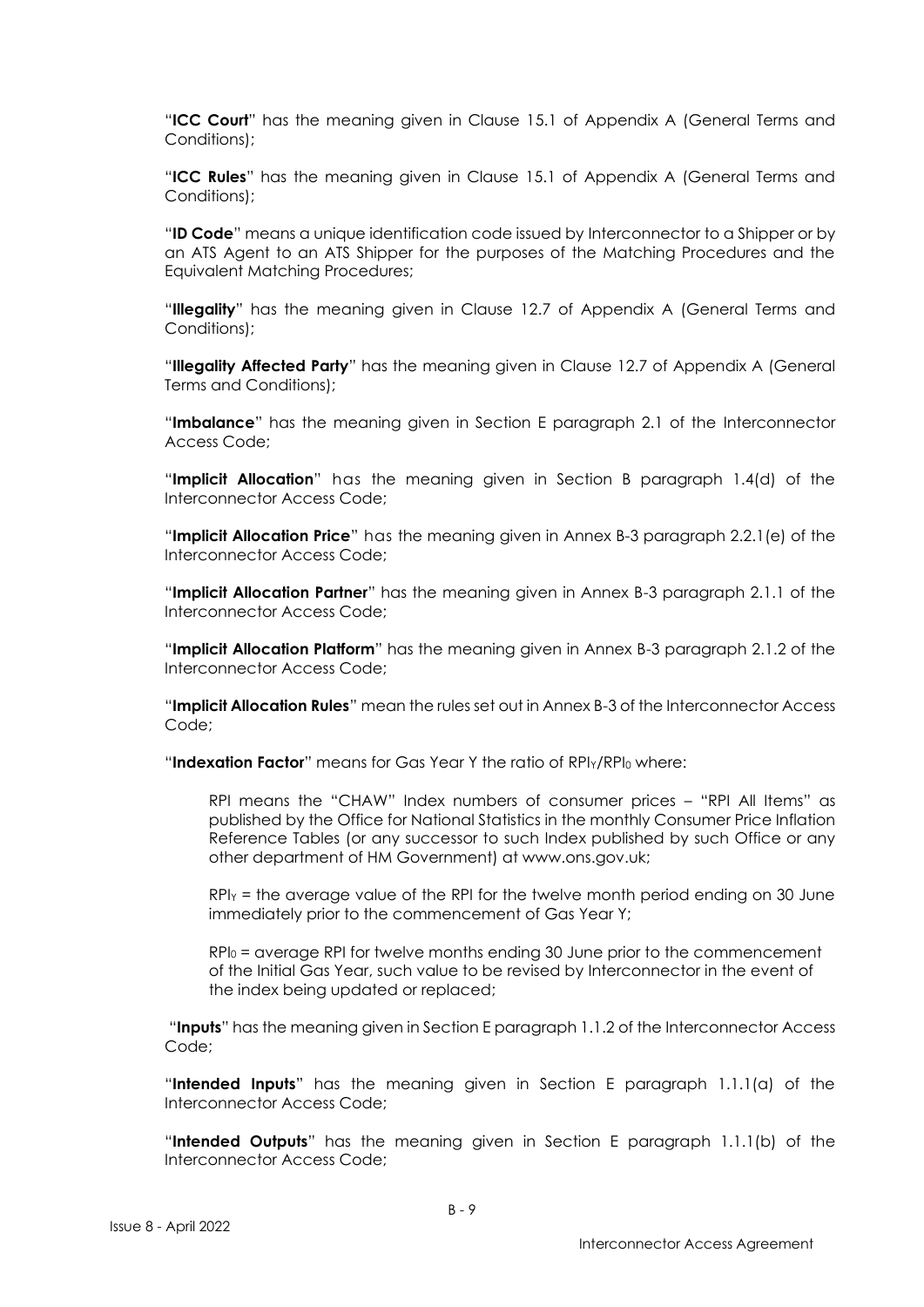"**Insolvency Event**" means, in relation to a Party, that the Party:

- (a) is dissolved (other than pursuant to a solvent consolidation, amalgamation or merger);
- (b) is unable or admits its inability to pay its debts as they become due;
- (c) by reason of actual or anticipated financial difficulty makes an assignment, compromise or arrangement or composition with or for the benefit of all or a class of its creditors;
- (d) has instituted against it, or by it, a proceeding seeking a judgment of insolvency or bankruptcy or any other relief under any bankruptcy or insolvency law or other similar law, or a petition is presented for its winding-up or liquidation or the appointment of an administrator, other than, in the case of any such proceeding or petition instituted or presented against it, if such proceeding or petition is frivolous, vexatious or being contested in good faith and is not dismissed, discharged, stayed or restrained in each case within thirty (30) days of the institution or presentation thereof;
- (e) has a resolution passed for its winding-up, official management, liquidation or administration (other than pursuant to a solvent consolidation, amalgamation or merger);
- (f) seeks or becomes subject to the appointment of an administrator, provisional liquidator, conservator, receiver, administrative receiver, liquidator, compulsory manager, trustee, custodian or other similar official for it or for all or substantially all its assets;
- (g) has a secured party enforce security over all or substantially all of its assets;
- (h) has any distress, execution, attachment, sequestration or other legal process levied, enforced or sued on or all or substantially all of its assets and such process is not dismissed, discharged, stayed or restrained in each case within fourteen (14) days;
- (i) causes or is subject to any event with respect to it which under the applicable laws has an analogous effect to any of the events specified in paragraphs (a) to (h) above;

**"Interconnection Agreement**" means an agreement between Interconnector and the relevant Adjacent TSO with respect to a Connection Point;

"**Interconnector Licence**" means the licence issued to Interconnector by Ofgem under section 7ZA of the Gas Act 1986;

"**Internet Access**" means the System User Connection made via the Internet;

"**Interruptible**" has the meaning given to it in Section B, paragraph 2.1(b) of the Interconnector Access Code;

"**Interruption Notice**" has the meaning given in Section I paragraph 1.2 of the Interconnector Access Code;

"**Interconnector Access Agreement**" and "**IAA**" means the agreement between Interconnector and the Shipper for access to the Transportation Services;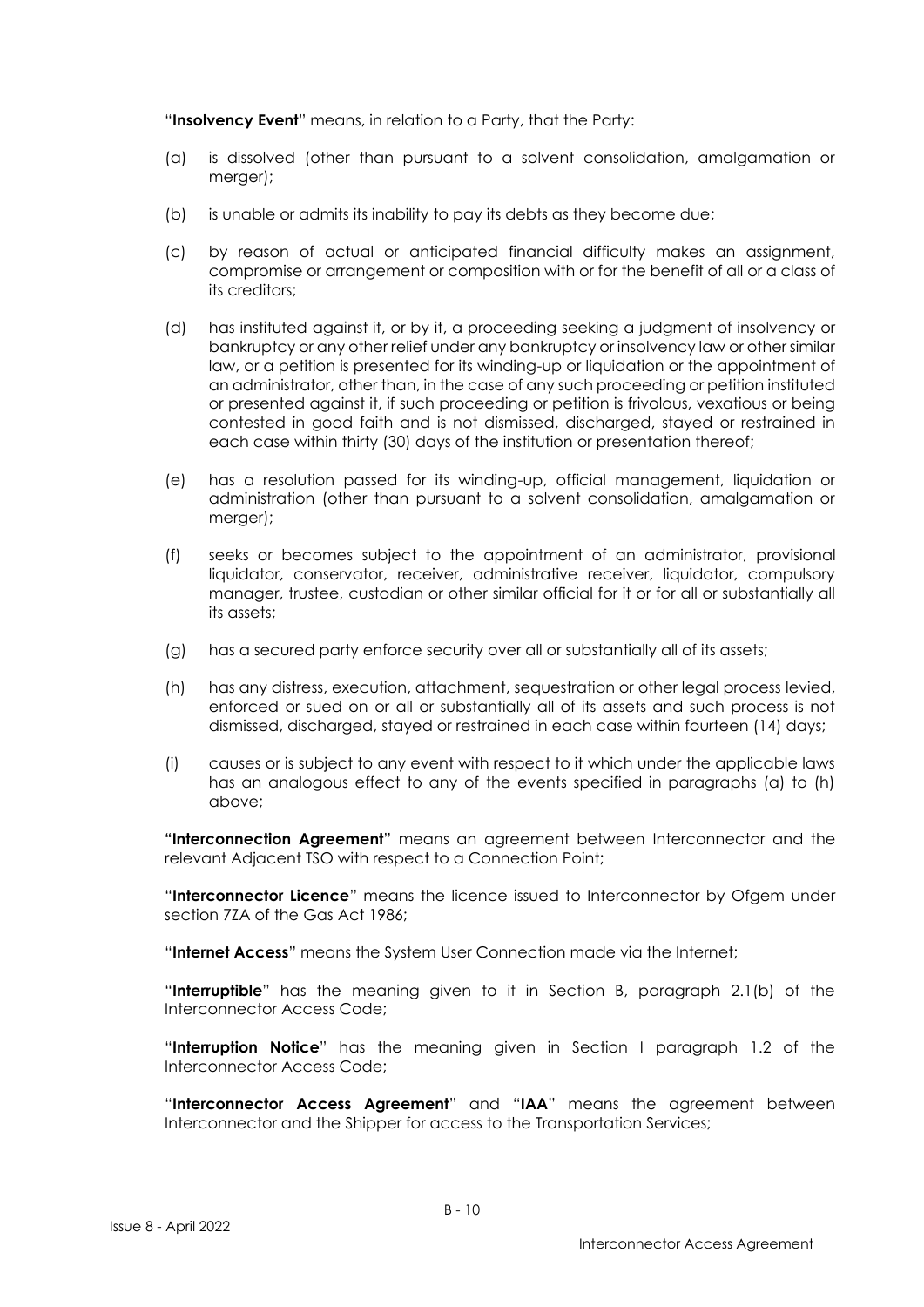"**Interconnector Access Code**" and "**IAC**" means the code published by Interconnector containing provisions governing access to the Transportation Services offered by Interconnector to Shippers;

"**Interconnector Area of Responsibility**" means the Interconnector Information System and all or any of the hardware, software, technology or telecommunications used by or on behalf of Interconnector to provide the System User Connection including the data connection to the internet but otherwise excluding access to the internet which facilitates the User's access, as modified from time to time by Interconnector;

"**Interconnector Auction Premium**" has the meaning given in Annex B-1 paragraph 2.5.1 to the Interconnector Access Code;

"**Interconnector Information System**" means the following as modified from time to time by Interconnector:

- (a) the Interconnector online application which is used for the provision of services by or on behalf of Interconnector including the receipt and dissemination of information in connection with an Interconnector Access Agreement;
- (b) links between the system in paragraph (a) and third party systems including systems of adjacent transmission operators, trading platforms, exchanges and any other essential applications;
- (c) the access passwords and security codes for such system (to the extent the same are under the control or in the possession of Interconnector); and
- (d) all system manuals, training manuals and related documentation in electronic and physical forms;

"**Interconnector Reserve Price**" has the meaning given in Annex B-1, paragraph 2.2(e) of the Interconnector Access Code;

"**JBP Clearing Price**" has the meaning given in Annex B-1 paragraph 2.5.1(b) of the Interconnector Access Code;

"**JBP Rules**" has the meaning given in Annex B-1 paragraph 1.2 of the Interconnector Access Code;

"**Joint Booking Platform**" has the meaning given in Section B paragraph 1.4(b) of the Interconnector Access Code;

"**Joint Booking Platform Operator**" has the meaning given in Annex B-1 paragraph 2.1.1 of the Interconnector Access Code;

"**Kilowatt Hour**" or "**kWh**" means three decimal six (3.6) Megajoules;

"**Know Your Customer"** means checks carried out by Interconnector to verify a Shipper's identity, its financial standing and ensure its compliance with Sanctions and the rules designed to combat corruption, fraud, money laundering and terrorist financing;

"**LTUIOLI Capacity**" has the meaning given in Section B paragraph 6.2.1(a) of the Interconnector Access Code;

"**LTUIOLI Notice**" has the meaning given in Section B paragraph 6.2.1 of the Interconnector Access Code;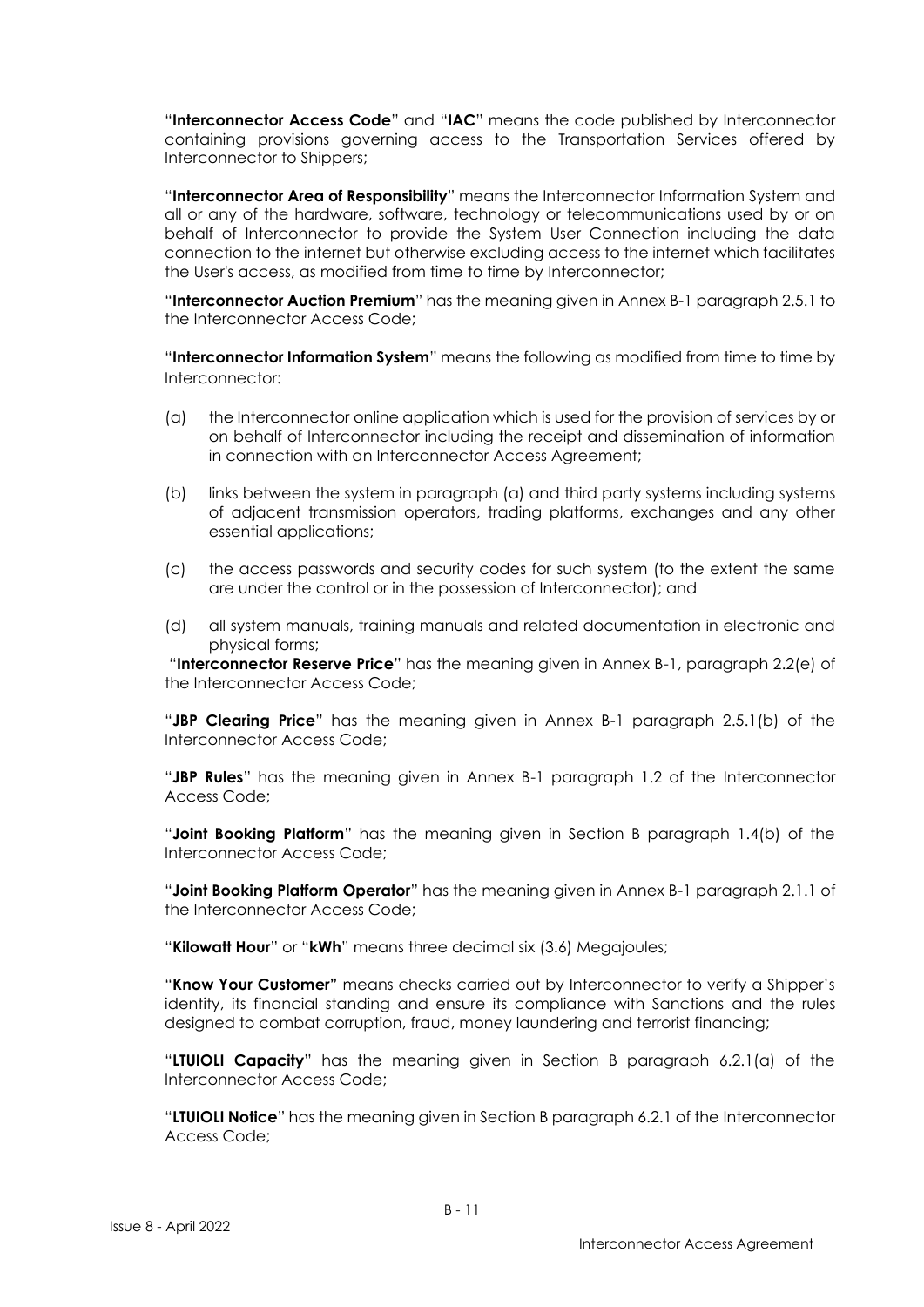"**LTUIOLI Procedures**" mean the procedures set out in Section B paragraph 6.2.1 of the Interconnector Access Code;

"**LTUIOLI Regulations**" means the provisions of paragraph 2.2.5 of Annex I to Regulation (EC) No. 715/2009 as amended by Commission Decision of 24 August 2012 (2012/490/EU);

"**Long-Term Planned Maintenance**" has the meaning given in Section I paragraph 5.2.1 of the Interconnector Access Code;

"**Lost Capacity**" has the meaning given in Section I paragraph 2.3 of the Interconnector Access Code;

"**Maintenance Days**" has the meaning given in Section I paragraph 5.4.1 of the Interconnector Access Code;

"**Maintenance Days Limit**" has the meaning given in Section I paragraph 5.4.1 of the Interconnector Access Code;

"**Matching Procedures**" means the procedures described in Section C paragraph 4.1.2 of the Interconnector Access Code;

"**Maximum Buy-back Price**" has the meaning given in Section F paragraph 7.1(a) of the Interconnector Access Code;

"**Maximum Constrained Quantity**" has the meaning given in Section I paragraph 2.1(b) of the Interconnector Access Code;

"**Maximum Deficit**" means a value in Pounds Sterling, in relation the Net OS Revenue Account, specified in the Charging Statement;

"Megajoule" or "MJ" means one million (10<sup>6</sup>) joules which shall be identical with the definition of the derived "SI Unit of Quantity of heat, "J"," as defined in ISO 1000 - 1981(E) SI Units and Recommendations for the Use of their Multiples and of certain other Units;

"**Month**" means the period starting on the first Gas Day of any calendar month and ending on the first Gas Day of the next succeeding calendar month;

"**Monthly**" has the meaning given in Section B paragraph 2.2(d) of the Interconnector Access Code;

"**Monthly Administration Fee**" has the meaning given in Section F, paragraph 3.2 of the Interconnector Access Code;

"**Monthly Commodity Charge**" has the meaning given in Section F paragraph 9.1 of the Interconnector Access Code;

"**Monthly Charge**" means the aggregate amount payable by the Shipper to Interconnector each Month as set out in Section F paragraph 4.2 of the Interconnector Access Code;

"**National Grid Gas**" or "**NGG**" means National Grid Gas plc as operator of the NTS;

"**National Grid Gas Licence**" means the gas transporter's licence treated as granted to National Grid Gas plc under section 7 of the Gas Act 1986, as amended by the Gas Act 1995;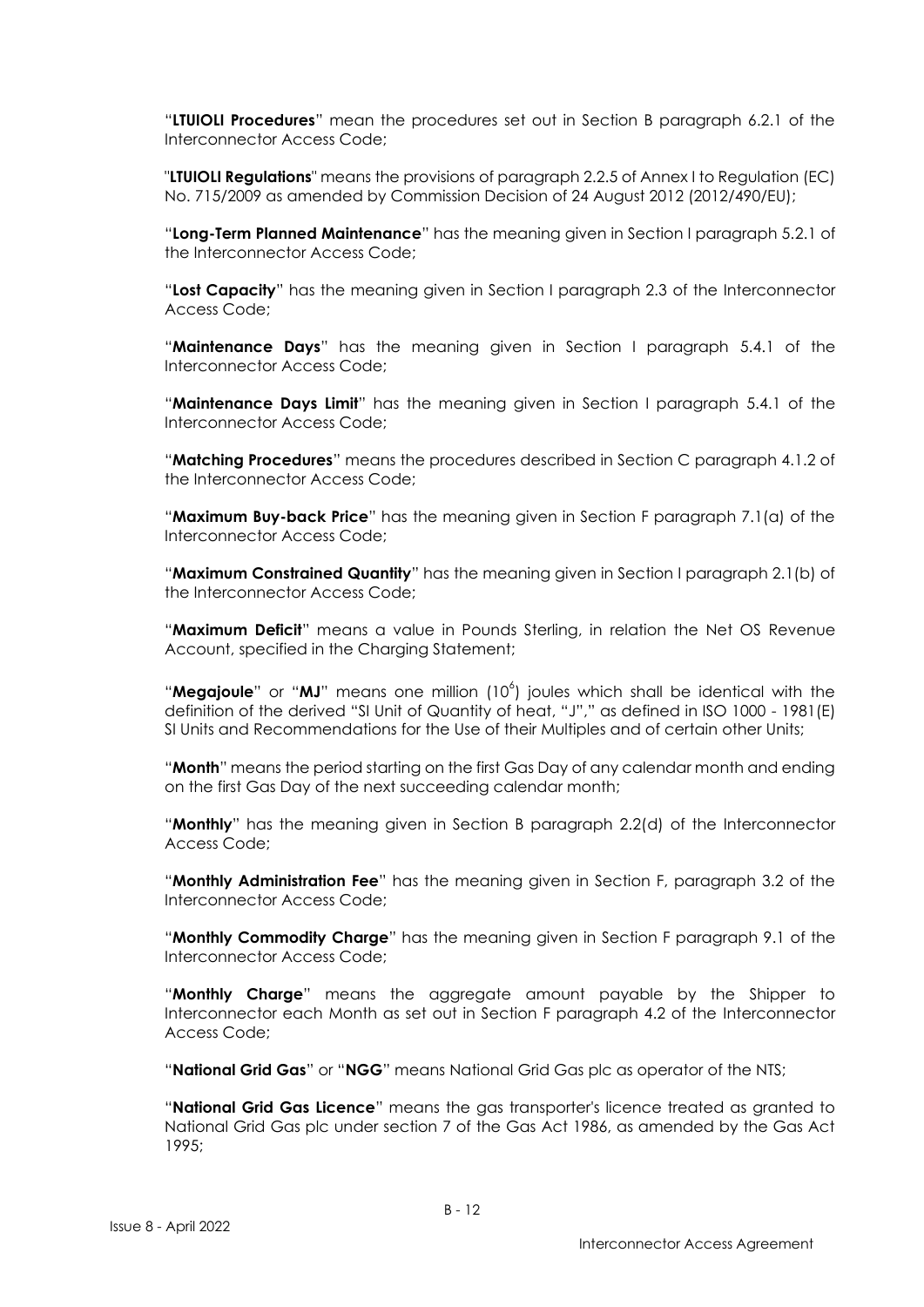"**National Transmission System**" or "**NTS**" means the principal pipeline system operated by National Grid Gas the conveyance of Natural Gas through which is authorised by the National Grid Gas Licence;

"**Natural Gas**" means any hydrocarbons or mixture of hydrocarbons and other gases consisting primarily of methane which at a temperature of fifteen (15) Celsius and at atmospheric pressure are or is predominantly in the gaseous state;

"**NBP Price**" means the NBP day-ahead price published in a reputable industry publication chosen by Interconnector in respect of the relevant Gas Day;

"**Negative Imbalance**" has the meaning given in Section E paragraph 2.6 of the Interconnector Access Code;

"**Negative Balancing Charge**" has the meaning given in Section E paragraph 3.2 of the Interconnector Access Code;

"**Negative Imbalance Daily Gas Price**" means the price (p/kWh) calculated as the lesser of:

(a) NBP Price + NGG Exit Cost + Reserve Price for Entry Capacity + 0.0171

and

(b) Zeebrugge Hub Price + Fluxys Exit Cost + Reserve Price for Entry Capacity + 0.0171

"**Net Aggregate Confirmed Nomination Quantity**" has the meaning given in Section D paragraph 1.1 of the Interconnector Access Code;

"**Net OS Revenue Account**" shall have the meaning given to that expression in Section F paragraph 10 of the Interconnector Access Code;

"**Net Revenue Share**" means that value published in the Interconnector Charging Statement;

"**New Shipper**" means the Shipper that has executed this Interconnector Access Agreement;

"**NGG Entry Cost**" means the NTS entry capacity charge for Bacton and transportation charge to NBP;

"**NGG Exit Cost**" means NTS exit capacity charge for Bacton and transportation charge from NBP;

"**Nomination**" has the meaning given to that expression in Section C paragraph 1.1.1 of the Interconnector Access Code;

"**Nomination Effective Time**" has the meaning given in Section C, paragraph 1.3.1(c) of the Interconnector Access Code;

"**Nomination Quantity**" has the meaning given to that expression in Section C paragraph 1.1.4 of the Interconnector Access Code;

"**Non-Standard Capacity Product**" has the meaning given in Section B paragraph 2.2(g) of the Interconnector Access Code;

"**Normal Cubic Metre**" or "**Nm3**" of Natural Gas means the quantity of Natural Gas which at zero (0) Degrees Celsius and at an absolute pressure of one decimal zero one three two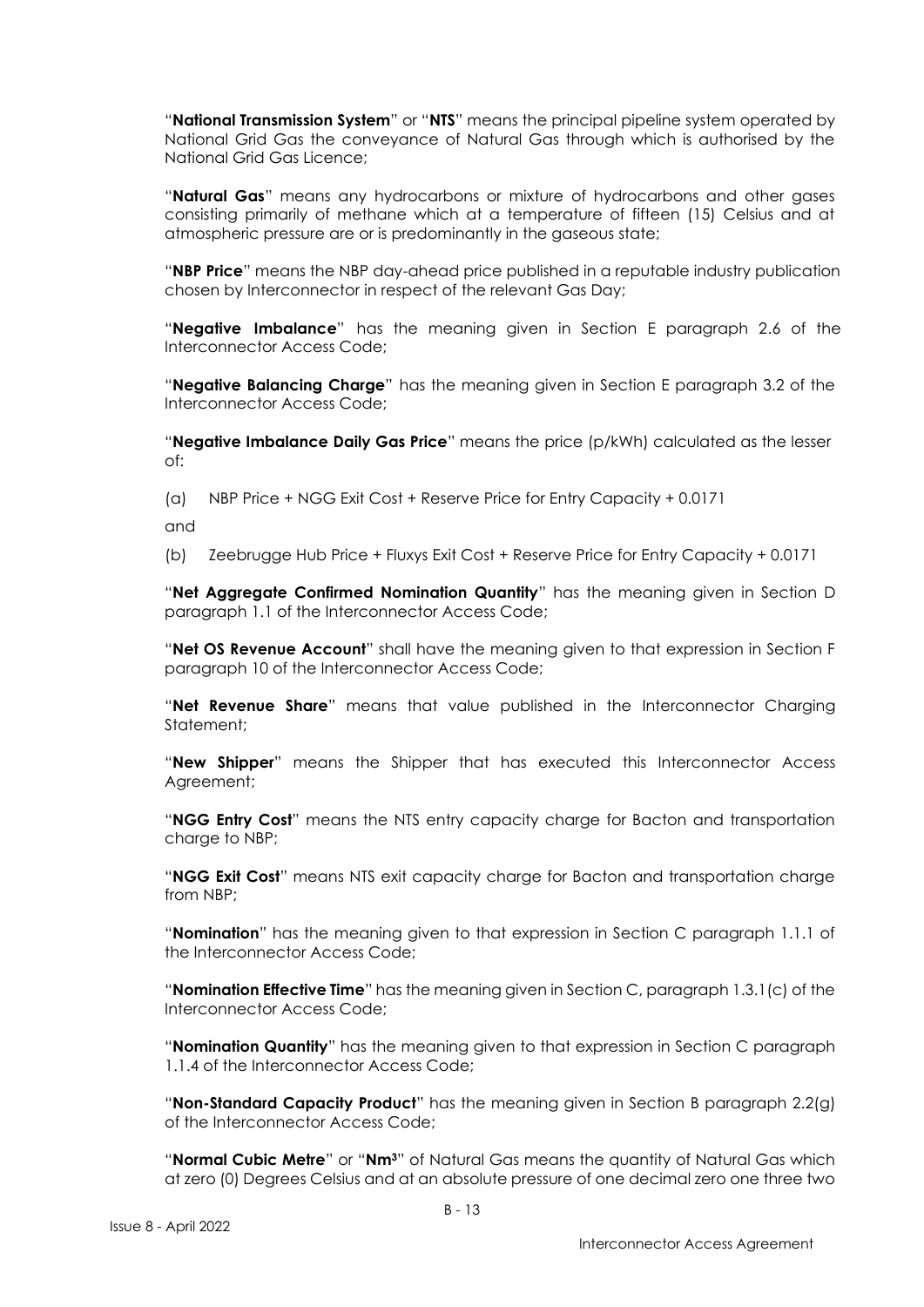five (1.01325) Bar and when free of water vapour occupies the volume of one (1) cubic metre;

"**Notification**" has the meaning given in Clause 15.5(b) of Appendix A (General Terms and Conditions);

"**Nm3/h**" means Normal Cubic Metre per hour;

"**OBA**" has the meaning given in Section D paragraph 1.3 of the Interconnector Access Code;

"**OFAC**" means the Office of Foreign Assets Control of the United States Department of Treasury;

"**Offer Deadline**" has the meaning given in Section C paragraph 3.1.5 of the Interconnector Access Code;

"**Offered Capacity**" has the meaning given in Section B paragraph 1.2 of the Interconnector Access Code;

"**Ofgem**" means the Office of Gas and Electricity Markets;

"**OS Capacity**" has the meaning given in Section B paragraph 1.2(d) of the Interconnector Access Code;

"**Other Shippers**" means each of the Shippers other than the relevant Shipper;

"**Outputs**" has the meaning given in Section E paragraph 1.1.3 of the Interconnector Access Code;

"**Overnomination**" has the meaning given in Section B paragraph 1.4(c) of the Interconnector Access Code;

"**Overnomination Rules**" has the meaning given in Section B paragraph 1.4(c) of the Interconnector Access Code;

"**Party**" means either Interconnector or the Shipper as the context may require, and "**Parties**" means Interconnector and the Shipper (together);

**"Permitted Recipients"** means the parties to this agreement, the employees of each party and any third parties performing obligations in connection with this Agreement;

"**Personal Data**" has the meaning given in Section J paragraph 5.1 of the Interconnector Access Code;

"**Pipeline**" means the pipeline constructed between the Bacton Facilities and the Zeebrugge Facilities;

"**Positive Imbalance**" has the meaning given in Section E paragraph 2.5 of the Interconnector Access Code;

"**Positive Balancing Charge**" has the meaning given in Section E paragraph 3.1 of the Interconnector Access Code;

"**Positive Imbalance Daily Gas Price**" means the price (p/kWh) calculated as the higher of: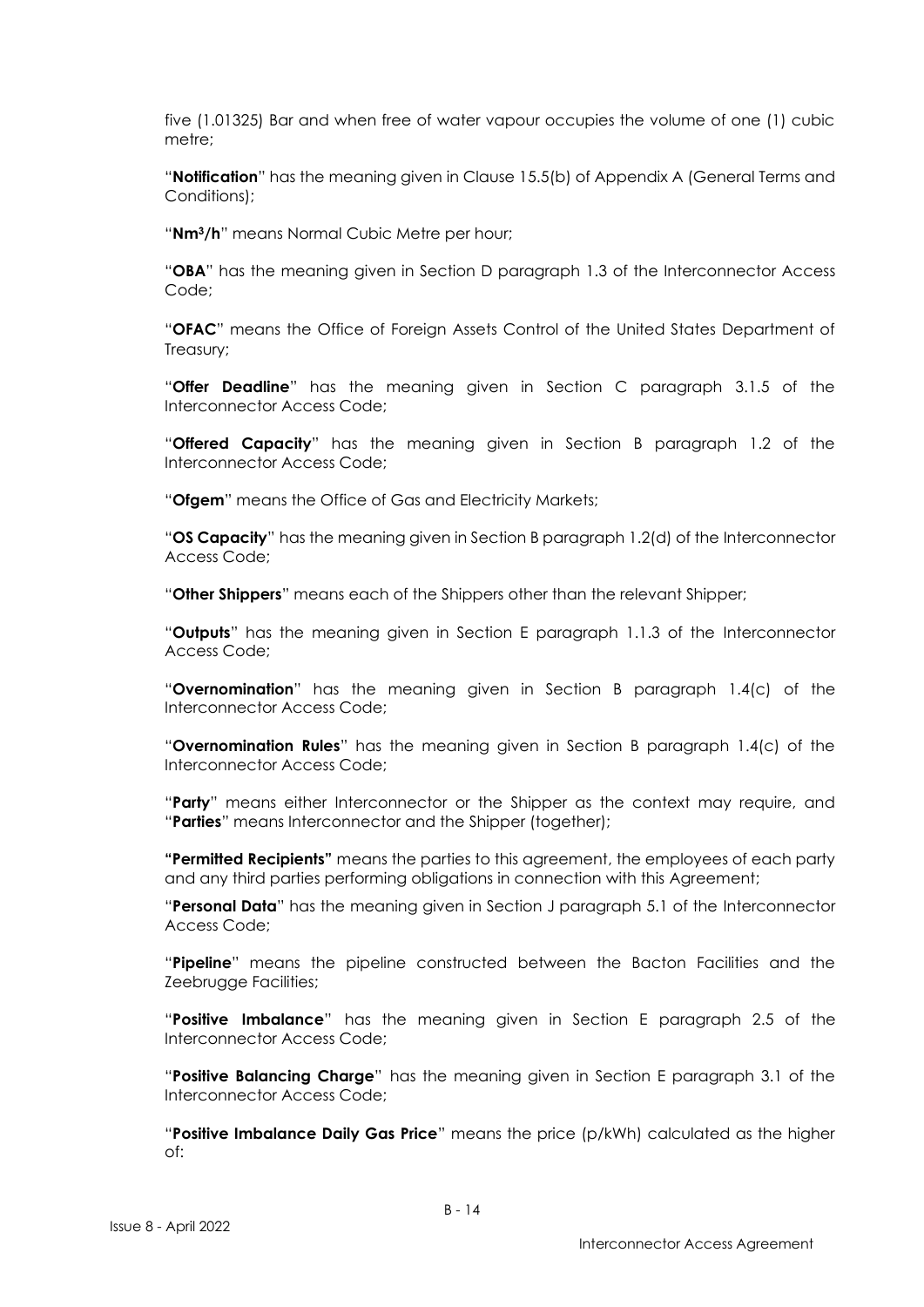(a) NBP Price - NGG Entry Cost - Reserve Price for Entry Capacity – 0.0171

and

(b) Zeebrugge Hub Price - Fluxys Entry Cost - Reserve Price for Entry Capacity – 0.0171;

"**Pounds Sterling**", "**Sterling**" and "**pence**" and the signs "**£**" and "**p**" means the lawful currency of the United Kingdom;

"**Quantity of Natural Gas**" means a quantity of Natural Gas expressed in kWh;

"**Quarter**" means each quarter in a Gas Year commencing on 1 October, 1 January, 1 April and 1 July respectively;

"**Quarterly**" has the meaning given in Section B paragraph 2.2(c) of the Interconnector Access Code;

"**Rating**" has the meaning given in Clause 3.1(i) of Appendix A (General Terms and Conditions);

"**Ratings Test**" has the meaning given in Clause 3.1(c)(i) of Appendix A (General Terms and Conditions);

"**Re-Allocated Capacity**" means Capacity (including Surrendered Capacity) that is reallocated from a Shipper to another Shipper in accordance with the Interconnector Access Code;

"**Re-Allocated Capacity Payment**" has the meaning given in Section F paragraph 6.1 of the Interconnector Access Code;

"**Reasonable and Prudent Operator**" means a person acting, in good faith, to perform its contractual obligations and, in so doing and in the general conduct of its undertaking, exercising that degree of skill, diligence, prudence and foresight which would reasonably and ordinarily be expected from a skilled and experienced person engaged in the same type of undertaking under the same or similar circumstances or conditions, and the expression "**Standard of a Reasonable and Prudent Operator**" shall be construed accordingly;

"**Registered Capacity**" has the meaning given in Section B paragraph 1.3 of the Interconnector Access Code;

"**Regulator**" means Ofgem or CREG, as the case may be;

"**Related Person**" means in relation to a Shipper, an Affiliated Company or the group of Affiliated Companies of which it is a member, or any director, officer, agent or employee of it or such Affiliated Company;

"**Released Capacity**" has the meaning given in Section B paragraph 9.8(a) of the Interconnector Access Code;

"**Renomination**" has the meaning given in Section C paragraph 1.4.1 of the Interconnector Access Code;

"**Renomination Effective Time**" has the meaning given in Section C paragraph 1.4.2 of the Interconnector Access Code;

"**Requested Conversion Capacity**" has the meaning given in Section B paragraph 9.3(a) of the Interconnector Access Code;

B - 15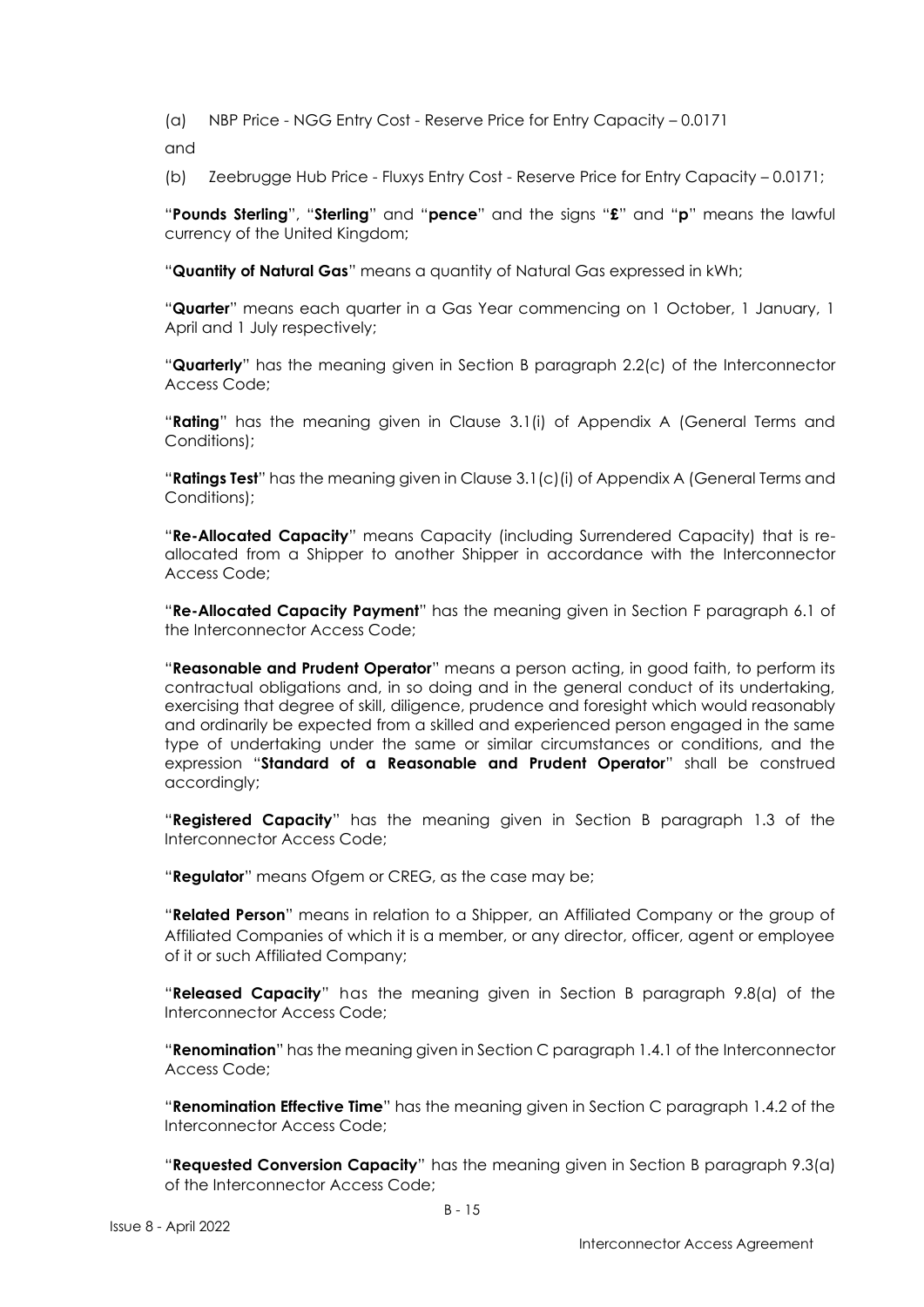**"Restricted Person**" means a person that is (i) listed on, or owned or controlled by a person listed on any Sanctions List; (ii) located in, incorporated under the laws of, or owned or controlled by, or acting on behalf of, a person located in or organised under the laws of a country or territory that is the target of countrywide Sanctions; or (iii) otherwise a target of Sanctions;

**"Sanctions**" means any economic sanctions laws, regulations, embargoes or restrictive measures administered, enacted or enforced by: (i) the United States government; (ii) the United Nations; (iii) the European Union; (iv) the United Kingdom; or (v) the Sanctions Authorities;

"**Sanctions Authorities**" means the respective governmental institutions and agencies of any of the United States, the United Nations, the European Union, the United Kingdom, including without limitation, OFAC, the United States Department of State, and Her Majesty's Treasury;

"**Sanctions List**" means the "Specially Designated Nationals and Blocked Persons" list issued by OFAC, the Consolidated List of Financial Sanctions Targets issued by Her Majesty's Treasury, or any similar list issued or maintained or made public by any of the Sanctions Authorities;

"**Secondary Market**" means the market or other trading arrangements under which a Shipper enters into transactions with respect to all or part of its Registered Capacity with other Shipper(s);

"**Shipper**" means any person or entity that is for the time being entitled to access the Transportation Services pursuant to an Interconnector Access Agreement;

"**Shipper Agreement**" means in relation to a Shipper, the Interconnector Access Agreement to which such Shipper is party, the Interconnector Access Code and any Capacity Transactions under such Interconnector Access Agreement;

"**Shipper Area of Responsibility**" means all or any of the Shipper Equipment, Shipper Software, technology, telecommunications, access passwords or security codes under the control of or in the possession of the Shipper and which the Shipper intends to use, and uses, to access the Interconnector Information System, excluding anything which is within the Interconnector Area of Responsibility;

"**Shipper Connections**" means the different methods by which the Shipper receives information from and/or sends information to the Interconnector Information System such as Internet Access using Shipper Software or Transmission Protocol;

"**Shipper Equipment**" means the items of equipment, excluding any item of equipment which is within the Interconnector Area of Responsibility, which the Shipper intends to use, and uses, to access the Interconnector Information System and such items of equipment up to and including the data connection through the Shipper's internet service provider to the internet which facilitates the Shipper's access to the Interconnector Information System;

"**Shipper Software**" means the third party web browser or other technology which the Shipper intends to use and uses to access the Interconnector Information System;

"**Short-Term Planned Maintenance**" has the meaning given in Section I paragraph 5.3.1 of the Interconnector Access Code;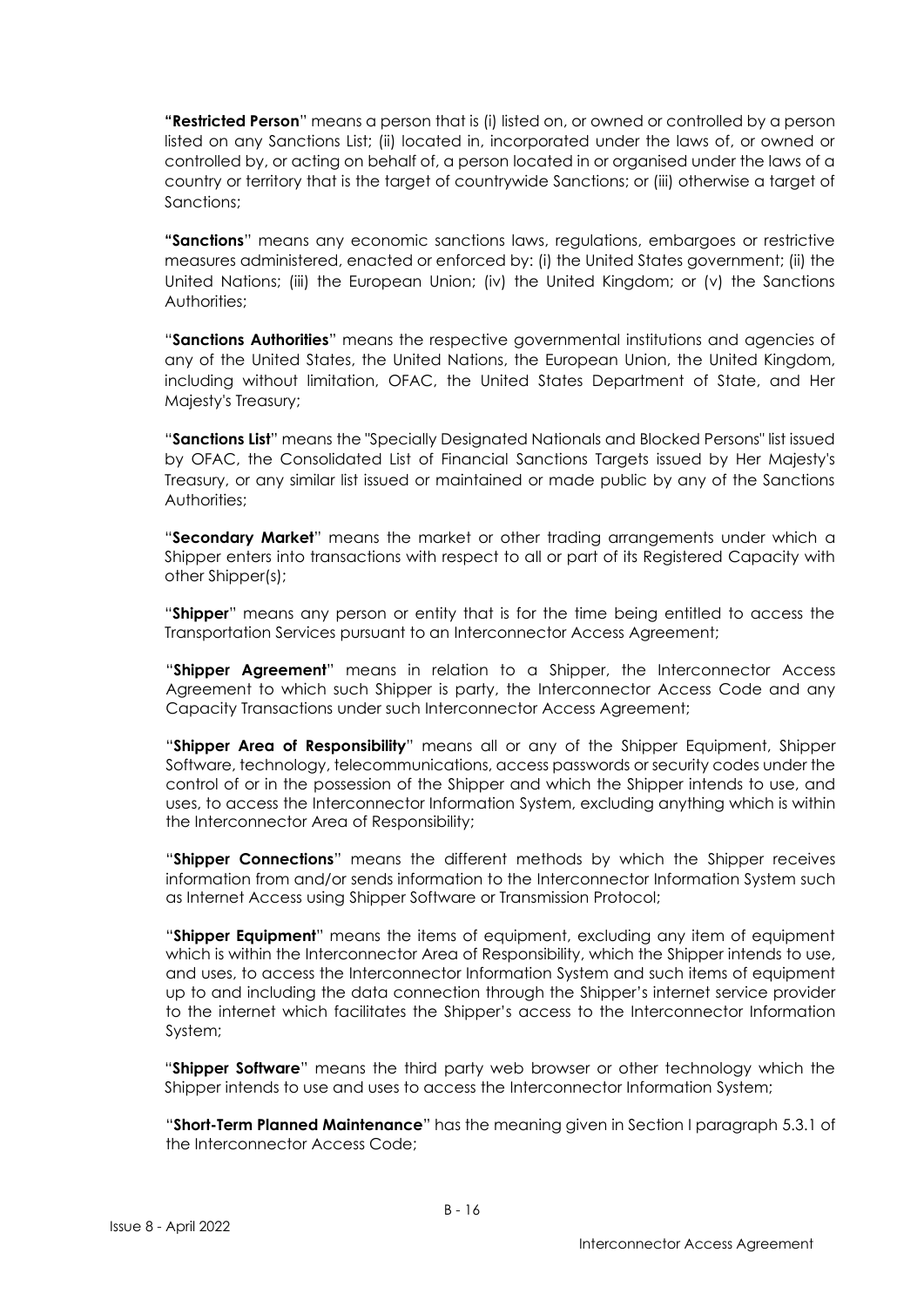"**Single Sided Nomination**" has the meaning given in Section C paragraph 1.2.2 of the Interconnector Access Code;

**"SONIA"** means the Sterling Overnight Index Average administered and published by the Bank of England

"**Specification**" has the meaning given in Section H paragraph 1.1 of the Interconnector Access Code;

"**SP Clearing Price**" means the price at which Entry Capacity or Exit Capacity is allocated to a Shipper under a Subscription Process;

"**Steering Difference**" has the meaning given in Section D paragraph 1.2 of the Interconnector Access Code;

"**Subscription Process**" has the meaning given in Section B paragraph 1.4(a) of the Interconnector Access Code;

"**Subscription Rules**" has the meaning given in Section B paragraph 1.4(a) of the Interconnector Access Code;

"**Summary**" has the meaning given in Clause 15.5(a) of Appendix A (General Terms and Conditions);

"**Supplementary Commmodity Charge**" has the meaning given in Section F paragraph 9.1(d) of the Interconnector Access Code;

"**Surrender Deadline**" means a date and time in advance of each Capacity Auction as notified to all Shippers by Interconnector;

"**Surrender Notice**" has the meaning given in Section B paragraph 6.1.1 of the Interconnector Access Code;

"**Surrendered Capacity**" has the meaning given in Section B paragraph 6.3.2 of the Interconnector Access Code;

"**Surrendering Shipper**" has the meaning given in Section B paragraph 6.3.1 of the Interconnector Access Code;

"**System**" shall mean the Bacton Facilities, the Zeebrugge Facilities and the Pipeline;

"**System Constraint**" has the meaning given in Section I paragraph 2.1 of the Interconnector Access Code;

"**Tax**" shall be construed so as to include all present and future taxes, charges, imposts, duties, royalties, levies, deductions, withholdings or fees of any kind whatsoever, or any amount payable on account of or as security for any of the foregoing, payable at the instance of or imposed by any statutory, governmental, international, state, federal, provincial, local or municipal authority, agency, body or department whatsoever or monetary agency or European Communities institution, in each case whether in the United Kingdom, Belgium or elsewhere, together with any penalties, additions, fines, surcharges or interest relating thereto, and "**Taxes**" and "**Taxation**" shall be construed accordingly;

"**Technical Capacity**" means the maximum capacity of 27,153,206 kWh/hour available at the Bacton Entry and Zeebrugge Exit Points and 33,476,006 kWh/hour available at the Zeebrugge Entry and Bacton Exit Points on the System;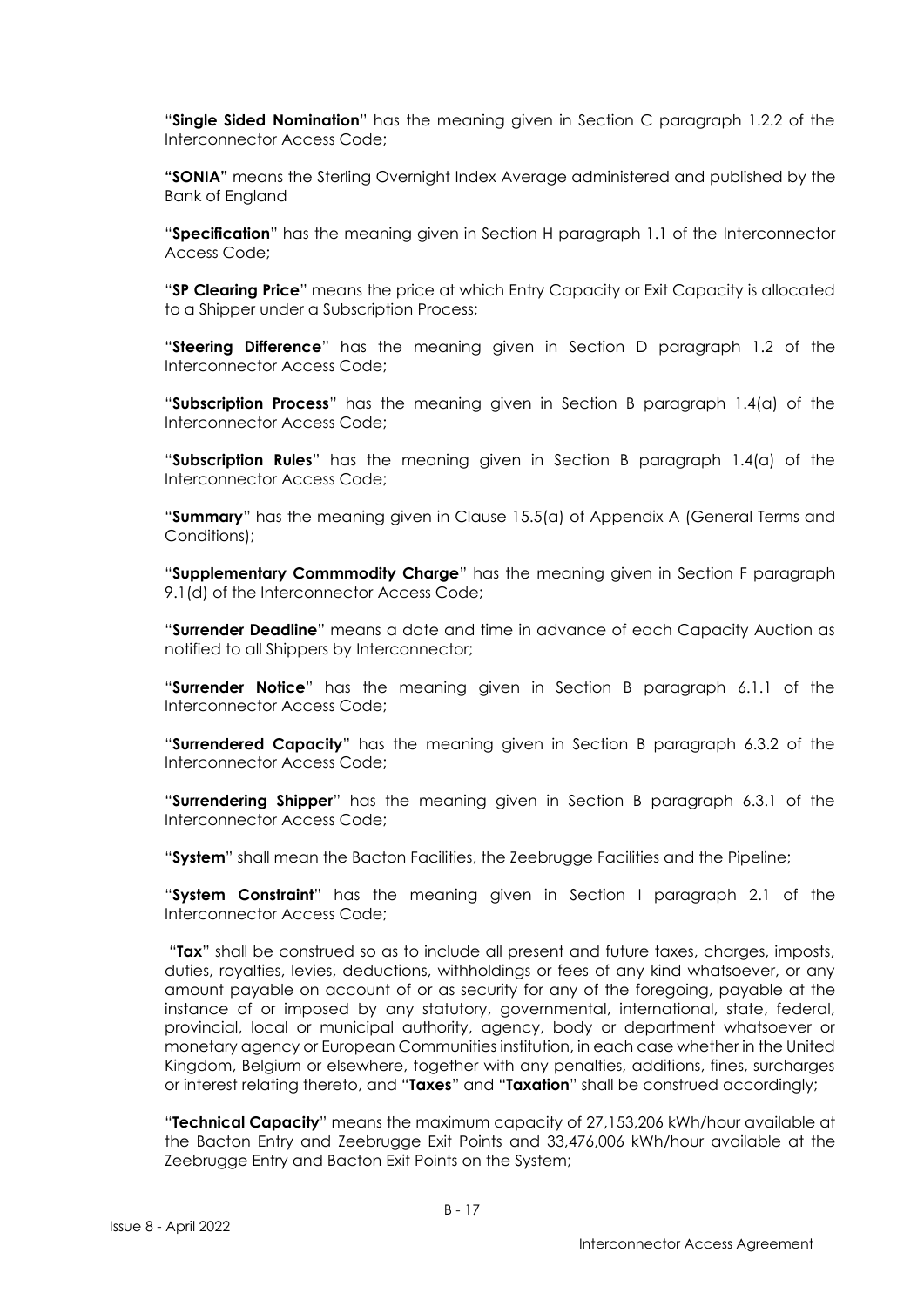"**Term**" means the period from the Effective Date until the date of termination of this Agreement in accordance with its provisions;

"**Termination Amount**" has the meaning given in Clause 6.6 of Appendix A (General Terms and Conditions);

"**Third Party Licensor**" means any third party owner of any intellectual property rights including copyright and database rights in or relating to the Interconnector Information System as will on request be notified by Interconnector to the Shipper from time to time;

"**Total Nomination Quantity**" has the meaning given in Section C, paragraph 1.3.2 of the Interconnector Access Code;

"**Trade Notification**" has the meaning given in Section E paragraph 4.5 of the Interconnector Access Code;

"**Trade Notification Quantities**" has the meaning given in Section E paragraph 4.4 of the Interconnector Access Code;

"**Transfer End Date**" has the meaning given in Section B paragraph 7.7 of the Interconnector Access Code;

"**Transfer Period**" has the meaning given in Section B paragraph 7.3(c) of the Interconnector Access Code;

"**Transferred Capacity**" has the meaning given in Section B paragraph 7.3(d) of the Interconnector Access Code;

"**Transmission Protocol**" means the protocol used by the Shipper Connections and the Interconnector Information System for exchanging Edig@s messages containing contractual data which protocol shall be either the AS2 (Applicability Statement 2) protocol or the AS4 (Applicability Statement 4) protocol;

"**Transportation Services**" means those services Interconnector provides to an Interconnector Shipper in relation to the System;

"**UKT"** means Time in the United Kingdom;

"**Unbundled**" has the meaning given in Section B paragraph 2.4(b) of the Interconnector Access Code;

"**Unsold Capacity**" has the meaning given in Section B paragraph 1.2(a) of the Interconnector Access Code;

"**User**" means an employee, contractor, agent (including those of a User Agent), a User Agent or other representative nominated or appointed by a Shipper who has been granted access to the Interconnector Information System by Interconnector;

"**User Agent**" means any company which the Shipper may from time to time inform Interconnector has been nominated or appointed by the Shipper as its agent for the purposes of access to and use of the Interconnector Information System;

"**Value Added Tax**" or "**VAT**" means (1) value added tax as provided for in the Value Added Tax Act 1994 and legislation (whether delegated or otherwise) supplemental thereto or in any primary or secondary legislation promulgated by the European Communities or any official body or agency of the European Communities and (2) the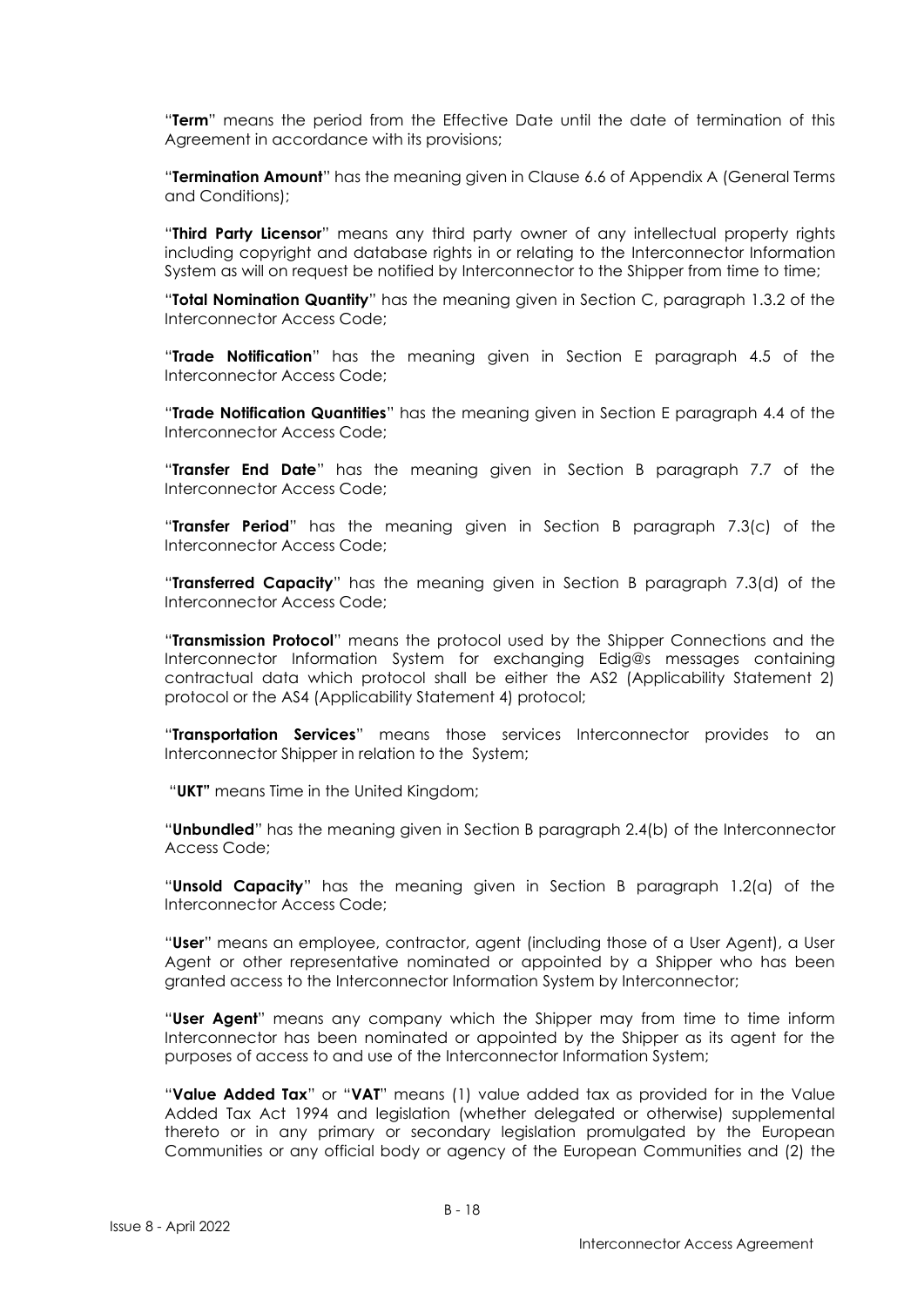Belgian equivalent thereof and (3) any similar sales, consumption or turnover Tax replacing or introduced in addition to the foregoing (or any part thereof);

"**Voluntarily Surrendered Capacity**" has the meaning given in Section B paragraph 6.1.1(a) of the Interconnector Access Code;

"**Within Day**" has the meaning given in Section B paragraph 2.2(f) of the Interconnector Access Code;

"**Wobbe Index**" when applied to Natural Gas means the Gross Calorific Value divided by the square root of the Relative Density;

"**Zeebrugge Entry Point**", "**Zeebrugge Exit Point**" and **"Zeebrugge Connection Point"** mean respectively the Entry Point, Exit Point and Connection Point at Zeebrugge;

"**Zeebrugge Facilities**" means the terminal and facilities at Zeebrugge that are related to the Pipeline;

"**Zeebrugge Hub Price**" means the Zeebrugge day-ahead price published in a reputable industry publication in respect of the relevant Gas Day;

"**Zeebrugge Measurement Facilities**" means the facilities described as such in Section G paragraph 2.2 of the Interconnector Access Code.

- 1.2. The following rules of interpretation apply in this Agreement:
	- (a) clause headings are for ease of reference only and shall not affect the construction of this Agreement;
	- (b) a person includes a natural person and a corporate or unincorporated body (whether or not having separate legal personality);
	- (c) a reference to a company includes any company, corporation or other body corporate, wherever and however incorporated or established;
	- (d) unless the context otherwise requires, words in the singular include the plural and in the plural include the singular;
	- (e) unless the context otherwise requires, a reference to one gender includes a reference to the other genders;
	- (f) a reference to any person includes that person's personal representatives, successors and permitted assigns;
	- (g) a reference to a statute or statutory provision is a reference to it as amended, extended or re-enacted from time to time except where stated otherwise;
	- (h) a reference to a statute or statutory provision includes all subordinate legislation made from time to time under that statute or statutory provision;
	- (i) a reference to writing or written includes email subject to the requirements of Clause 10 of Appendix A (General Terms and Conditions);
	- (j) any obligation on a party not to do something includes an obligation not to allow that thing to be done;